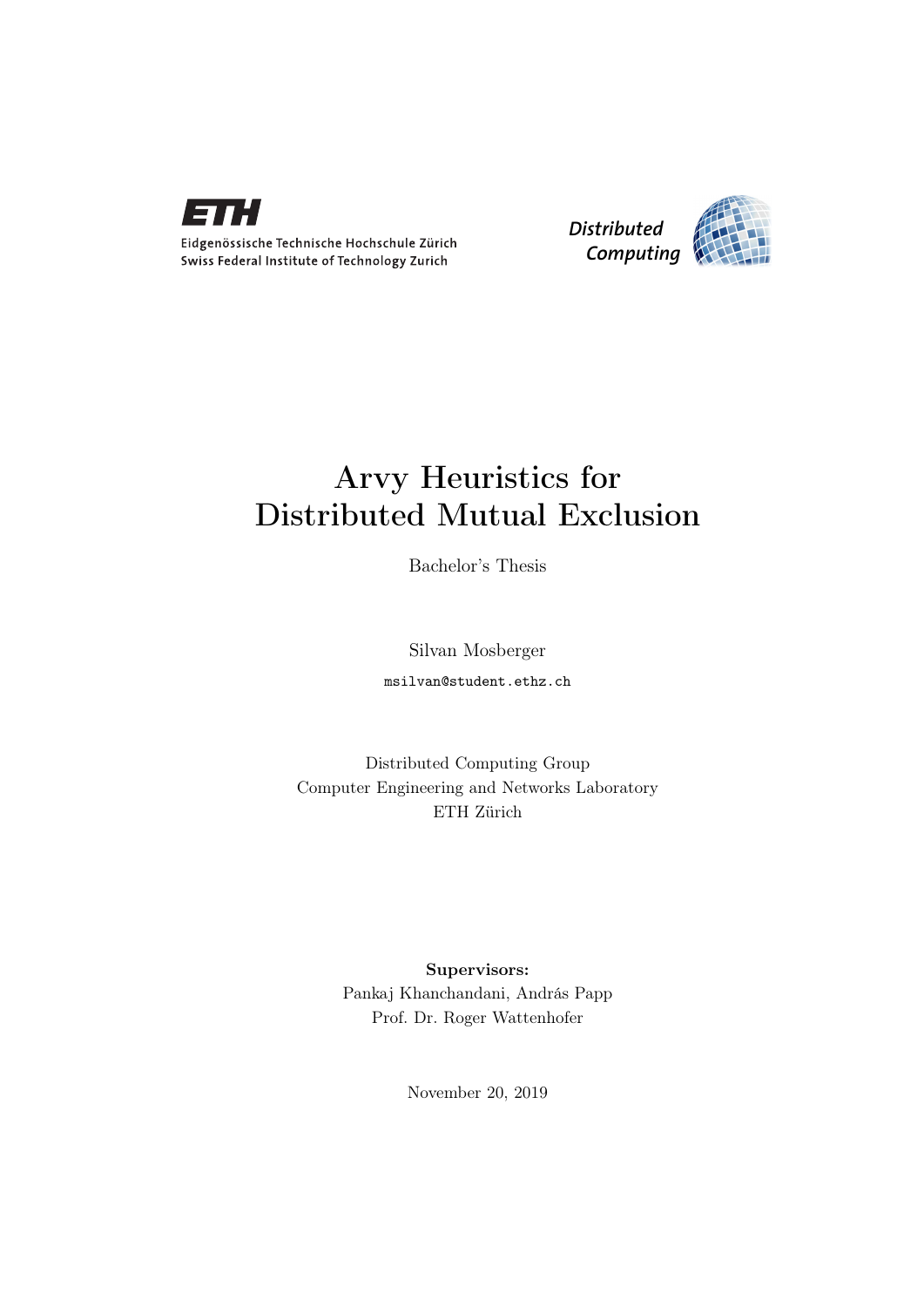## Acknowledgements

<span id="page-1-0"></span>I thank my advisors Pankaj and András for the weekly discussions, which helped greatly in guiding the direction of this work and developing new ideas. They helped me focus on the important bits without getting distracted too much. This is in contrast to all the cats wanting to sit on my lap or desk all the time, which I'm still grateful for however. I also thank my colleagues for giving me company when I needed it and being good friends.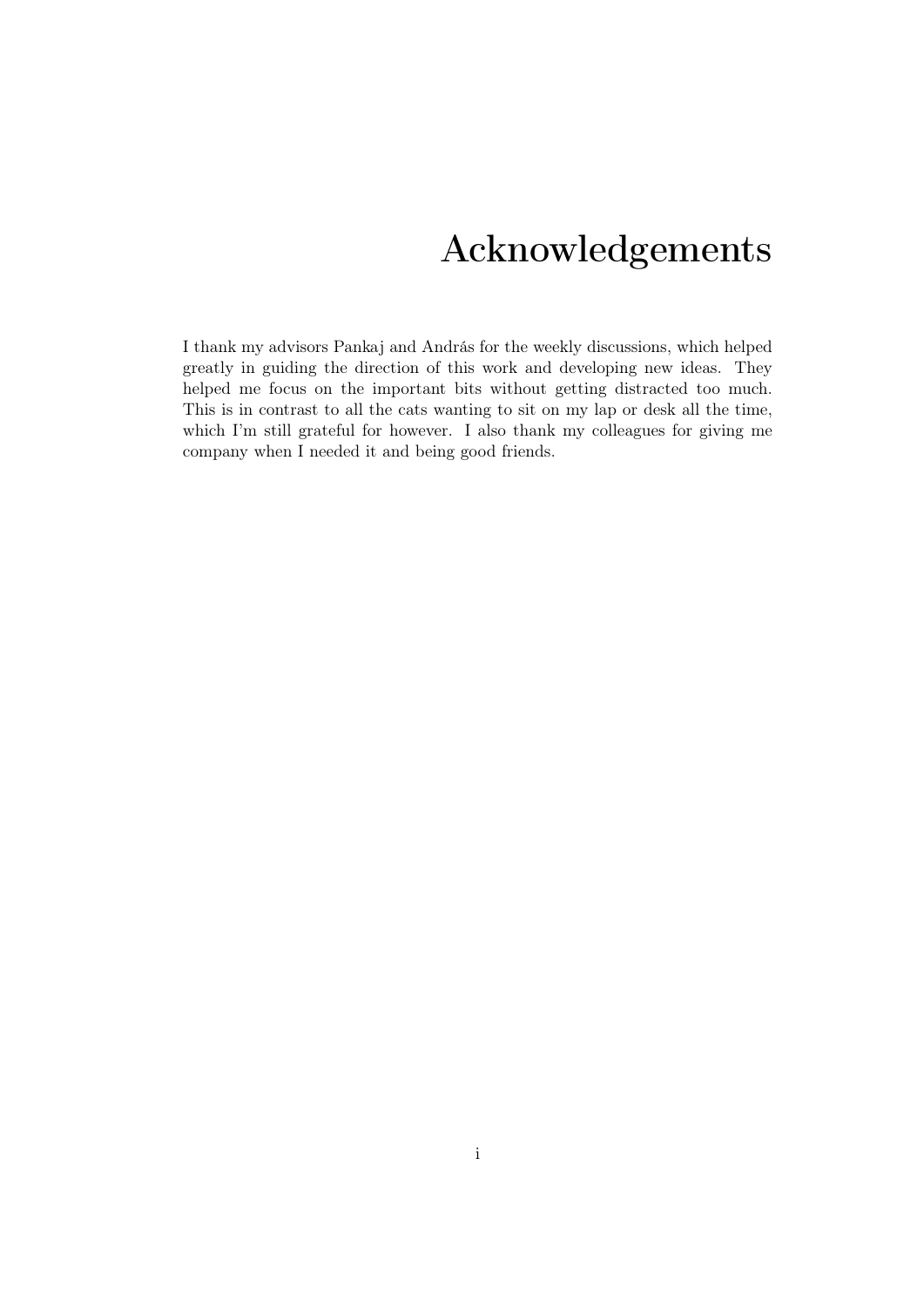## Abstract

<span id="page-2-0"></span>In this thesis we look at different heuristics for the Arvy-class of algorithms for solving the distributed mutual exclusion problem, focusing on sequential requests. This includes the previously known algorithms Arrow and Ivy but many new ones as well. We will see that Arrow with a star tree is one of the best solutions in many cases. However we also show that a new heuristic specialized on nested clique-like graphs can still have better performance. In addition another new heuristic based on measuring request probabilities allows for better performance with adversarial requests. To evaluate the running time of Arvy heuristics, a flexible Haskell library was developed whose types guarantee correctness at compile time.

Keywords: Arrow, Ivy, distributed directory protocol, distributed mutual exclusion

CR Categories: Network algorithms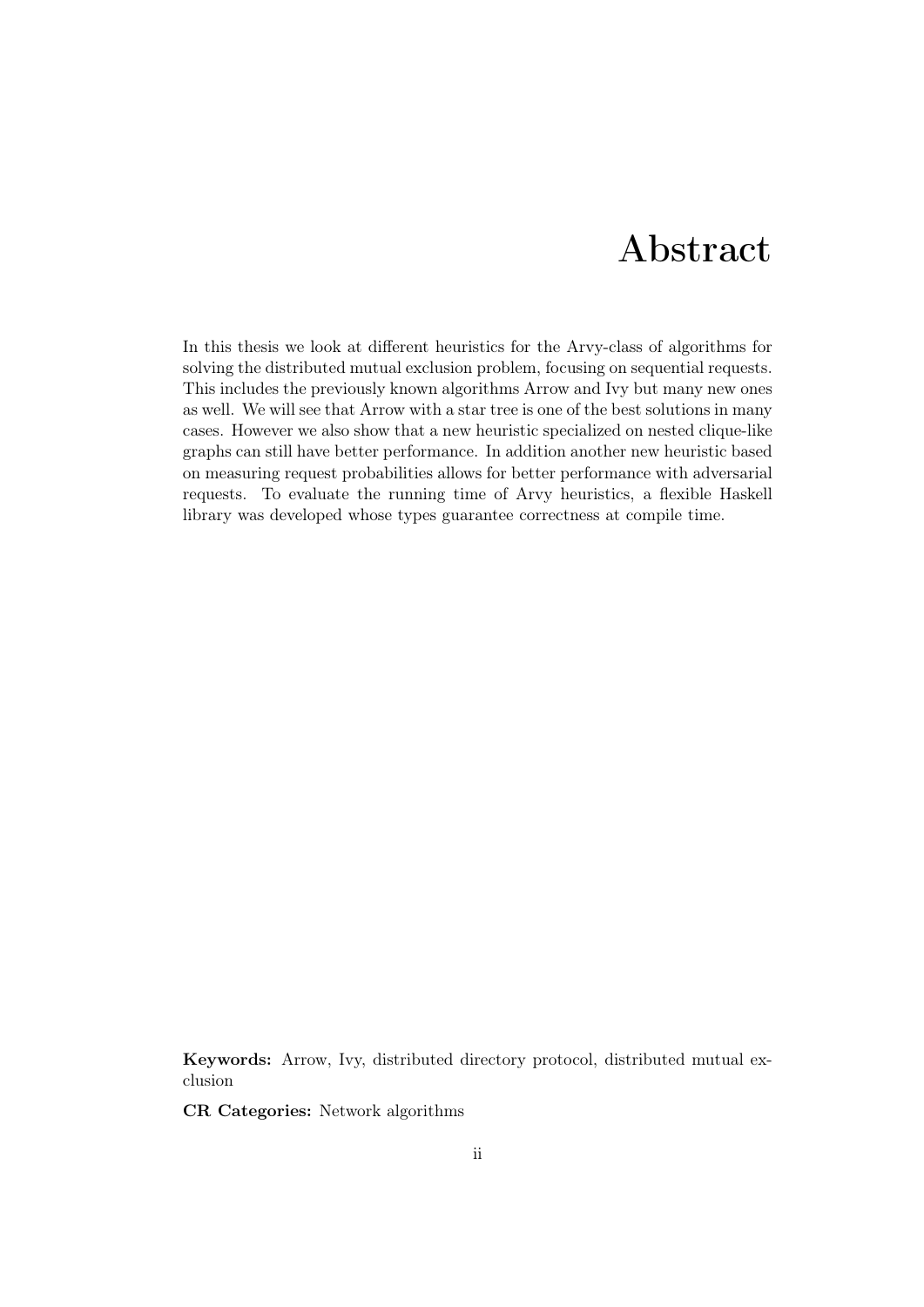# **Contents**

|                   |          | Acknowledgements                                        | $\mathbf{i}$   |  |  |  |  |
|-------------------|----------|---------------------------------------------------------|----------------|--|--|--|--|
|                   | Abstract |                                                         | ii             |  |  |  |  |
| Introduction<br>1 |          |                                                         |                |  |  |  |  |
|                   | 1.1      |                                                         | $\mathbf{1}$   |  |  |  |  |
|                   | 1.2      |                                                         | $\overline{2}$ |  |  |  |  |
|                   | 1.3      |                                                         | $\overline{4}$ |  |  |  |  |
|                   |          | 1.3.1                                                   | $\overline{4}$ |  |  |  |  |
|                   |          | 1.3.2                                                   | $\overline{5}$ |  |  |  |  |
|                   |          | 1.3.3                                                   | 6              |  |  |  |  |
| $\bf{2}$          |          | <b>Algorithms</b>                                       | 8              |  |  |  |  |
|                   | 2.1      |                                                         | 8              |  |  |  |  |
|                   | 2.2      |                                                         | 9              |  |  |  |  |
|                   | 2.3      |                                                         | 9              |  |  |  |  |
|                   | 2.4      |                                                         | 9              |  |  |  |  |
|                   | 2.5      |                                                         | 10             |  |  |  |  |
|                   | 2.6      |                                                         | 11             |  |  |  |  |
|                   | 2.7      |                                                         | 13             |  |  |  |  |
|                   | 2.8      |                                                         | 15             |  |  |  |  |
| 3                 |          | <b>Graph Costs, Initial Trees and Request Sequences</b> | 18             |  |  |  |  |
|                   | 3.1      | Graph Costs                                             | 18             |  |  |  |  |
|                   | 3.2      |                                                         | 18             |  |  |  |  |
|                   | 3.3      |                                                         | 21             |  |  |  |  |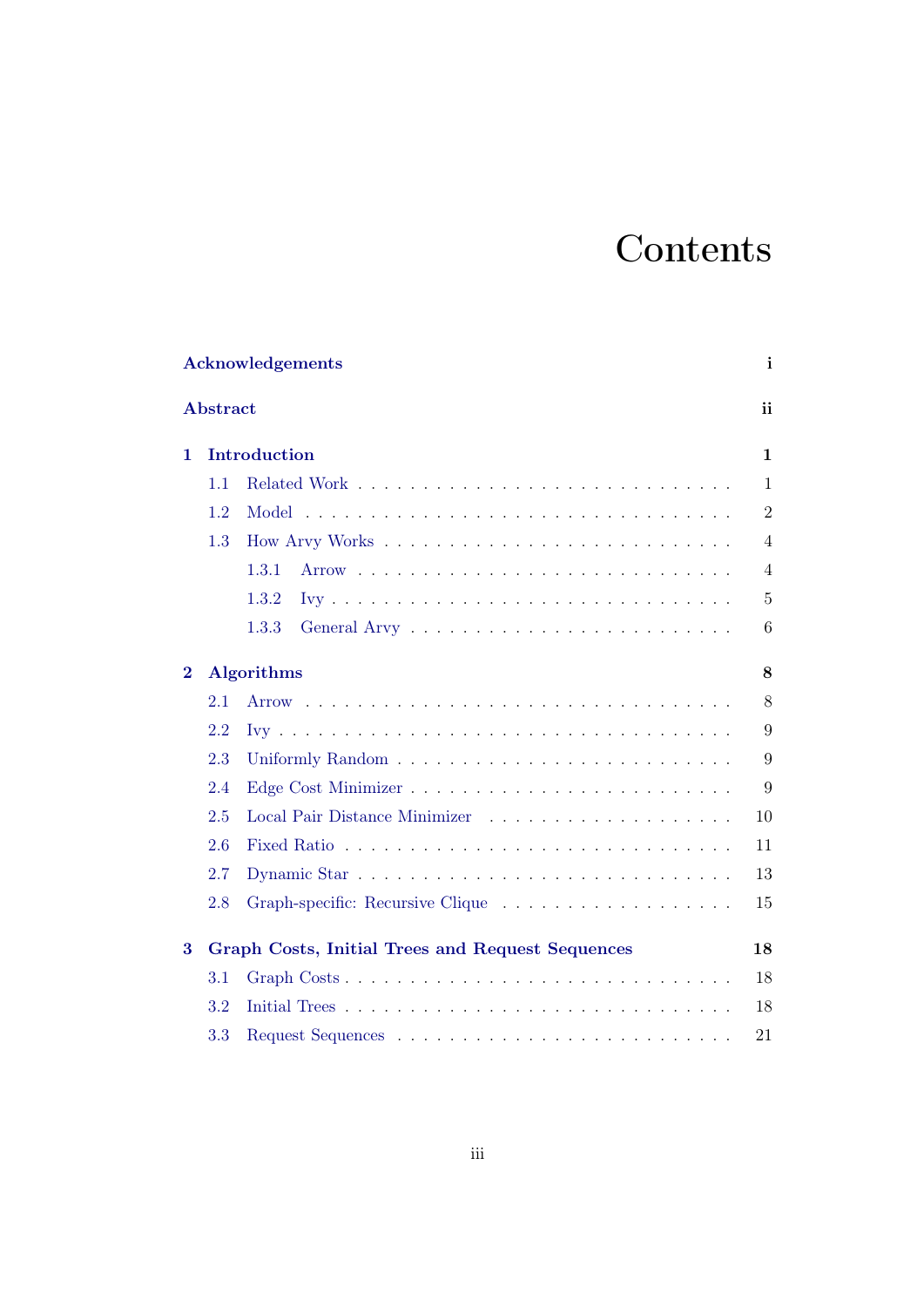| $\mathbf{U}$ |
|--------------|
|              |

| $\overline{\mathbf{4}}$ | <b>Results</b> |                                       | 23    |
|-------------------------|----------------|---------------------------------------|-------|
|                         | 4.1            |                                       | 23    |
|                         |                | Best Initial Trees for Arrow<br>4.1.1 | 24    |
|                         |                | 4.1.2                                 | 25    |
|                         |                | 4.1.3                                 | 27    |
|                         | 4.2            |                                       | 28    |
|                         |                | 4.2.1                                 | 28    |
|                         |                | 4.2.2                                 | 30    |
|                         | 4.3            |                                       | 31    |
|                         |                | 4.3.1                                 | 31    |
|                         |                | 4.3.2                                 | 32    |
| 5                       |                | <b>Summary</b>                        | 33    |
|                         |                | <b>Bibliography</b>                   | 34    |
| $\mathbf{A}$            |                | <b>Implementation Notes</b>           | $A-1$ |
|                         | A.1            |                                       | $A-1$ |
|                         | A.2            |                                       | $A-2$ |
| B.                      |                | Non-converging Dynamic Star           | $B-1$ |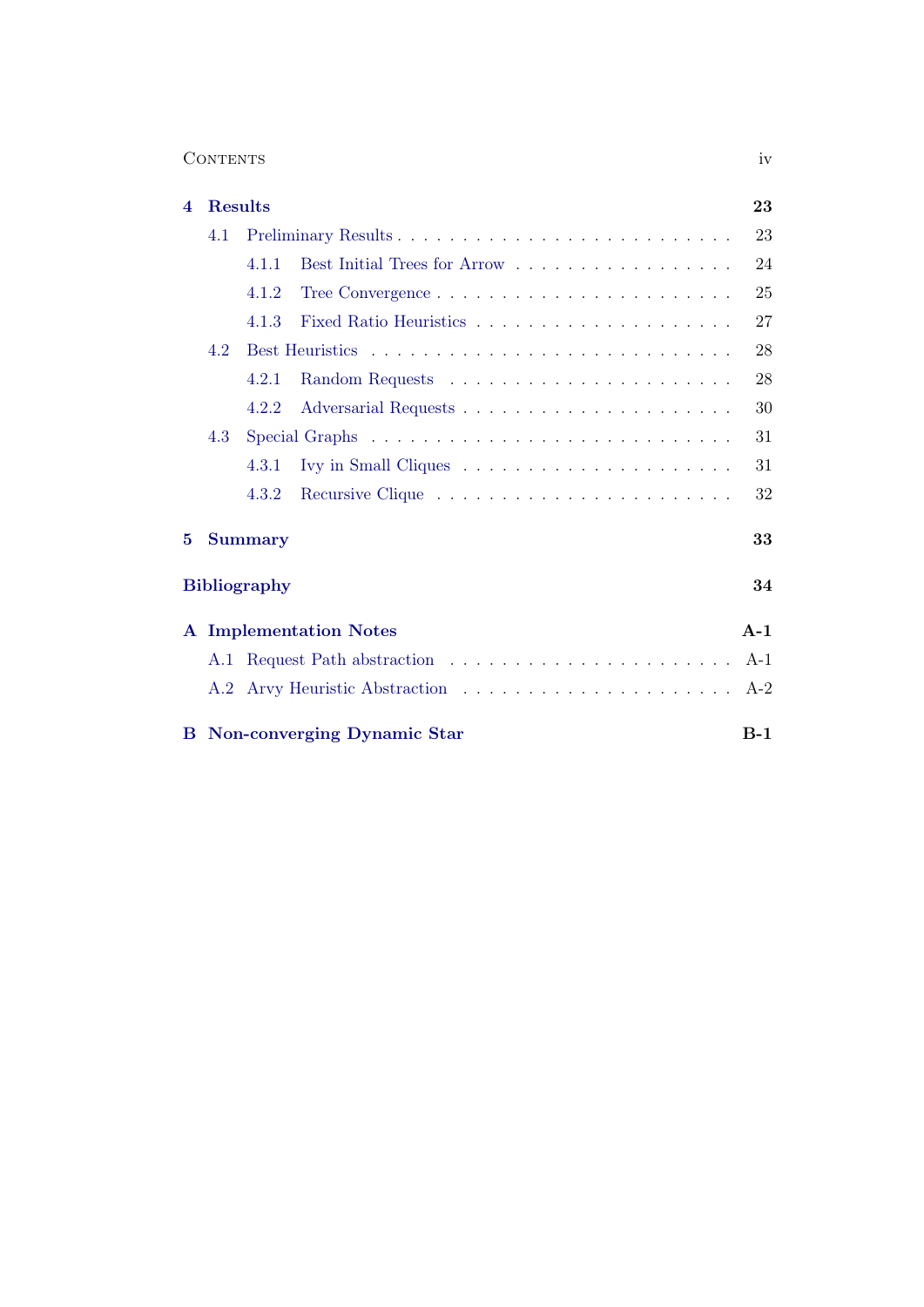## CHAPTER<sub>1</sub> Introduction

<span id="page-5-0"></span>In many areas of computing there are cases where a single resource has to be shared between multiple components, with only one of them allowed to access it at a time. Components can request the resource at any time, after which they should receive it eventually. In a distributed setting an algorithm to solve this is called a distributed mutual exclusion algorithm or distributed directory protocol. An easy solution is a home-base algorithm, where a single node is dedicated to handling all requests sequentially, with the disadvantage of a lot of traffic and contention for many concurrent requests. Better solutions to this problem include the spanning-tree-based Arrow (also known as Raymond's algorithm) and Ivy protocols. Both of these algorithms can be generalized to the Arvy [\[1\]](#page-38-1) algorithm, which allows for a wide range of different heuristics to be used for determining its behavior, while still guaranteeing correctness. There also exist other kinds of algorithms to solve this problem based on message broadcasting or quorums.

In this thesis we come up with new Arvy heuristics and measure their empirical performance in a simulation of sequential requests.

## <span id="page-5-1"></span>1.1 Related Work

Raymond [\[2\]](#page-38-2) originally introduced an Arrow algorithm where a radiating star tree was found to be the best topology. Simulations showed that randomly constructed trees have an average diameter of about  $\log n$  which was also found to be a good approximation for the number of messages necessary for a request. Under heavy load however it was shown to only require about 4 messages. Also for random trees, Rényi and Szekeres [\[3\]](#page-38-3) showed the expected tree height from an arbitrary trees, Kenyl and Szekeres [3] snowed the expected tree height from an arbitrary root node to be about  $\sqrt{2n\pi}$ . Later Demmer and Herlihy [\[4\]](#page-38-4) independently developed the same Arrow algorithm. They analyzed its complexity for a minimum spanning tree and found it to be optimal within a factor of  $\frac{1}{2}(1+\text{MST-stretch}(G)).$ Kuhn and Wattenhofer [\[5\]](#page-38-5) proved that Arrow is  $\mathcal{O}(\log D)$ -competitive, where D is the diameter of the spanning tree it operates on. Herlihy and Warres [\[6\]](#page-38-6) compared Arrow to a home-base algorithm and found Arrow to perform much better under load. Ghodselahi and Kuhn [\[7\]](#page-38-7) showed that the competitive ratio of the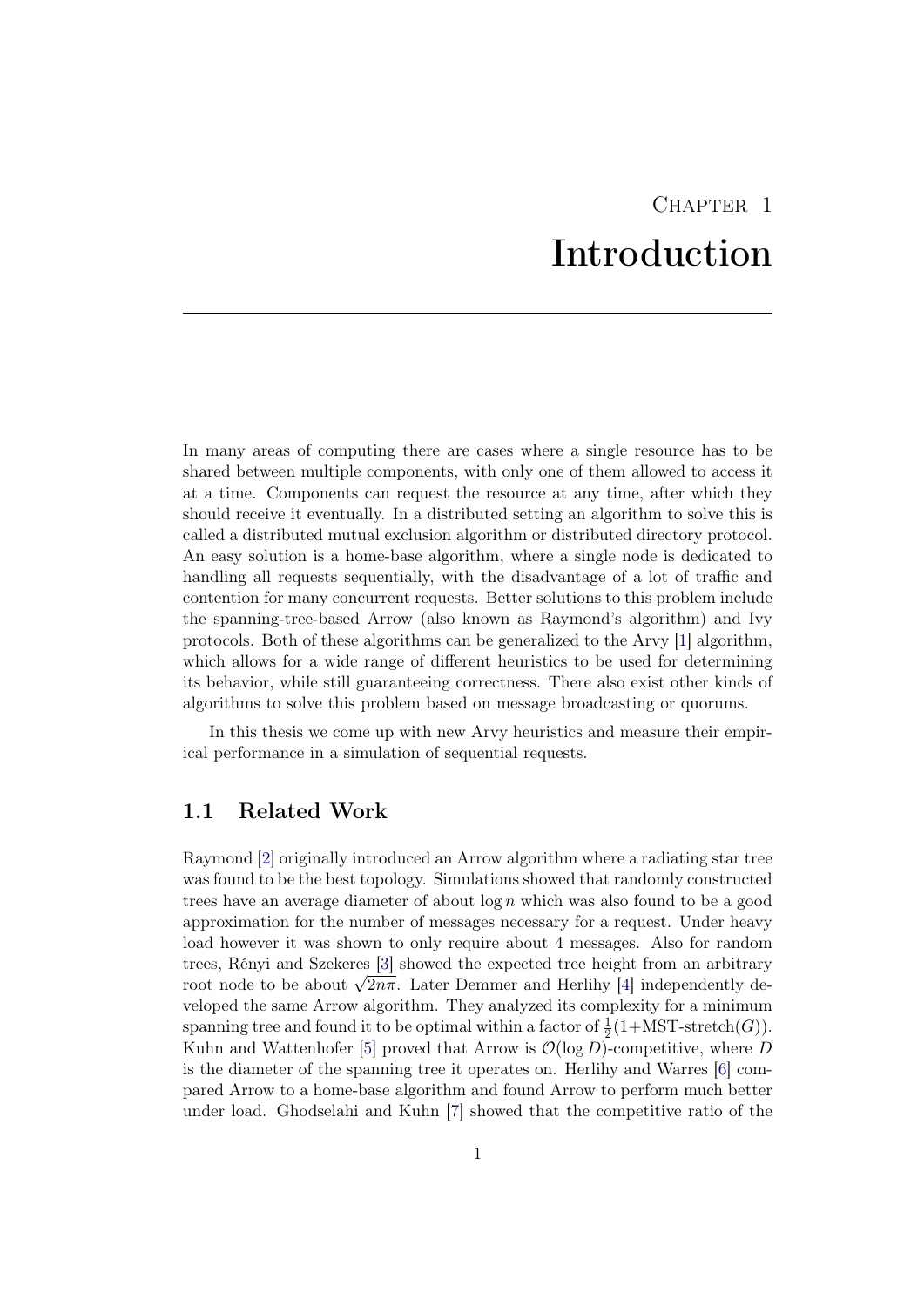Arrow protocol is constant on certain tree topologies. Peleg and Reshef [\[8\]](#page-38-8) showed that Arrow on the best shortest-path tree has at most 2 times longer paths than in the graph.

Ivy was introduced before Arrow by Li and Hudak [\[9\]](#page-38-9). An amortized bound of  $\mathcal{O}(\log n)$  for path reversal was shown by Ginat et al. [\[10\]](#page-38-10) which is equivalently Ivy's number of messages per request. In [\[11\]](#page-38-11) this bound was shown to be tight with a tree that requires  $\log n$  many messages for every request in a specific request sequence.

Arvy was newly introduced by Khanchandani and Wattenhofer [\[1\]](#page-38-1) where it was shown to be correct in asynchronous networks with concurrent requests in arbitrary topologies. Since Arvy generalizes both Arrow and Ivy, this proves their correctness as well. In addition they show an Arvy heuristic with constant competitive ratio on ring graphs.

## <span id="page-6-0"></span>1.2 Model

We consider a complete graph  $G = (V, E)$  with n vertices and  $\binom{n}{2}$  $n \choose 2$  edges.

**Metric Costs** Each edge has a cost/distance  $c : E \to \mathbb{R}^+$  associated with it, representing the amount of time it takes for a message to traverse it. This function forms a metric space:

- The cost from a node to itself is zero:  $\forall v : c(v, v) = 0$
- Costs between different nodes are positive:  $\forall u, v : u \neq v \Rightarrow c(u, v) > 0$
- Costs are the same in both directions:  $\forall u, v : c(u, v) = c(v, u)$
- The triangle inequality holds:  $\forall u, v, w : c(u, w) \leq c(u, v) + c(v, w)$

As a reasonable constraint, a node can only query costs for edges to its neighbors. In a realistic scenario it's these costs that can be obtained and updated by doing regular pings to other nodes. While we don't consider changing costs in our model, there is no inherent reason the heuristics we describe can't work in such cases.

Instantaneous Computations In addition, every node is modeled as a machine with the ability to execute arbitrary effectful code such as reading/writing state or generating randomness. We model execution to be instantaneous such that no time passes during computations. Therefore traversing graph edges are the only place to spend time on.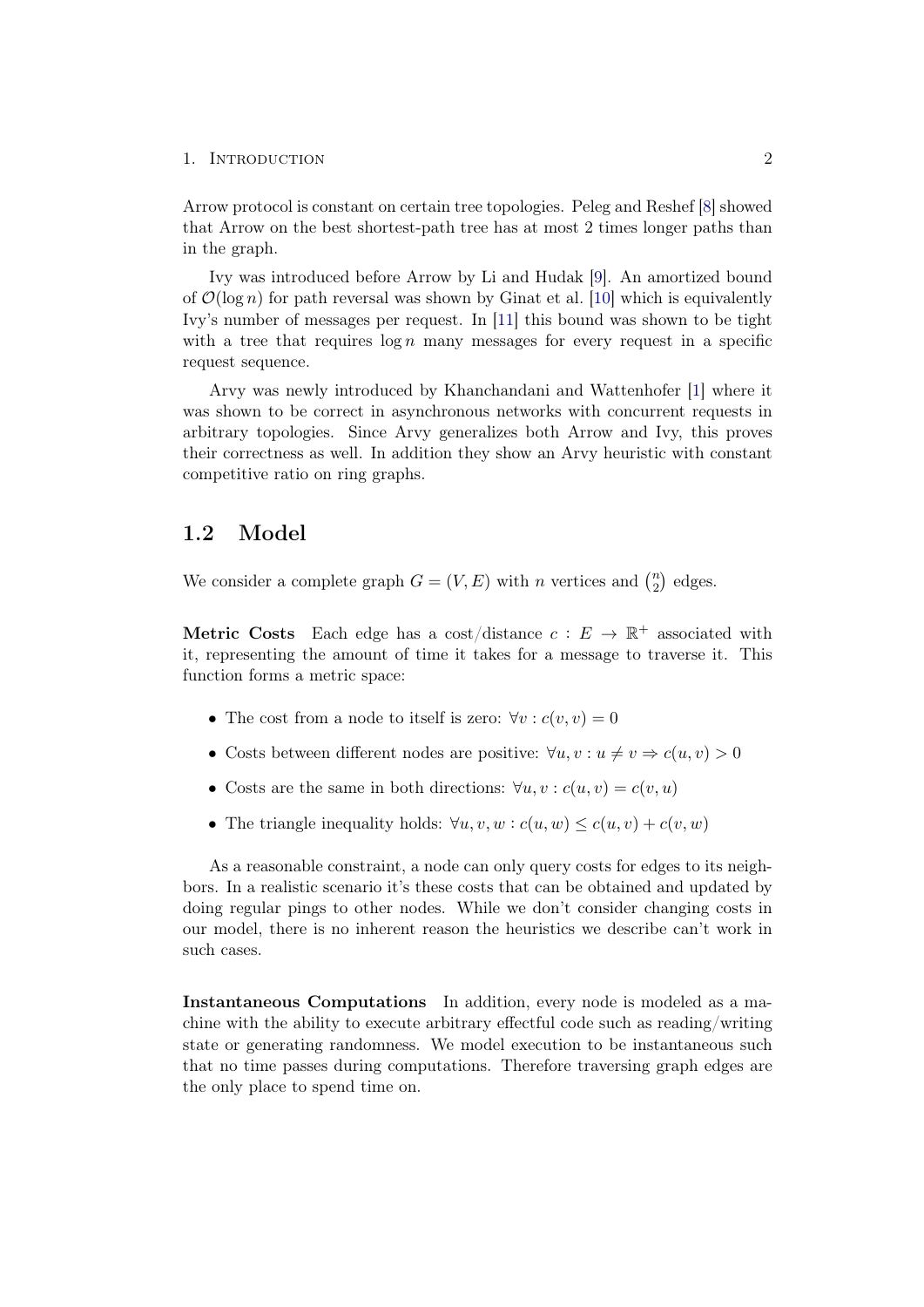Sequential Requests A major simplification we make is that nodes can only request the token sequentially. So only after the token has reached the requesting node, another node can issue another request. Therefore requests can be represented as a series  $R = \{r_1, r_2, \dots\}, r_i \in V$  where  $r_i$  encodes the *i*-th request originating from node  $r_i$ . While this series could be infinite, we let it be finite such that we can reason about its total running time.

Request Paths In the type of algorithms we will look at, when the i-th request is made by node  $r_i$ , the request travels along some path  $A^{(i)} = \{a_0^{(i)}\}$  $\stackrel{(i)}{0},a_1^{(i)}$  $a_1^{(i)}, \ldots, a_{l_i}^{(i)}$  $\begin{bmatrix} \iota \\ l_i \end{bmatrix}$ with  $l_i = |A^{(i)}| - 1$  being the index of the last node and also the number of messages that are being sent. The first node in this path  $a_0^{(i)} = r_i$  is the node issuing the request, while the last one is currently holding the token. After the request was sent along this path, the token is then sent directly from  $a_l^{(i)}$  $\frac{(i)}{l_i}$  to  $a_0^{(i)}$ 0 to fulfill the request. If the requesting node has the token already, then  $|A^{(i)}|=1$ . It holds that  $a_0^{(i)} = a_{l_{i+1}}^{(i+1)}$  $\binom{i+1}{i+1}$  for all  $i \in \mathbb{N}$ , meaning the node making a request in one request will be the last node in the request path of the following request.

<span id="page-7-0"></span>Performance In order to be able to talk about performance of such algorithms, we first define  $c(A^{(i)})$  to be the cost of traversing request path  $A^{(i)}$ , which will be the sum of the costs of the edges it includes:

$$
c(A^{(i)}) \coloneqq \sum_{k=1}^{l_i} c(a_{k-1}^{(i)}, a_k^{(i)}) \tag{1.1}
$$

For graph cost normalization we also define  $c_{avg}$  to be the average cost of an edge in the graph:

$$
c_{avg} = \frac{1}{|E|} \sum_{(u,v) \in E} c(u,v)
$$
 (1.2)

With this in place we define performance as follows

• Arguably the most important performance measure for comparing different algorithms is the time it takes to satisfy the requests. For a single request this includes the cost to traverse the request path as well as the cost to send the token back to the requesting node. However since the cost to send the token back does not change between different algorithms, we ignore it to get a simpler measure for comparison. To normalize the costs, we divide by  $c_{ava}$ , and to get a result over all requests R we take the average over all individual requests. With this we get the definition for the average request time  $\mathcal{C}_{time}$ :

$$
\mathcal{C}_{time}(R) = \frac{1}{|R|} \sum_{i=1}^{|R|} \frac{c(A^{(i)})}{c_{avg}} \tag{1.3}
$$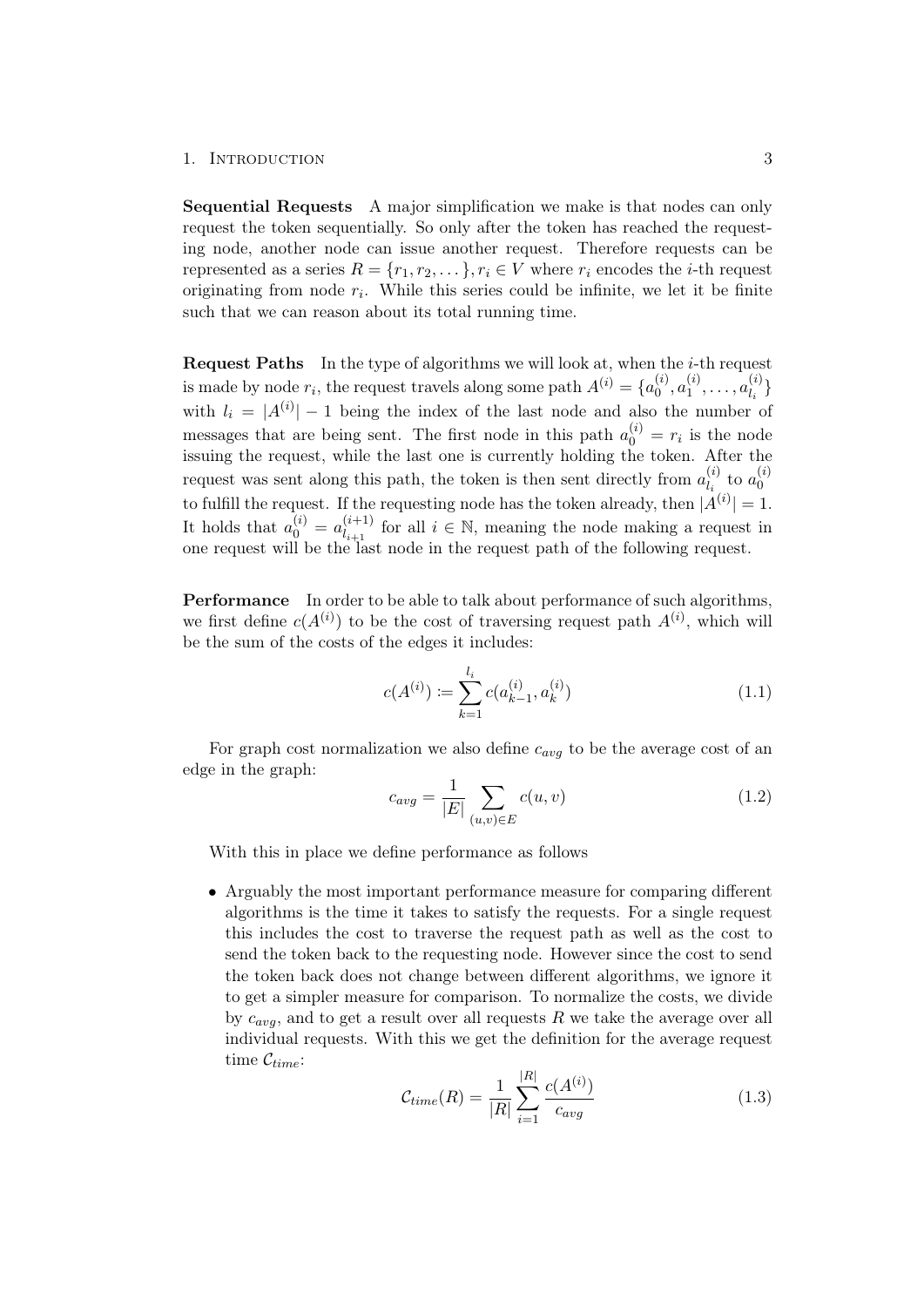• Another interesting measure is the number of messages being sent per request, also known as the hop count. While this isn't very useful with the restrictions of instantaneous execution and sequential requests in our model, it can give us a sense of how well algorithms would do without them. We use the following definition for the average request hops  $\mathcal{C}_{hons}$ :

$$
C_{hops}(R) = \frac{1}{|R|} \sum_{i=1}^{|R|} l_i
$$
\n(1.4)

## <span id="page-8-0"></span>1.3 How Arvy Works

In this section we describe the Arrow and Ivy algorithms in detail, followed by the generalization to the Arvy-class of algorithms.

All of these are based on the idea of maintaining a rooted spanning tree over time: Every node stores a pointer parent :  $V \rightarrow V$  pointing to its parent in the tree, while the root node points to itself. When a (non-root) node  $a_0$  needs the token, it sends a request message towards its parent  $a_1 = parent(a_0)$ . When node  $a_i$  receives such a request, it forwards it to its own parent  $a_{i+1} = parent(a_i)$  and so on until the root  $a_l$  containing the token is reached. This forms a request path  $A = \{a_0, a_1, \ldots, a_l\}.$  The final node then finishes its own work with the token after which it gets sent directly to  $a_0$  such that the request is fulfilled. Now to make this a functioning algorithm, the parent pointers along this request path need to be inverted in some way to restore the rooted tree. Such a heuristic for inverting the pointers is what differentiates Arvy algorithms from each other. We will now look at what heuristics Arrow, Ivy and Arvy in general use.

### <span id="page-8-1"></span>1.3.1 Arrow

The Arrow algorithm is the simplest way to maintain a rooted spanning tree, in that it just inverts the pointers along the request path: When  $a_{i+1}$  receives a request from  $a_i$ , it sets  $parent(a_{i+1}) = a_i$ . See [Figure 1.1](#page-9-1) for a walk-through of a request with Arrow. Notable with Arrow is that it doesn't ever change the structure of the spanning tree, meaning that the initial tree is crucial for its performance.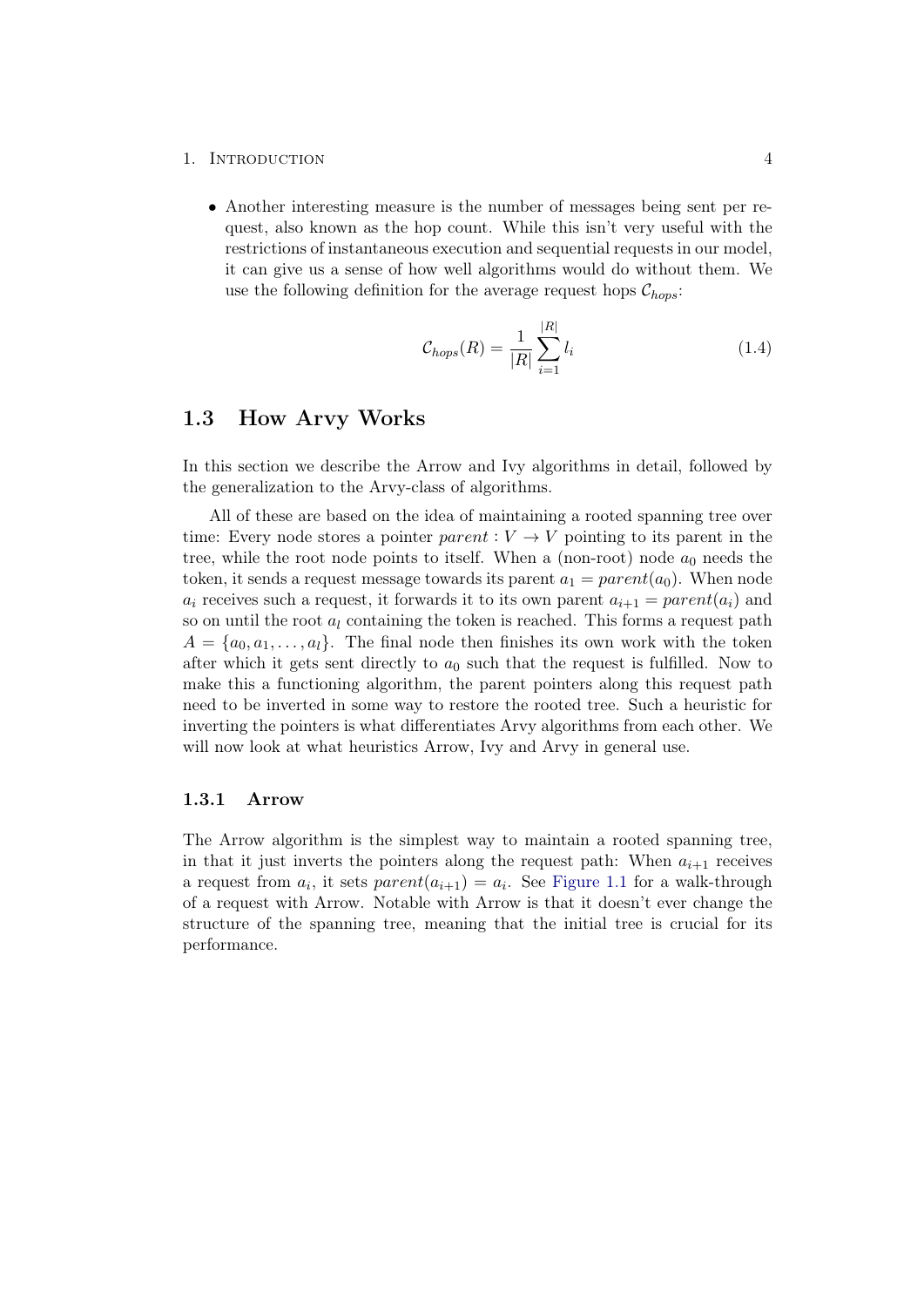<span id="page-9-1"></span>

(a) Node 2 needs the token which is currently at node 4, which is the root of the spanning tree



(c) Node 3 receives the request and forwards it to its parent node 4 after which it sets its parent to node 2 from which it received the request



(b) Node 2 sends a request towards its parent node 3 after which it sets its parent to itself. Temporarily there are multiple root nodes



(d) Node 4 receives the request, resulting in it sending the token back to the requesting node 2. Meanwhile it updates its parent to node 3 from which it received the request from. The rooted spanning tree is now restored

Figure 1.1: Arrow example

## <span id="page-9-0"></span>1.3.2 Ivy

Ivy uses a different strategy for inverting the arrows, namely that every node  $a_{i+1}$  receiving the request sets its new parent to the node that made the request:  $parent(a_{i+1}) = a_0$ . Therefore  $a_0$  ends up being the center of a star consisting of all nodes along the request path. Intuitively this should give good performance since shortcuts to the new root node get created, which should allow future requests to find the token faster. [Figure 1.2](#page-10-1) shows an example of Ivy.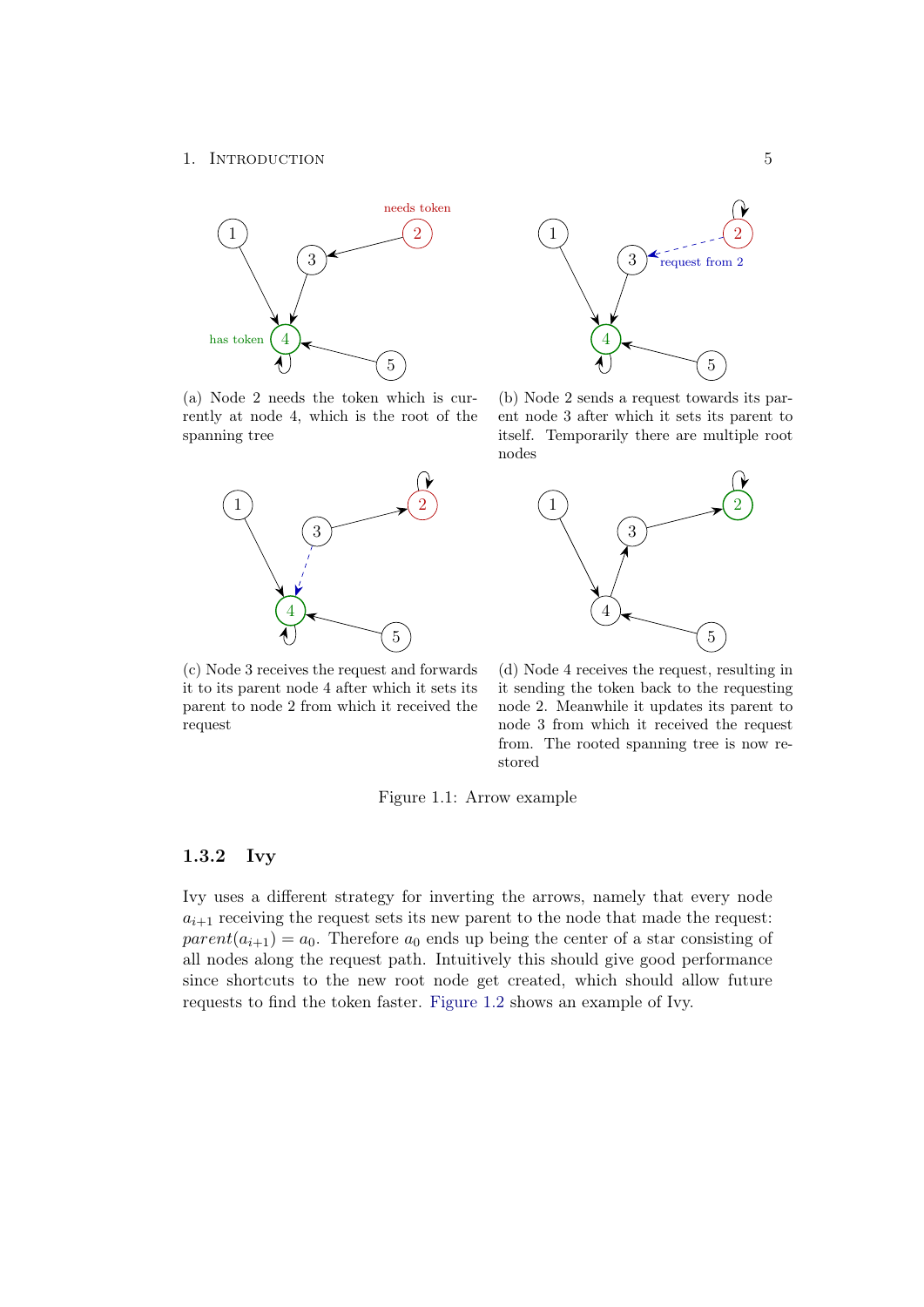<span id="page-10-1"></span>

(a) Node 2 needs the token which node 5 currently has. It sends a request message towards its parent node 3 after which it sets its parent to itself



(c) Node 4 receives the request and forwards it further, then it sets its parent to node 2 as well since it's is the requesting node



(b) Node 3 forwards the request to node 4, then it sets its parent to node 2 since that's the node that sent the original request



(d) The request arrives at node 5 which is holding the token. It sends the token to the requesting node 2, then it sets the parent to node 2 as well. A star including all nodes in the request path is formed, centered around the requesting node

Figure 1.2: Ivy example

## <span id="page-10-0"></span>1.3.3 General Arvy

Arvy is a class of algorithms generalizing Arrow and Ivy by allowing nodes  $a_{i+1}$ that received a request to set their parent to any node the request already traveled through, so  $parent(a_{i+1}) \in \{a_0, \ldots, a_i\}$ . In the case that the requesting node  $a_0$ is selected, this is equivalent to Ivy. If the node from which the request was received from  $a_i$  is chosen, this is equivalent to Arrow. Arvy therefore generalizes both Arrow and Ivy. See [Figure 1.3](#page-11-0) for an example where each node chooses a random new parent out of the available ones.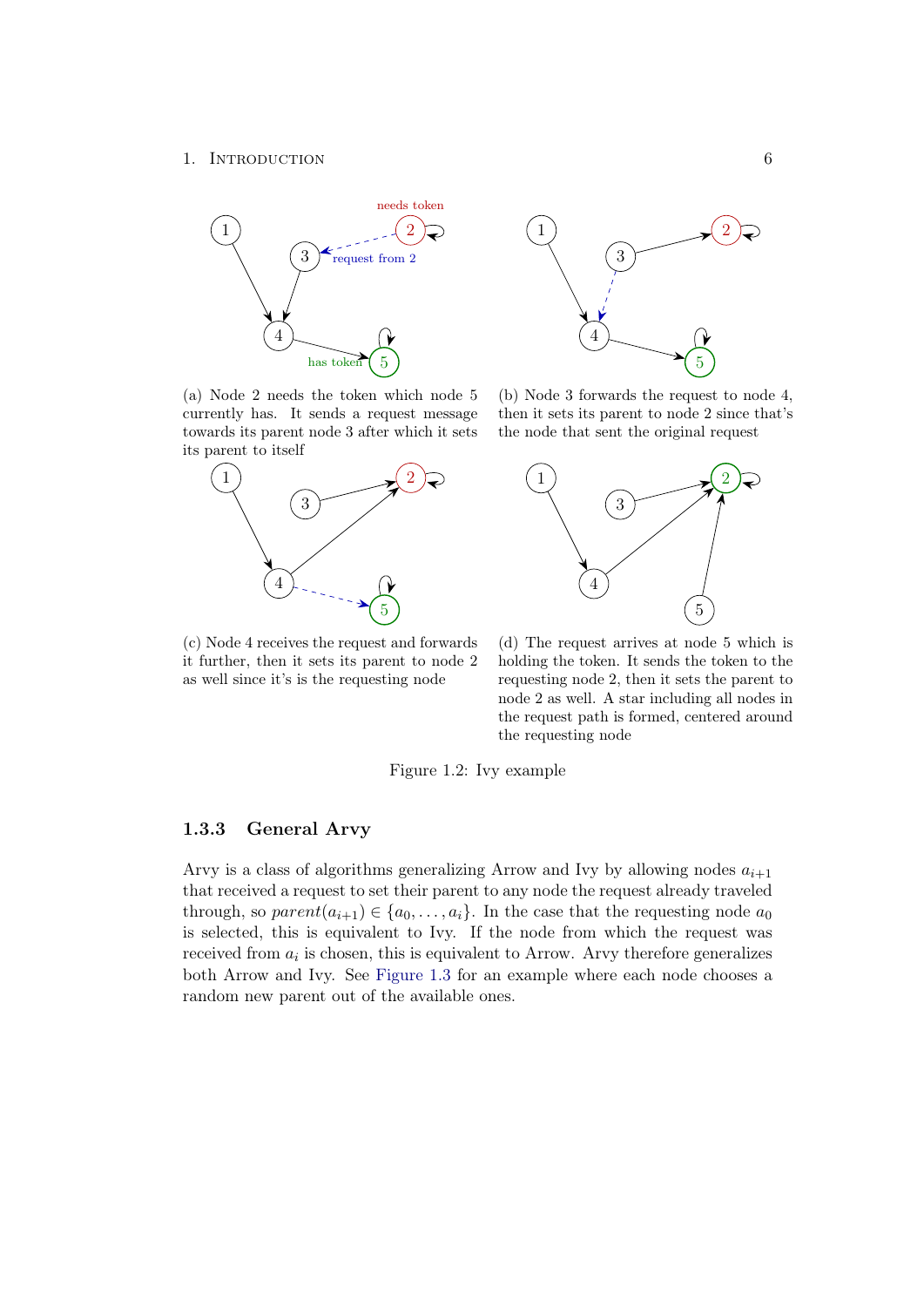<span id="page-11-0"></span>

(a) Node 2 needs the token so it sends a request for it towards its parent node 3



1 )  $\rightarrow$  (2) 3 4 5

(b) Node 3 receives the request, forwards it and chooses the only possible new parent node 2



(c) Node 4 receives the request and forwards it. It can now choose to connect back to either node 2 or 3, since the request has traveled through both of them. It chooses 2

(d) Node 5 receives the request for the token, making it send it to the requesting node 2. For selecting its new parent, it can choose between 2, 3 and 4, since all of those nodes have been traveled through already, it chooses node 3

Figure 1.3: Arvy example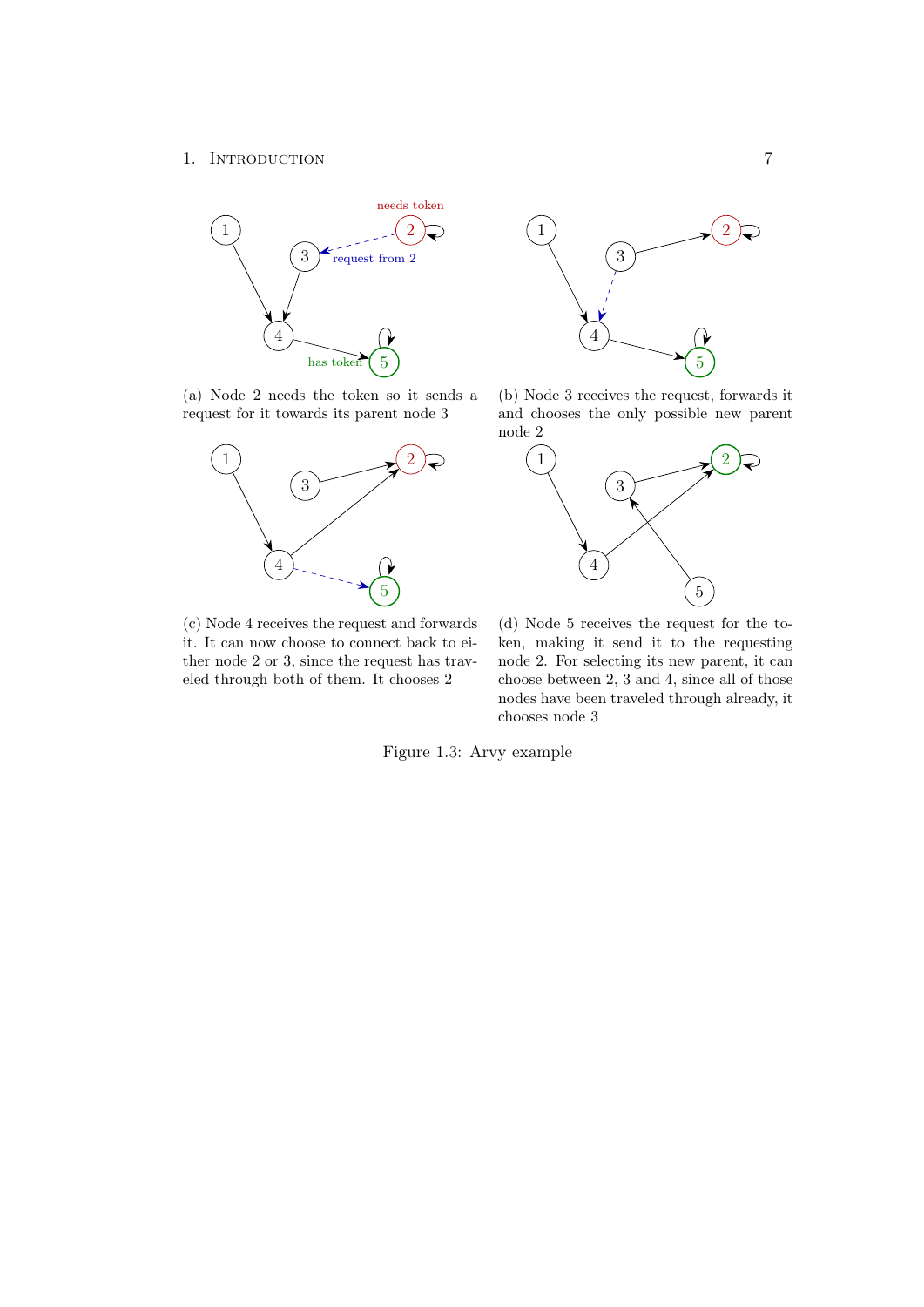## CHAPTER<sub>2</sub> Algorithms

<span id="page-12-0"></span>This chapter describes all the Arvy heuristics to be tested. A simplified version of a general algorithm can be written as follows. Here we use  $A_k = \{a_0, a_1, \ldots, a_k\}$ to denote the nodes on the request path already traveled through, while  $a_{k+1}$  is the node that needs to select a new parent out of  $A_k$ .

| <b>Algorithm 1</b> Arvy algorithm |  |  |  |  |
|-----------------------------------|--|--|--|--|
|-----------------------------------|--|--|--|--|

| function REQUESTTOKEN $(a_0)$                        | $\triangleright$ Node $a_0$ wants the token        |
|------------------------------------------------------|----------------------------------------------------|
|                                                      |                                                    |
| if $parent(a_0) \neq a_0$ then                       |                                                    |
| send request for token to <i>parent</i> ( $a_0$ )    |                                                    |
| $parent(a_0) \leftarrow a_0$                         |                                                    |
| end if                                               |                                                    |
| end function                                         |                                                    |
| function RECEIVEREQUEST $(a_{k+1})$                  | $\triangleright$ Node $a_{k+1}$ receives a request |
| if $parent(a_{k+1}) = a_{k+1}$ then                  |                                                    |
| send token to $a_0$                                  |                                                    |
| else                                                 |                                                    |
| forward request to $parent(a_{k+1})$                 |                                                    |
| end if                                               |                                                    |
| $parent(a_{k+1}) \leftarrow$ SELECTNEWPARENT $(A_k)$ |                                                    |
| end function                                         |                                                    |

All Arvy heuristics will have to define an implementation of SELECTNEW-PARENT.

## <span id="page-12-1"></span>2.1 Arrow

As already explained in [Subsection 1.3.1,](#page-8-1) Arrow maintains the structure of the spanning tree by always selecting the most recent node as the new parent, therefore inverting the arrows.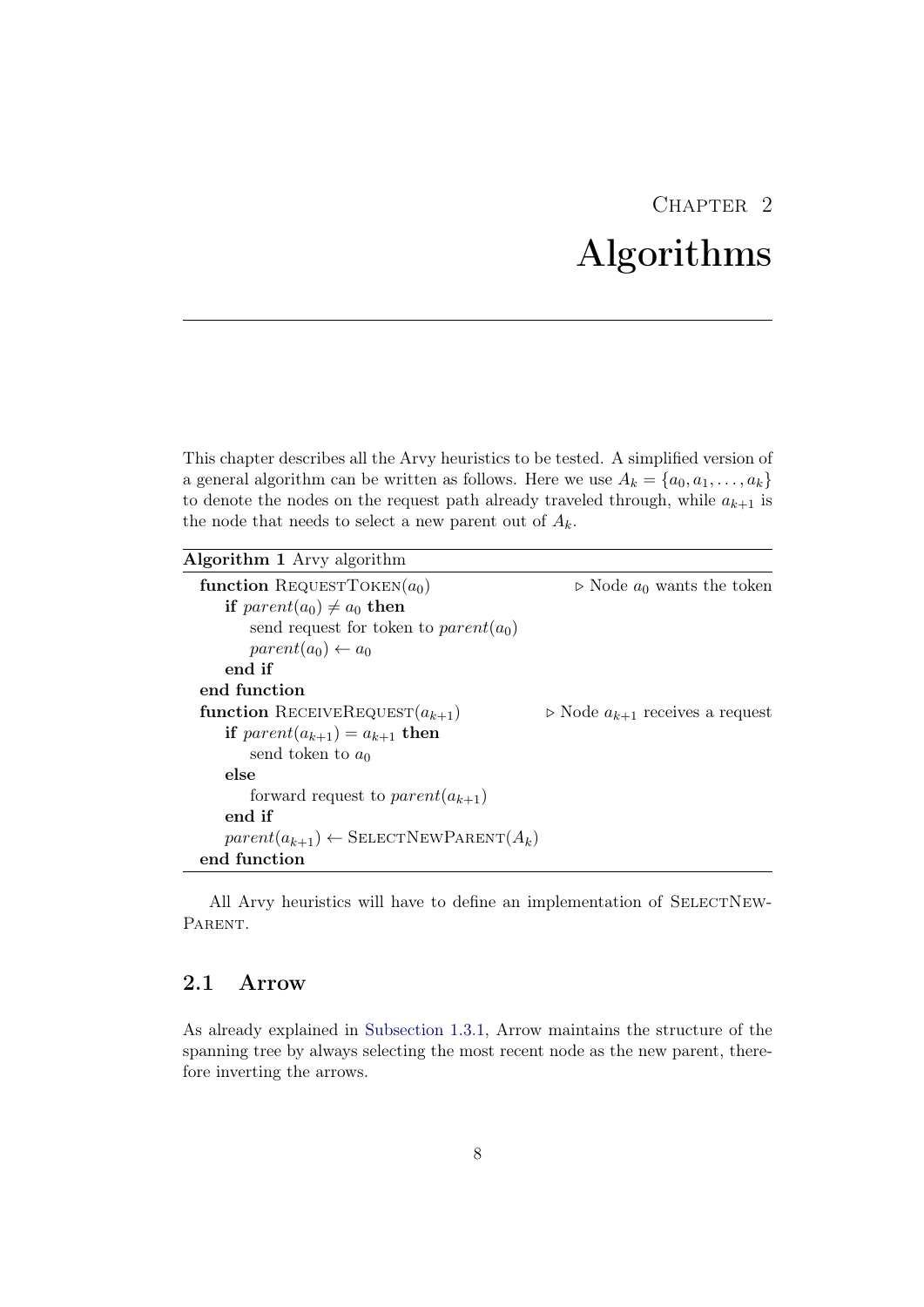```
function SELECTNEWPARENT(A_k)return a_kend function
```
## <span id="page-13-0"></span>2.2 Ivy

Also explained already in [Subsection 1.3.2,](#page-9-0) Ivy always connects every node along a request path to the node that made the original request

```
function SELECTNEWPARENT(A_k)return a_0end function
```
## <span id="page-13-1"></span>2.3 Uniformly Random

Not particularly interesting, but good as a reference point is a completely random heuristic, selecting a new parent uniformly random from all available choices.

```
function SELECTNEWPARENT(A_k)
```

```
a \leftarrow_{u.a.r.} A_kreturn a
end function
```
## <span id="page-13-2"></span>2.4 Edge Cost Minimizer

Since algorithms have access to the edge costs, we should make use of them. A simple heuristic using them is one that always chooses the node with minimum edge cost as the new parent, see [Figure 2.1](#page-14-1) for an example. Intuitively, this heuristic should perform well since short paths make for short request paths.

```
function SELECTNEWPARENT(A_k)return a_i such that c(a_{k+1}, a_i), i \in \{0, \ldots, k\} is minimal,
    use highest i for tie-breaking
```
### end function

Notable properties of this algorithm include

- The total edge cost in the tree can never get bigger, since a previous edge between  $a_k$  and  $a_{k+1}$  is also a candidate in the parent selection.
- This in turn means that with a good enough distribution of nodes initiating requests, the tree will eventually converge to a minimum spanning tree with which total edge cost is lowest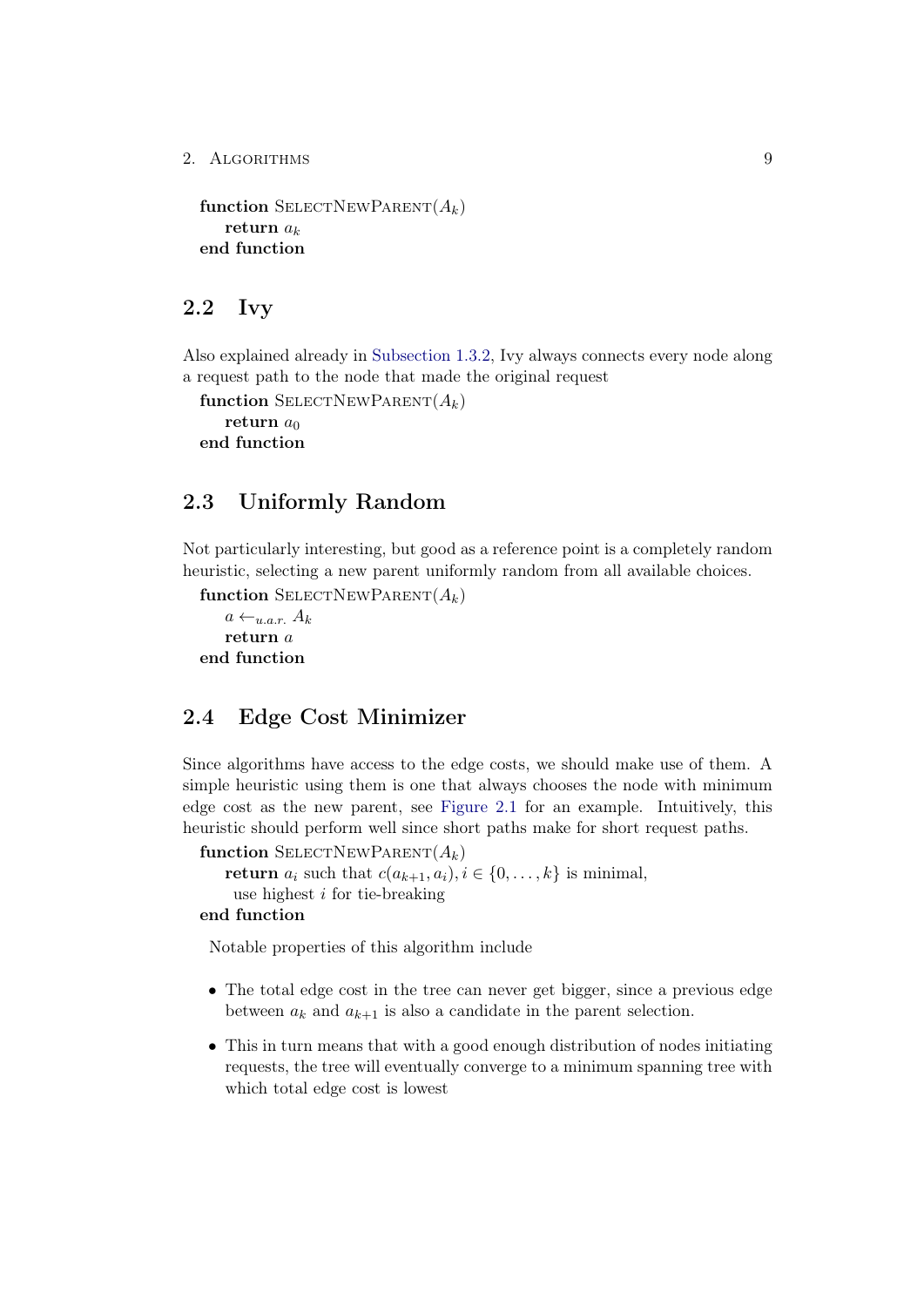<span id="page-14-1"></span>

(a) The request arrives at  $a_4$  which now needs to decide which one of  $a_0, \ldots, a_3$  to choose as a new parent. For this it can access the edge costs to all of them.



(b)  $a_2$  gets chosen as the new parent since the edge towards it has the smallest cost.

Figure 2.1: Edge Cost Minimizer example with four node in the request path.

• Consequently, once the tree has converged, this algorithm behaves exactly the same as Arrow, which never changes the tree by design. Therefore to get the asymptotic behavior of this heuristic, one can simply start with a minimum spanning tree directly and run Arrow on it. This seems to imply that in general this heuristic isn't any more powerful than Arrow.

## <span id="page-14-0"></span>2.5 Local Pair Distance Minimizer

An even better measure to minimize is the total distance between all pairs of nodes in the spanning tree  $T$ , defined as

$$
\mathcal{C}_{pairs}(T) = \sum_{u,v \in V, u < v} d_T(u,v) \tag{2.1}
$$

where  $d_T(u, v)$  is the cost of the shortest path between nodes u and v in the tree. This directly corresponds to the performance of Arrow with uniformly random requests, since all pairs of nodes have the same probability of being used, meaning their distance in the tree contributes the same amount to the cost of an average request. In [Section 3.2](#page-23-0) we discuss such minimal trees further. However to calculate this value, a global view of the graph costs in needed, which nodes do not have at runtime.

We can however devise a heuristic that minimizes pair distance as good as possible in a local subgraph consisting of only the nodes in the request path. Specifically when node  $a_{k+1}$  needs to select a new parent node out of the candidates  $A_k = \{a_0, \ldots, a_k\}$ , it looks at the tree graph  $T = (A_k, E')$  of nodes in the request path that was constructed from the parent selections of all previous nodes in the path. It then selects the node  $a_i$  such that total pair distance is minimized, meaning  $\mathcal{C}_{pairs}(T_i)$  is minimal with  $T_i = (A_k \cup a_{k+1}, E' \cup (a_i, a_{k+1}))$ being the new spanning tree if node  $i$  were to be selected. See [Figure 2.2](#page-15-1) for an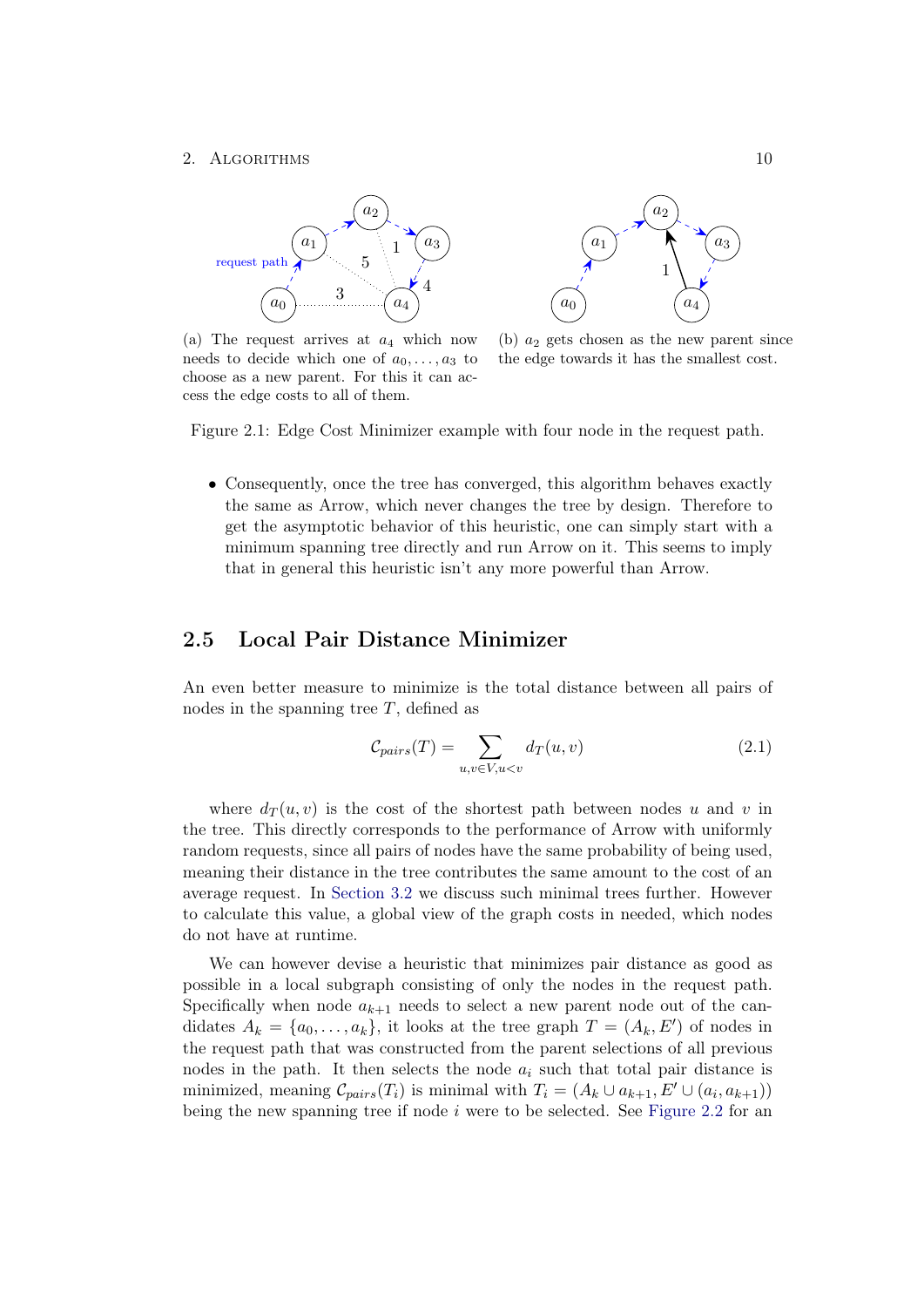example. This minimum can indeed be calculated efficiently. The main ideas of this calculation are described later in [Section 3.2,](#page-23-1) which discusses an iterative tree initialization algorithm.

function SELECTNEWPARENT $(A_k)$ 

<span id="page-15-1"></span>return  $a_i$  such that  $\mathcal{C}_{pairs}(T_i)$  is minimal, use highest i for tie-breaking end function





(a)  $a_2$  chooses  $a_1$  as its new parent, since the total pair distance for that tree  $\mathcal{C}_{pairs}(T_1) =$  $c_{T_1}(a_0, a_1) + c_{T_1}(a_0, a_2) + c_{T_1}(a_1, a_2) = 4 +$  $9 + 5 = 18$  is smaller than the one for  $a_0$ which would be  $4 + 10 + 6 = 20$ 

(b) Even though edge  $(a_3, a_1)$  has the highest cost,  $a_3$  chooses  $a_1$  as its new parent, since it minimizes the total pair distance. Here  $\mathcal{C}_{pairs}(T_0) = 37, \mathcal{C}_{pairs}(T_1) = 36,$  $\mathcal{C}_{pairs}(T_2) = 38$ 

Figure 2.2: Local Pair Distance Minimizer example

## <span id="page-15-0"></span>2.6 Fixed Ratio

Hop-based Another simple heuristic is one which chooses the node at a fixed ratio  $t \in [0, 1]$  between the first and the last one. As an example, with a request path  $a_0, a_1, a_2, a_3, a_4$  and a ratio of  $t = \frac{1}{2}$  $\frac{1}{2}$ , node  $a_5$  would choose  $a_2$  as its new parent, since it's half-way between  $a_0$  and  $a_4$ . We use the earlier node in case of a ratio being in-between two nodes. See [Figure 2.3](#page-16-0) for an example.

function SELECTNEWPARENT $(A_k)$ return  $a_{\lfloor t \cdot k \rfloor}$ end function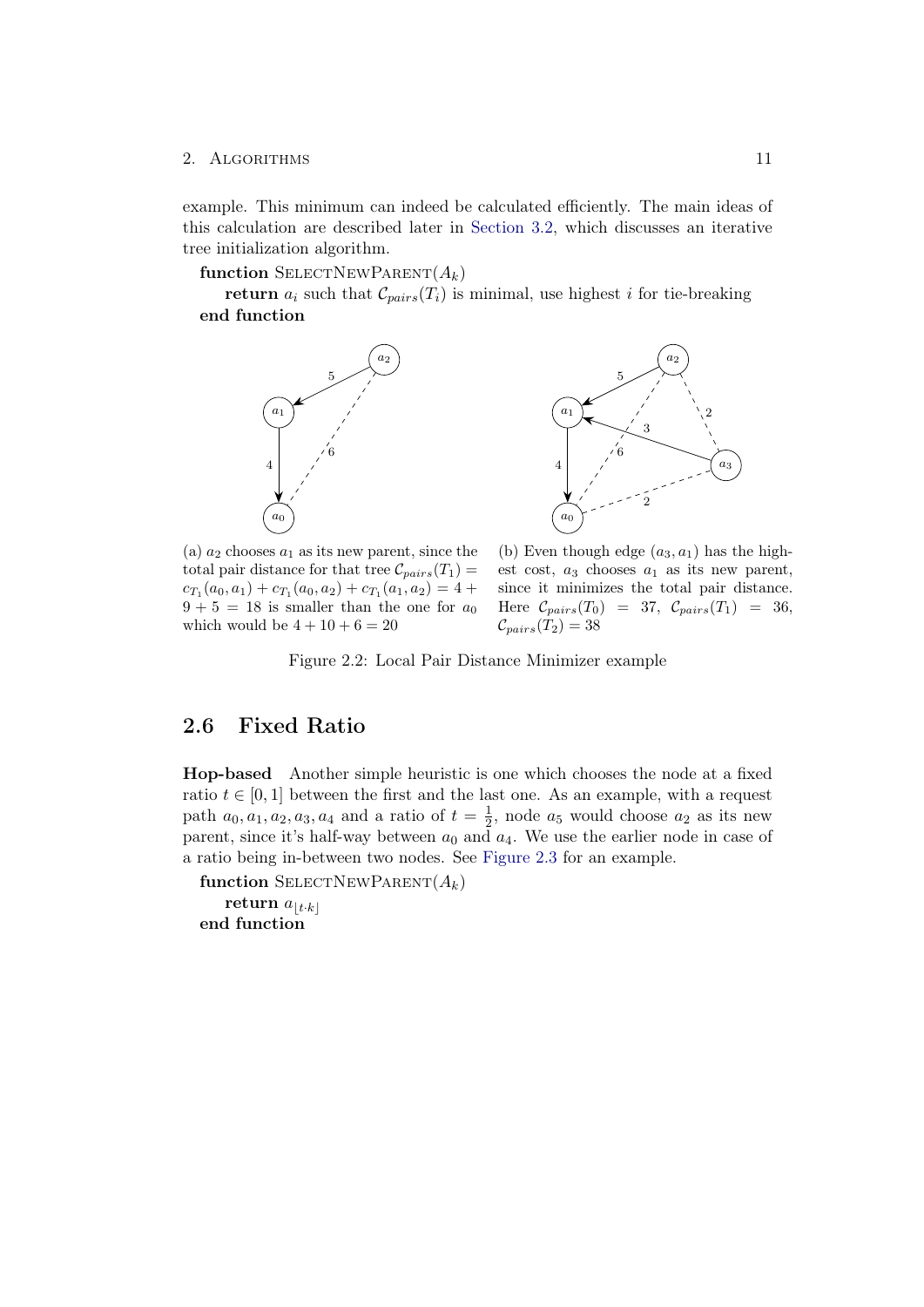<span id="page-16-0"></span>

Figure 2.3: Hop-based Fixed Ratio heuristic with a ratio of  $\frac{1}{2}$  and a request path of 7 nodes. Node  $a_6$  chooses  $a_{\lfloor \frac{1}{2} \cdot 5\rfloor} = a_2$  as its new parent. A binary tree is created as a result.

Cost-based A possible variation of this heuristic doesn't use the ratio on the node counts, but on the edge costs instead. A request path  $A_k = \{a_0, a_1, a_2, \ldots, a_k\}$ gets mapped to costs  $c_i$  representing how far the request had to travel to get to node  $a_i$ . These costs are defined as

$$
c_i = \sum_{j=1}^{i} c(a_{j-1}, a_j)
$$
 (2.2)

The last node whose  $c_i$  is lower than or equal to  $t \cdot c_k$  is then selected. function SELECTNEWPARENT $(A_k)$ 

return  $a_i$  with the maximum i given the constraint  $c_i \leq t \cdot c_k$ end function

These heuristics have the following interesting properties:

- For  $t = 0$  they are equivalent to Ivy. Similarly with  $t = 1$  they are equivalent to Arrow.
- For  $t = \frac{1}{n}$  $\frac{1}{m}, m \in \mathbb{N}$ , the hop-based version builds an  $m$ -ary tree on the request path. See [Figure 2.3](#page-16-0) for an example of it building a binary tree with  $m = 2$ .
- If the costs are the same for all graph edges, the cost-based version is equivalent to the hop-based one.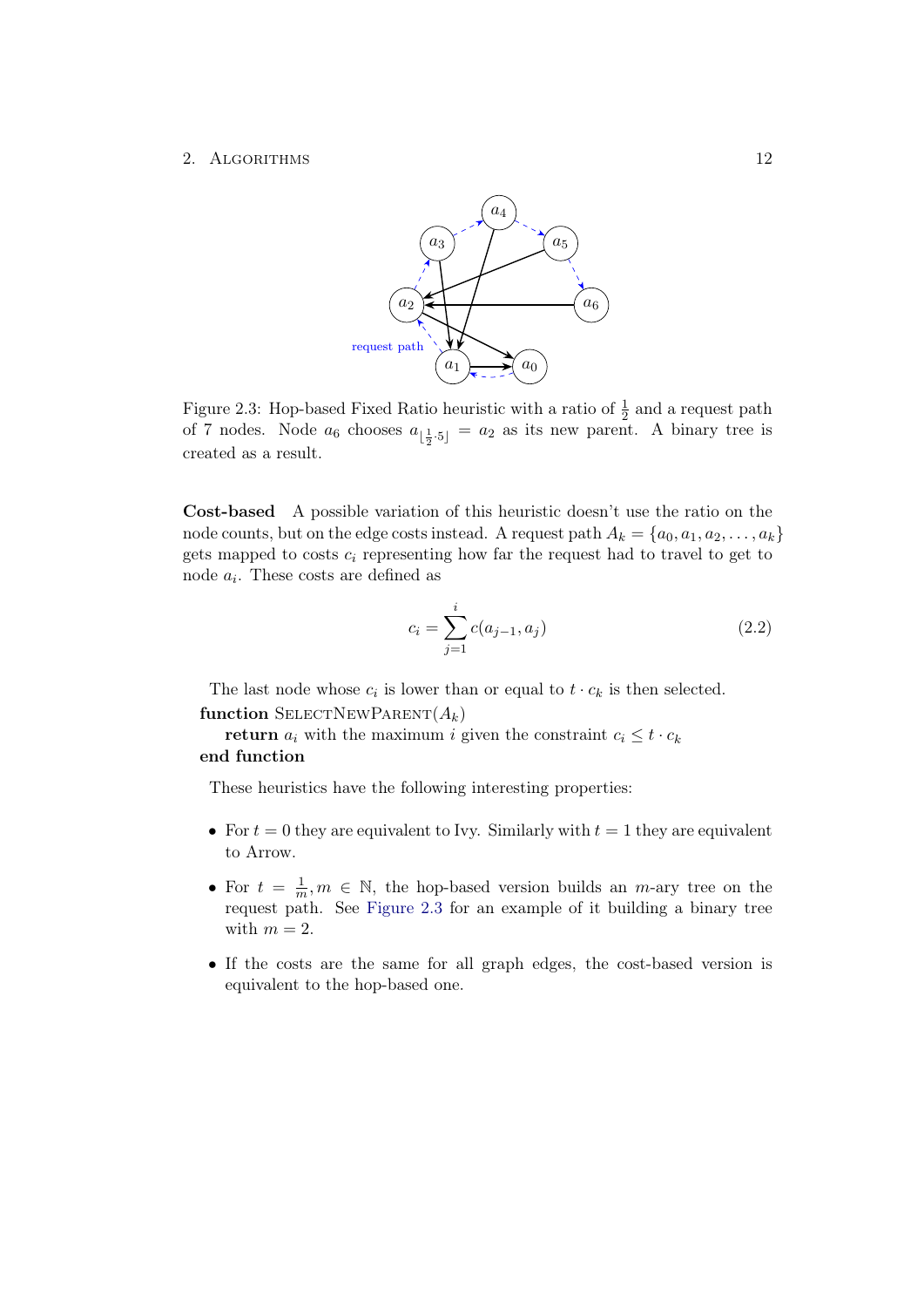## <span id="page-17-0"></span>2.7 Dynamic Star

To understand the Dynamic Star heuristic, we first look at the results from Peleg [\[8\]](#page-38-8), which for one is about finding a good tree to use for Arrow. A probability distribution  $p_i, i \in V$  for each node making a request is given. Then the chance that a request travels from node i to node j is simply  $p_i p_j$ . Now let  $d_T(i, j)$  be the cost to go from node i to j in some spanning tree T, similarly let  $d_G(i, j)$  be the cost for the way from i to j by taking the shortest path in graph  $G$ . Then the expected cost of a single request in a tree and the graph respectively is

$$
c_R(T) := \sum_{i,j} p_i p_j d_T(i,j)
$$
  

$$
c_R(G) := \sum_{i,j} p_i p_j d_G(i,j)
$$
 (2.3)

Now let  $T_c$  denote a shortest-path tree from center node  $c$ , meaning a tree for which every node v has a shortest path to c, i.e.  $d_{T_c}(c, v) = d_G(c, v)$ . The paper then shows that the  $T_c$  with lowest  $c_R(T_c)$  is a 2-approximation of the costs in the graph:

$$
c_R(T_c) \le 2 \cdot c_R(G) \tag{2.4}
$$

This means such a  $T_c$  is a relatively good tree to use for Arrow, since the cost of the requests isn't much greater than the best possible path they could take. And since in our case we have a complete graph and metric costs, a shortest-path tree from node c can simply be a star, connecting every other node to c directly. With our graph weights  $c: E \to \mathbb{N}^+$  this then reduces the calculation of  $c_R(T_c)$ to

<span id="page-17-1"></span>
$$
c_R(T_c) = \sum_{i,j} p_i p_j (c(i, c) + c(c, j))
$$
\n(2.5)

Now this Dynamic Star heuristic measures the distribution  $p_i$  at runtime and dynamically adjusts the tree according to it, striving for a star. The fact that Arvy is a distributed algorithm however poses a problem, since nodes can't obtain a global view of the system to get accurate values for  $p_i$ , so we will have to make do with every node v having a local approximation  $p_i^v$  of  $p_i$ .

To implement this, the idea is that each node v maintains counts  $n_i^v \in \mathbb{N}_0$ of how many times each node  $i$  made a request, initialized with all 0. Because v always knows how many requests it made itself, the value for  $n_v^v$  is always accurate, while all others might be outdated values. To update  $n_i^v$ , the following rules are used: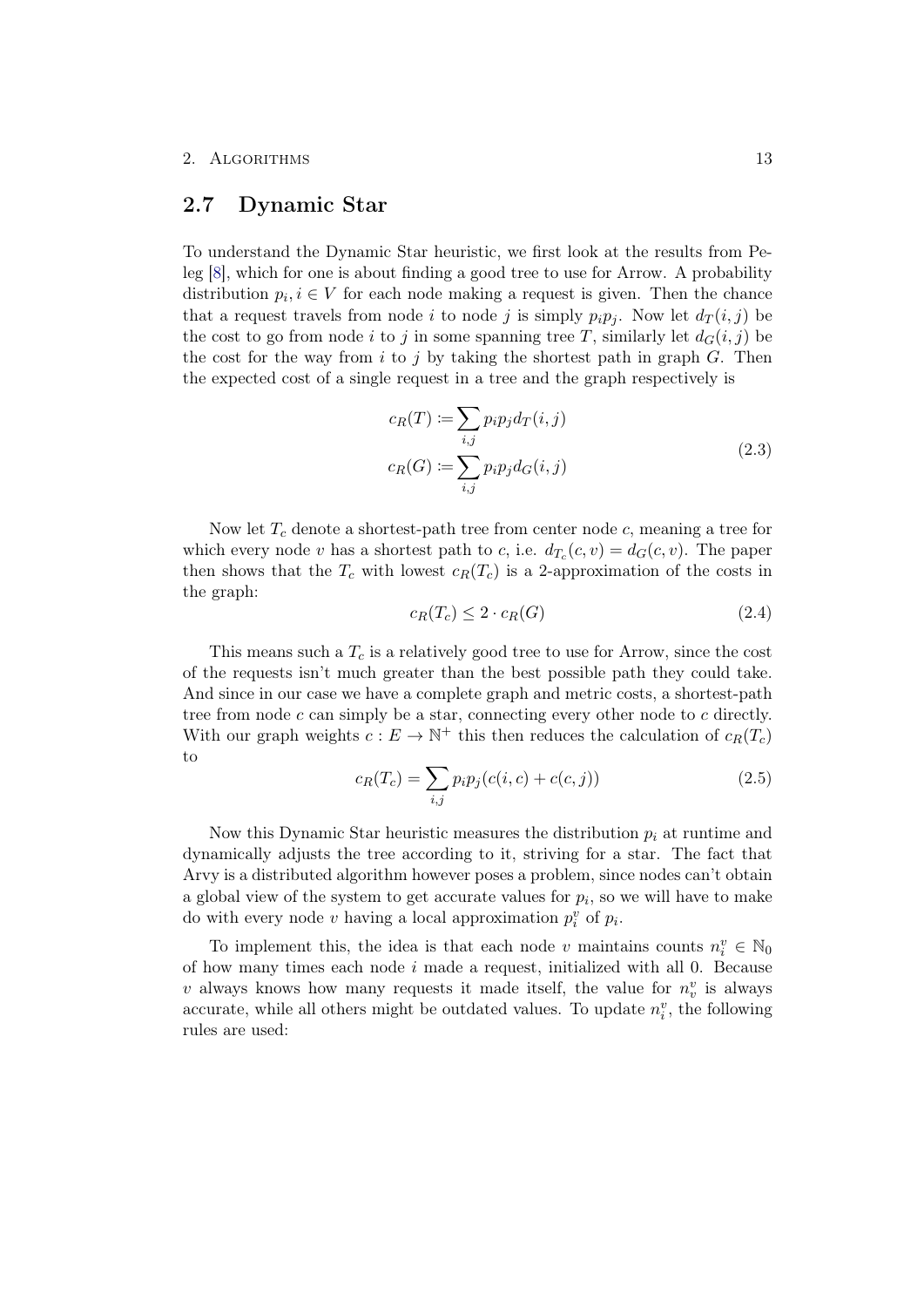- 1. When node v makes a request, set  $n_v^v \leftarrow n_v^v + 1$
- 2. Any message sent from v includes a subset of known counts  $\{n_i^v, i \in S \subset V\}$ , which when arriving at  $u$  will update all received values if they are bigger than the values already known:  $n_i^u \leftarrow \max(n_i^u, n_i^v), i \in S$ .

Depending on the choice of the subset  $S$  of value updates to send, the information propagation of the true values in the network might be slower or faster. Generally the bigger  $|S|$ , the faster information propagates. Here are some interesting choices for S:

- When node  $v$  makes a request for the token, it only sends along its own request count with  $S = \{v\}$ , while all nodes along the request path use this same S. Since the only way for the rest of the network to know the accurate request count of the requesting node is for it to send the updated value, this is one of the most reasonable single-element choices for S and is the choice that will be used for our simulations.
- With every node forwarding all its values, we get  $S = V$ . Propagation of values is as quick as possible, but we also have  $\mathcal{O}(n)$  complexity for the size of messages.

Once such  $n_i^v$  are known, the approximated request probabilities  $p_i^v$  are then simply

$$
p_i^v = \frac{n_i^v}{\sum_j n_j^v} \tag{2.6}
$$

With this we have everything in place for the heuristic to select a new parent out of the available options  $A_k = \{a_0, a_1, \ldots, a_k\}$ . We do so by selecting the  $a_i$ with the lowest cost as the center of the star.

```
function SELECTNEWPARENT(A_k)return Choose a_i with lowest c_R(T_{a_i}),use highest i for tie-breaking
end function
```
Justification is needed for the fact that node  $a_{k+1}$  selecting a new parent seems to access costs not imminent to it with the calculation of values  $c_R(T_{a_i})$ , which was given as a restriction in [the model.](#page-6-0) This can be circumvented by each node  $a_i$  calculating  $c_R(T_{a_i})$  locally when the request travels through it, which is allowed since in [Equation 2.5](#page-17-1) uses only costs next to the center node  $a_i$  (this only works for star-shaped shortest path trees). Then that value can get sent in the message to all subsequent nodes in the request path, which can then use this result for the selection of the minimum. Note however that this is not exactly the same as calculating all  $c_R(T_{a_i})$  values in the final node in the request path, since values for  $n_i^v$  will be different, but it's the best we can do.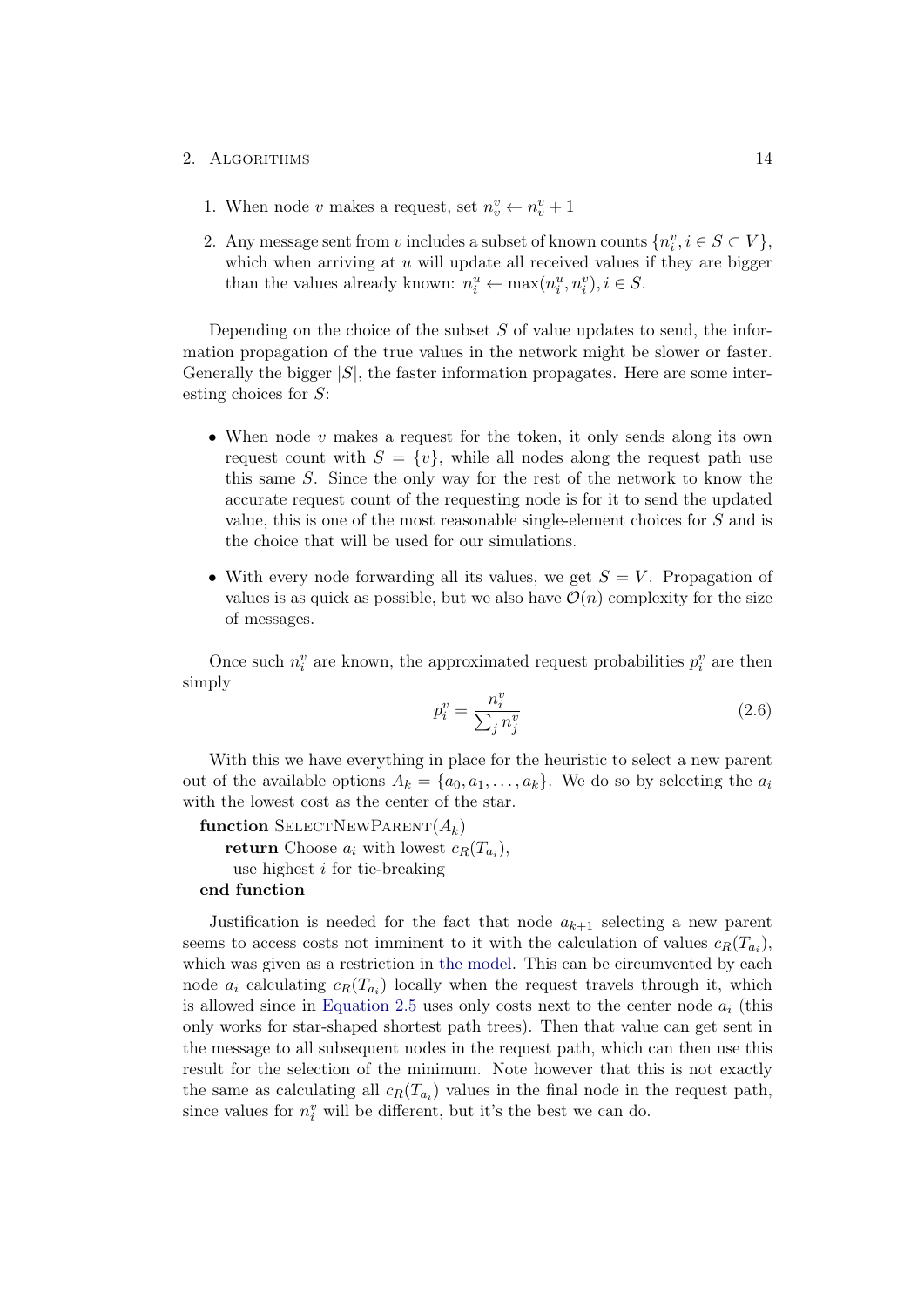Unfortunately this heuristic needs  $\mathcal{O}(n^2)$  time for the calculation of  $c_R(T_{a_i})$ in each node along the request path, making it very slow to run in comparison to others. Messages only need to send S and the  $a_i$  with lowest  $c_R(T_{a_i})$ , resulting in  $\mathcal{O}(|S|)$  message size. Note that this heuristic converges to a static tree over time, which can be a problem with non-uniform request patterns. While this isn't focus of this thesis, we have included some remedies for this in [Appendix B.](#page-44-0)

## <span id="page-19-0"></span>2.8 Graph-specific: Recursive Clique

While all previous heuristics work on arbitrary graph costs, in this section we describe a specialized one to work well on specific graphs only. As we will see in [Subsection 4.3.1,](#page-35-1) Ivy has good performance on cliques of less than 5 nodes. Taking advantage of this fact, we design a graph resembling a clique, but where each node can contain another clique within, and so on. See [Figure 2.4](#page-19-1) for an example with 2 levels of cliques and each level having 3 nodes. This resulting recursive clique graph allows running Ivy on each level individually, enabling us to scale the beneficial performance from less than 5 nodes to many more.

A recursive clique graph has a level count parameter l representing the number of clique levels and a base parameter b for the number of nodes in a clique on a single level. We use the nodes in the lowest level cliques as our graph nodes and call nodes in higher levels group nodes since they group together graph nodes in lower levels. This gives us a total graph node count of  $b^l$ . To indicate that graph nodes in the same lower level are closer to each other, we define the costs in the layer above to be  $\eta > 1$  times higher. Edges in the lowest level are defined to have cost 1, edges in the second-lowest layer then have cost  $\eta$ , for the next level  $\eta^2$ , and so on, up to edges in the top-most layer having cost  $\eta^{l-1}$ .

<span id="page-19-1"></span>

Figure 2.4: Recursive Clique graph with  $l = 2$  levels and  $b = 3$  nodes in each level. Graph nodes in the same group node have distance 1 between them, while graph nodes in different group nodes have distance  $\eta$  between them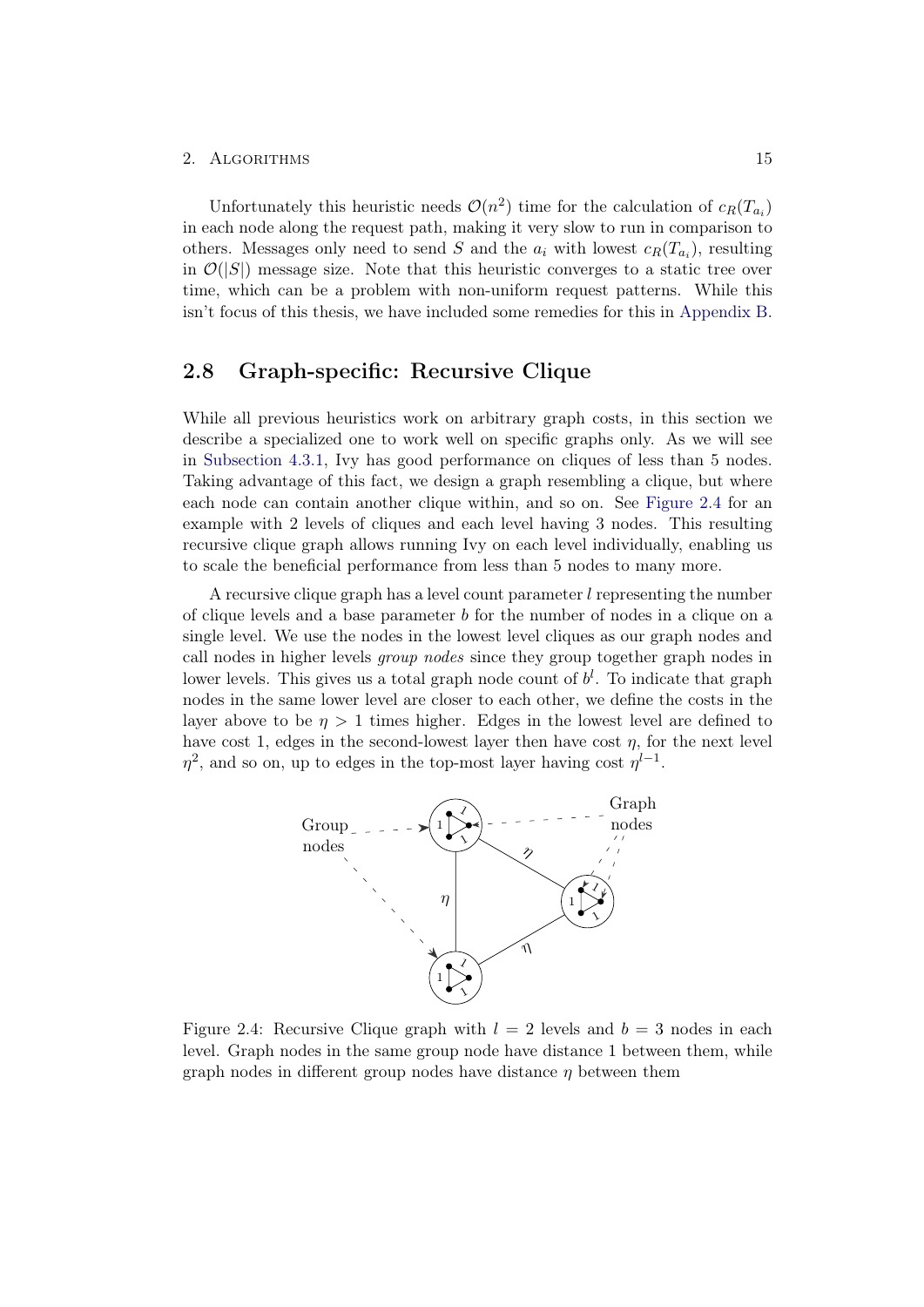When running a recursive Ivy algorithm on such a graph, the guiding rules for selecting new parents are as follows:

- <span id="page-20-0"></span>1. The spanning tree needs to maintain the invariant that only at most one edge can exist between two group nodes in a single clique. This ensures that if both the requesting graph node and the one holding the token are in the same group node, the request path does not exit that group node. In addition this means that a request path can include at most  $b - 1$  edges of length  $\eta^{l-1}$  from the most upper level (and similarly for lower levels), therefore limiting the number of long edges.
- 2. If multiple graph nodes on the request path satisfy the first rule, choose the earliest possible one of them as the new parent. This ensures that the inverted arrows on the request path lead future requests to the root on the fastest way possible, giving Ivy-like shortcut behavior on each clique and across levels.

See [Figure 2.5](#page-21-0) for an example of how this heuristic behaves with these rules.

While we only limit ourselves to three parameters for simplicity, this idea can be extended much further: Each level can contain arbitrary graphs. As an example, with three group nodes at the top-most level, the first group node could contain a star graph, the second one a ring graph and the third one yet another nested graph. This then also calls for running different Arvy heuristics on each graph, using whichever works best for the respective costs, making this a very flexible approach.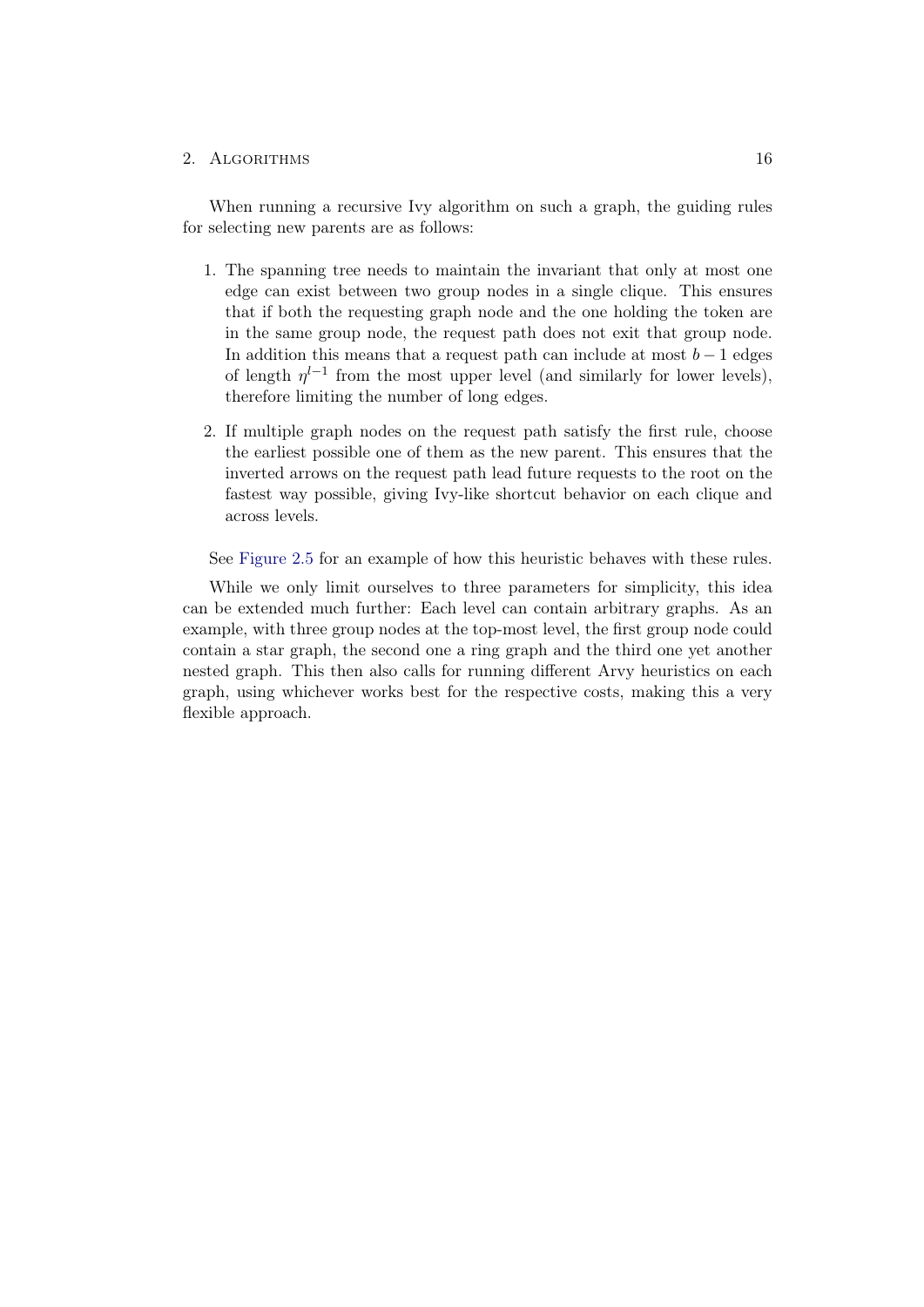<span id="page-21-0"></span>

(a) The tree we start with satisfies the [tree](#page-20-0) [invariant,](#page-20-0) since between all pairs of three group nodes there is only at most one connection. The first graph node  $a_0$  on the request path makes a request for the token which lies at root node  $a_2$ .  $a_2$  will invert its arrow to point to  $a_0$  with a long edge, which the invariant allows because the previous long edge  $(a_1, a_2)$  is discarded when the request traverses it





(c) With a new request, the request path has two long edges, invoking the Ivy behavior on the upper level:  $a_3$  will create a shortcut connection back to  $a_0$ . Then when  $a_4$  receives the request, the rules disallow it from connecting back to  $a_0$  as well, since this would lead to multiple edges between the same two group nodes. Therefore  $a_4$  has to connect back to  $a_3$ 

(d) The resulting tree still only has 2 long edges due to how the rules were enforced

Figure 2.5: Example of the Recursive Clique heuristic on a recursive clique graph with parameters  $l = 2$  and  $b = 3$ 



(b) In the new tree,  $a_0$  makes a request for the token at  $a_2$  in the same group node. As with normal Ivy, all request path nodes will connect back to  $a_0$  who made the original request. Notice that since the request was made from the same group node where the token currently resides, the group node wasn't exited and no long edge was traversed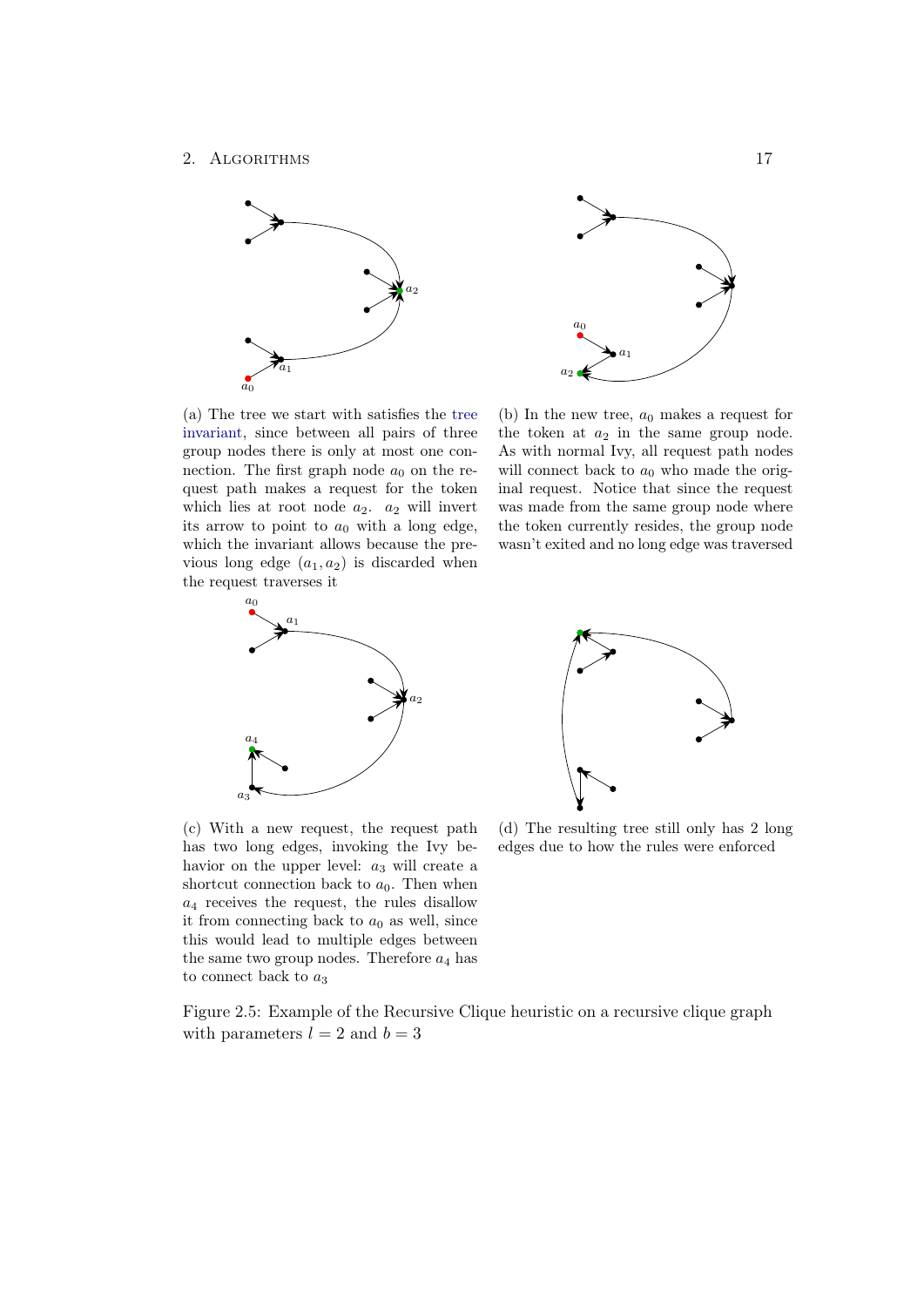## CHAPTER<sub>3</sub>

# <span id="page-22-0"></span>Graph Costs, Initial Trees and Request Sequences

The performance of an Arvy algorithm depends not only on the algorithm itself, but also on the costs of the edges, the initial tree and the request sequence. In this section we describe all variations of these to be used in the simulations.

## <span id="page-22-1"></span>3.1 Graph Costs

<span id="page-22-3"></span>Uniformly Random d-dimensional Hypercube These costs model uniformly random points  $p_i : [0,1]^d$  in a d-dimensional hypercube, using the euclidean distance between them as the cost. We will be using  $d = 2$  in our evaluations.

$$
c(u, v) = ||p_u - p_v||_2
$$
\n(3.1)

Clique This is a cost function based on an underlying graph where all nodes are connected to each other with a unit cost.

$$
c(u, v) = \begin{cases} 0 & \text{if } u = v \\ 1 & \text{otherwise} \end{cases}
$$
 (3.2)

Recursive Clique These costs are given by the specialized graph of the Recursive Clique heuristic, see [Section 2.8.](#page-19-0)

## <span id="page-22-2"></span>3.2 Initial Trees

Minimum Spanning Tree The minimum spanning tree is a tree with lowest total edge cost. See [Figure 3.1](#page-26-0) for an example of such a tree.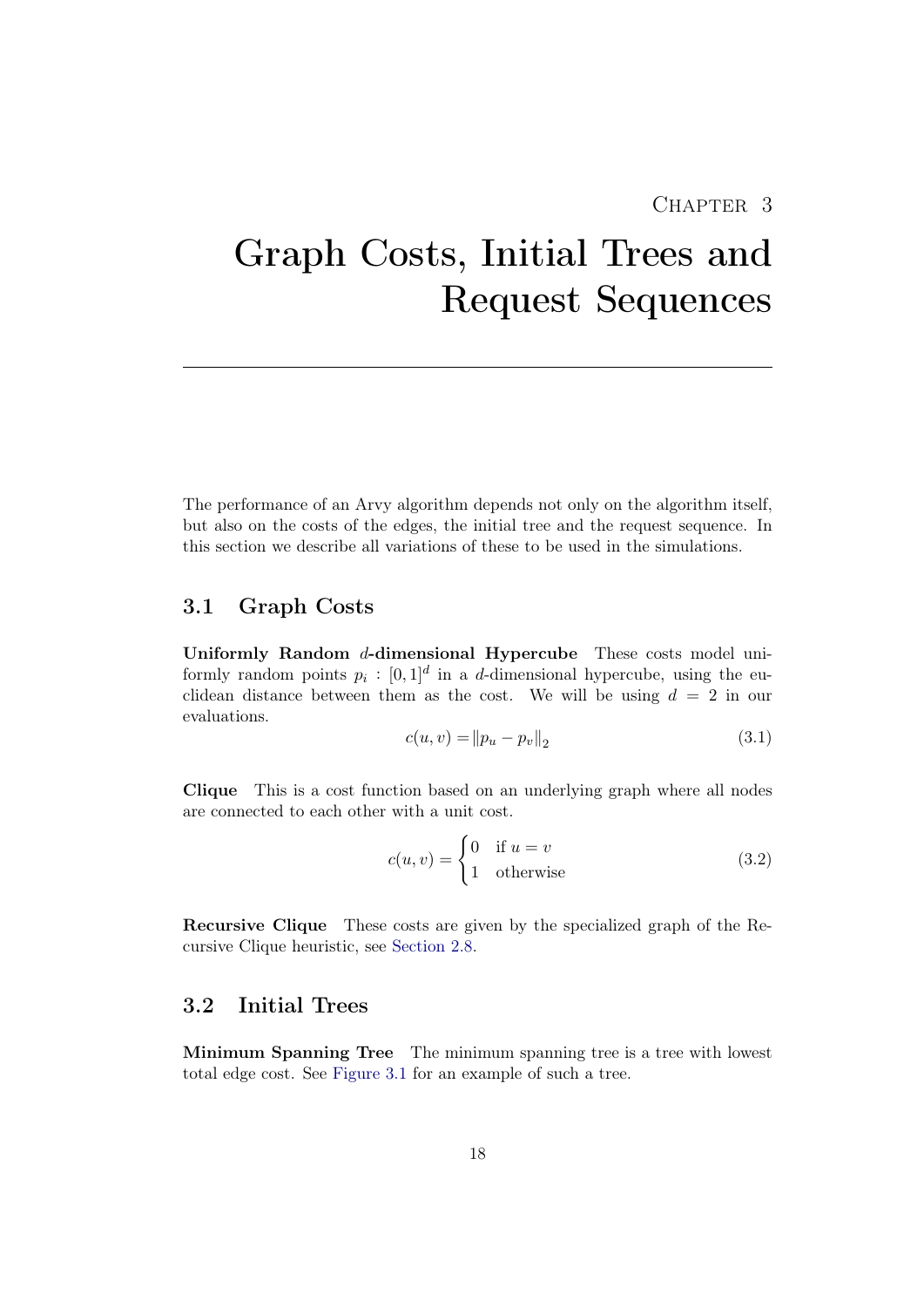#### Uniformly Random Tree A uniformly random tree out of all possible trees.

<span id="page-23-2"></span>Best Star Tree As we learned in [Section 2.7,](#page-17-0) the shortest-path tree with minimum  $c_R(T_c)$  for some center node c has at most two times longer paths than in the graph itself. By assuming uniformly random requests with  $p_i = \frac{1}{n}$  $\frac{1}{n}$  for all nodes  $i$ , we can use this to generate an initial tree and use it for unknown request distributions. This also simplifies the calculation of  $c_R(T_c)$  to

$$
c_R(T_c) = \sum_{i,j} \frac{1}{n} \frac{1}{n} (c(i, c) + c(c, j)) = \frac{1}{n^2} \sum_{i,j} c(i, c) + \frac{1}{n^2} \sum_{i,j} c(c, j)
$$
  
= 
$$
\frac{n}{n^2} \sum_{i} c(i, c) + \frac{n}{n^2} \sum_{j} c(c, j) = \frac{2}{n} \sum_{i} c(i, c)
$$
 (3.3)

This means finding  $c_R(T_c)$  for a single c can be done in time  $\mathcal{O}(n)$ , and for finding the best c with smallest  $c_R(T_c)$  only  $\mathcal{O}(n^2)$  time is needed. See [Figure 3.1](#page-26-0) for an example of such a tree.

<span id="page-23-0"></span>Minimum Pair Distance Tree This initial tree minimizes the arguably most important measure for the Arrow algorithm: The average distance between all pairs of nodes. This is important because with uniformly random requests, every pair of nodes has the same chance of occurring subsequently in the request sequence. Consequently the average time to satisfy a request is the average distance between all pairs of nodes. See [Figure 3.1](#page-26-0) for an example of a tree that minimizes this. Noticeable is that central nodes are forming and not all short edges are used.

A way to calculate this minimum is by brute force search through all possible trees, which can be done with the Prüfer [\[12\]](#page-39-0) sequences. Finding the total pair distance for a single tree can then be done with an algorithm similar to the one described in the next paragraph. However because there are as much as  $n^{n-2}$ possible trees [\[13\]](#page-39-1) and finding the total pair distance takes  $\mathcal{O}(n^2)$  time, this gives a total running time of  $\mathcal{O}(n^n)$ , which is not practical for more than a few nodes. It is very much possible for there to exist a faster algorithm for finding such a tree.

<span id="page-23-1"></span>Approximated Minimum Pair Distance Tree Alternatively, we describe an algorithm that constructs a tree in  $\mathcal{O}(n^3)$  time that tries to minimize total pair distance as well as possible. First let  $d_T(u, v)$  denote the distance of the shortest path from u to v in a tree graph  $T = (V', E')$  of nodes  $V' \subset V$  and edges  $E' \subset E$ . Then let  $\mathcal{C}_{pairs}(T)$  denote the total distance between all pairs of nodes in T.

$$
\mathcal{C}_{pairs}(T) = \sum_{u,v \in V'} d_T(u,v) \tag{3.4}
$$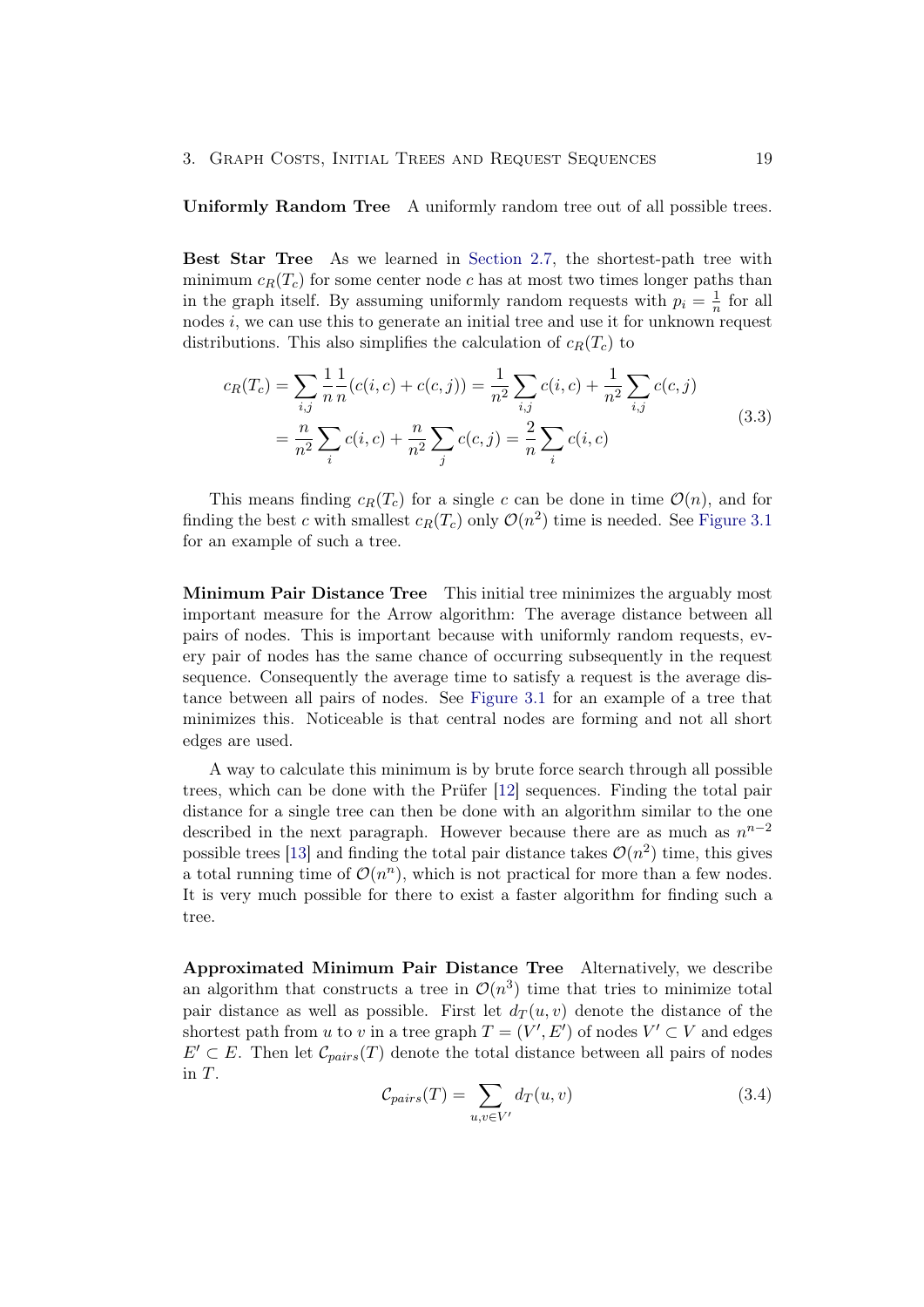#### 3. GRAPH COSTS, INITIAL TREES AND REQUEST SEQUENCES 20

The algorithm is based on the idea of connecting nodes one-by-one to the tree, in every step choosing the node and a connecting edge that minimizes the total pair distance. We do this efficiently by maintaining a data structure that allows querying the increase of total pair distance for a node and edge in constant time.

Let  $V'$  be the set of nodes currently included in the tree. Our data structure then encompasses an array  $s: V' \to \mathbb{R}$ , where  $s(v)$  stores the total distance from node v to all other nodes in the current tree. In addition, we store  $d_T : (V', V') \rightarrow$ R in a two-dimensional array.

$$
s(v) = \sum_{i \in V'} d_T(i, v) \tag{3.5}
$$

Now if node  $v \in V \setminus V'$  and edge  $(u, v)$  with  $u \in V'$  were to get added to the tree to get  $T' = T \cup (\{v\}, \{(u, v)\})$ , the total pair distance increases only by the new pairs from  $v$  to all nodes in  $V'$ . With our data structure we can calculate this increase in constant time:

$$
\mathcal{C}_{pairs}(T') - \mathcal{C}_{pairs}(T) = 2 \sum_{i \in V'} d_{T'}(i, v)
$$
  
= 
$$
2 \sum_{i \in V'} (d_{T}(i, u) + c(u, v))
$$
  
= 
$$
2 \left( \sum_{i \in V'} d_{T}(i, u) + |V'| \cdot c(u, v) \right)
$$
  
= 
$$
2 \left( s(u) + |V'| \cdot c(u, v) \right)
$$
 (3.6)

Our algorithm then looks as follows:

- 1. Set  $V' = \{r\}$  for an arbitrary node  $r \in V$  and initialize the data structure with  $s(r) = 0$  and  $d_T(r, r) = 0$
- <span id="page-24-0"></span>2. Among all nodes  $v \in V \setminus V'$  not yet in the tree and nodes  $u \in V'$  already in the tree, select the pair  $(u, v)$  that increase total pair distance minimally when this edge is added, by calculating  $2(s(u) + |V'| \cdot c(u, v))$  for all of them.
- 3. Update s and  $d_T$  as follows:
	- (a) The total distance from the new node  $v$  to all other nodes is just the total distance to all other nodes from the node u it was connected to, plus the new edge once for every node:  $s(v) \leftarrow s(u) + |V'| \cdot c(u, v)$
	- (b) For all other nodes, s needs to be increased by the shortest path to  $v$ , which is just the shortest path to u plus the cost of the edge  $(u, v)$ :  $s(i) \leftarrow s(i) + d_T(i, u) + c(u, v)$  for all  $i \in V'$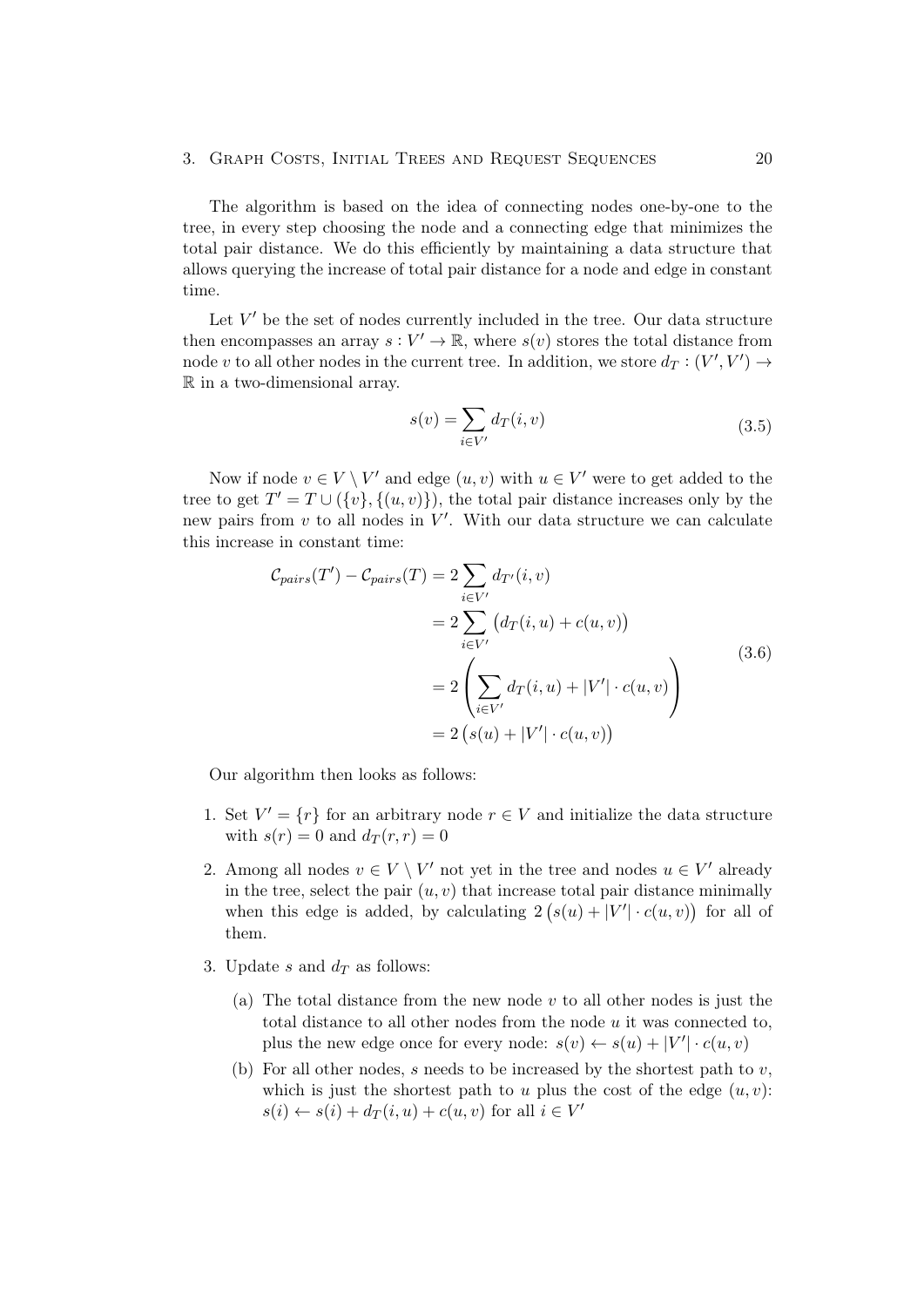- 3. GRAPH COSTS, INITIAL TREES AND REQUEST SEQUENCES 21
	- (c) The shortest path from all nodes to  $v$  gets initialized to the shortest path to u plus the cost of the edge  $(u, v): d_T(i, v) \leftarrow d_T(i, u) + c(u, v)$ for all  $i \in V'$ . The same for the shortest path from v to all nodes.
	- 4. Unless  $V' = V$ , go to [step](#page-24-0) [2](#page-24-0)

Because the tree gets one more node in every iteration, the sequence for the number of edges between tree and non-tree nodes is  $1 \cdot n$ ,  $2 \cdot (n-1)$ ,  $3 \cdot (n-1)$ 2), ...,  $(n-1) \cdot 2$ ,  $n \cdot 1$ . Every iteration therefore needs  $\mathcal{O}(n^2)$  time to find the edge minimizing additional pair distance and another  $\mathcal{O}(n)$  to update the data structure. The total complexity of this algorithm is therefore  $\mathcal{O}(n \cdot (n^2 + n)) =$  $\mathcal{O}(n^3)$ . See [Figure 3.1](#page-26-0) for an example of a tree constructed with this algorithm.

## <span id="page-25-0"></span>3.3 Request Sequences

Uniformly Random Requests This request sequence distributes requests uniformly at random across all nodes. The request probability for each node  $v$  is therefore  $p_v = \frac{1}{n}$  $\frac{1}{n}$ , independent of previous requests.

<span id="page-25-1"></span>Adversarial Requests This request sequence represents an adversary that can control which nodes issue requests, while being able to inspect the current tree. For selecting a node to request from next, it chooses the one furthest away by cost from the token in the current spanning tree.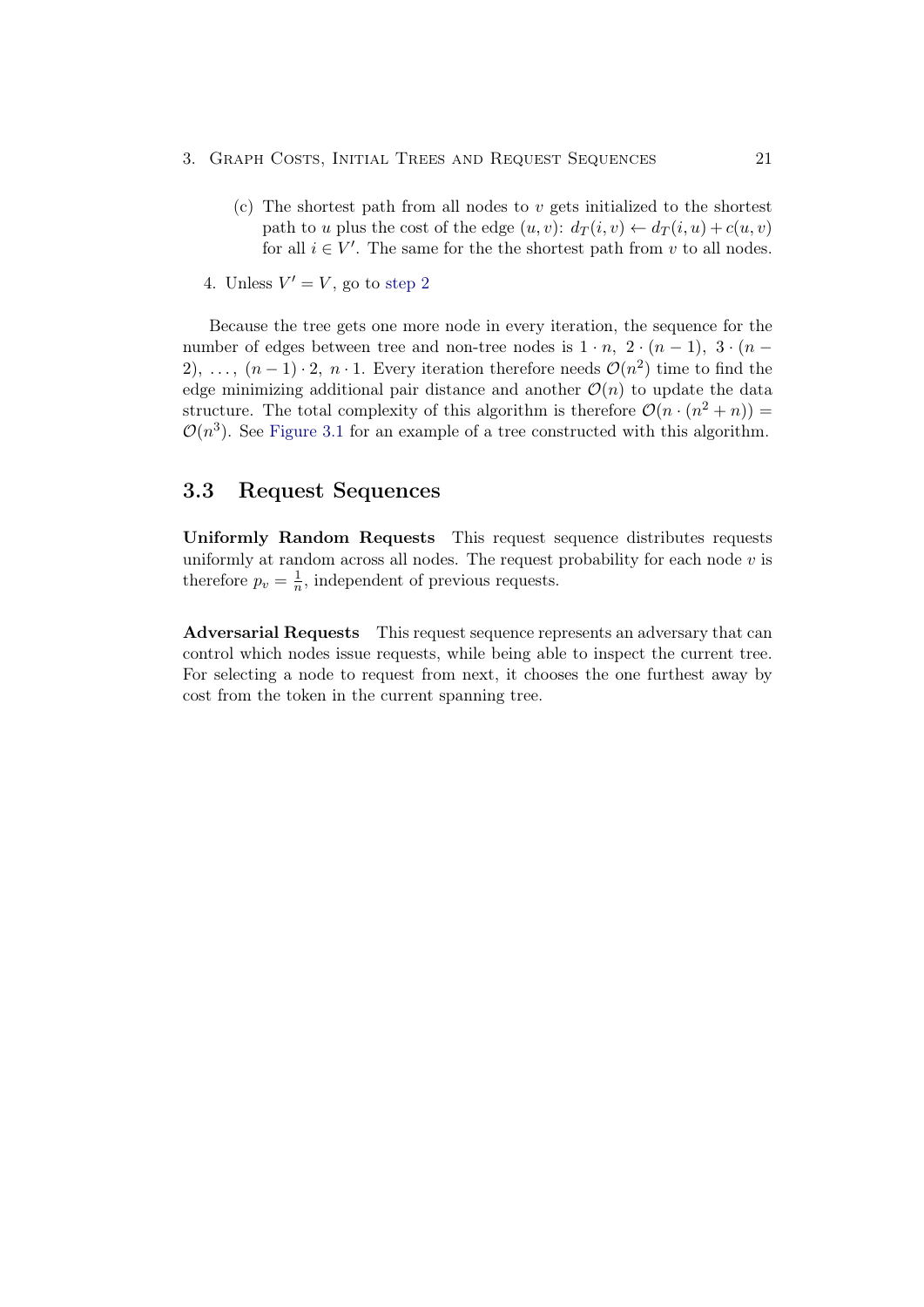<span id="page-26-0"></span>

Figure 3.1: Different trees on a 10-node graph of uniformly random points in the unit square. Notable is that the Approximated Minimum Pair Distance tree is very similar to the Minimum Pair Distance tree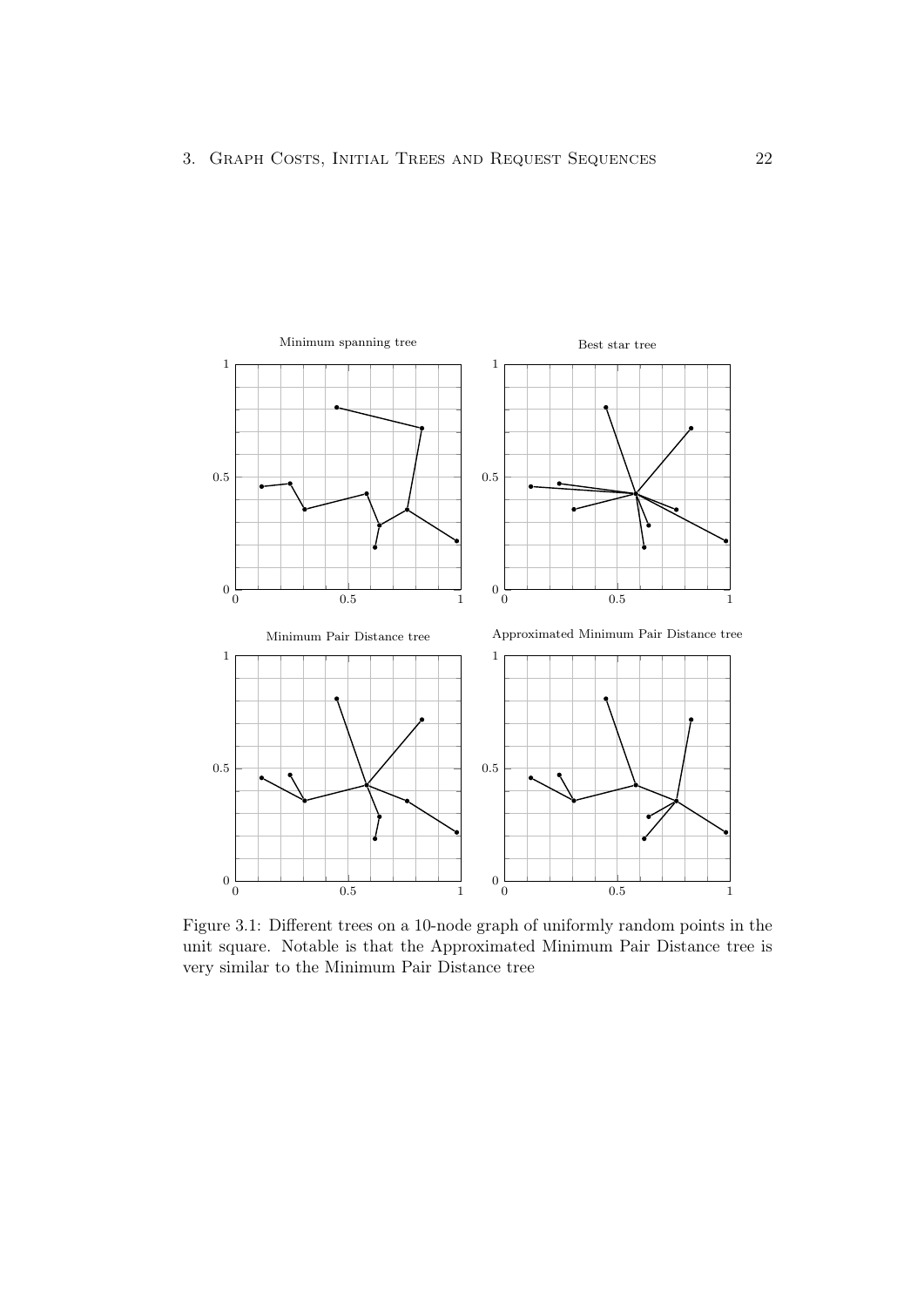## CHAPTER<sub>4</sub> Results

<span id="page-27-0"></span>In this chapter we simulate Arvy algorithms on different scenarios to see how well they perform. A scenario consists of the number of nodes in the graph, what edge costs to use (see [Section 3.1\)](#page-22-1) and the sequence of requests (see [Section 3.3\)](#page-25-0). We will focus on [uniformly random 2-dimensional hypercube](#page-22-3) costs since it provides interesting and realistic values, even for a low number of nodes. Similarly we will mostly use uniformly random request sequences.

We then run different Arvy algorithms from [Chapter 2](#page-12-0) with different initial trees on such scenarios and compare them against each other. Initial trees are described in [Section 3.2.](#page-22-2) Since all heuristics except Arrow change the tree structure, we run them with a uniformly random initial tree as a neutral choice. Only for Arrow itself we vary the initial tree to find the best one to use.

For evaluating how well heuristics perform we look at the measures defined in [Section 1.2.](#page-7-0) This includes the average request time  $\mathcal{C}_{time}$  and the average request hops  $\mathcal{C}_{hops}$ . In addition, to get a general idea of the properties of the tree, we sometimes look at the average tree edge distance in the spanning tree  $T = (V', E')$  over time, defined as

$$
\mathcal{C}_{edges}(T) = \frac{1}{|E'|} \sum_{(u,v) \in E'} c(u,v)
$$
\n(4.1)

## <span id="page-27-1"></span>4.1 Preliminary Results

The goal of this section is to reduce the number of possible combinations of heuristics, initial trees and other parameters. In particular we want to see which tree works best for Arrow, confirm whether certain algorithms converge to a static tree and find a good value for t in the Fixed Ratio heuristics.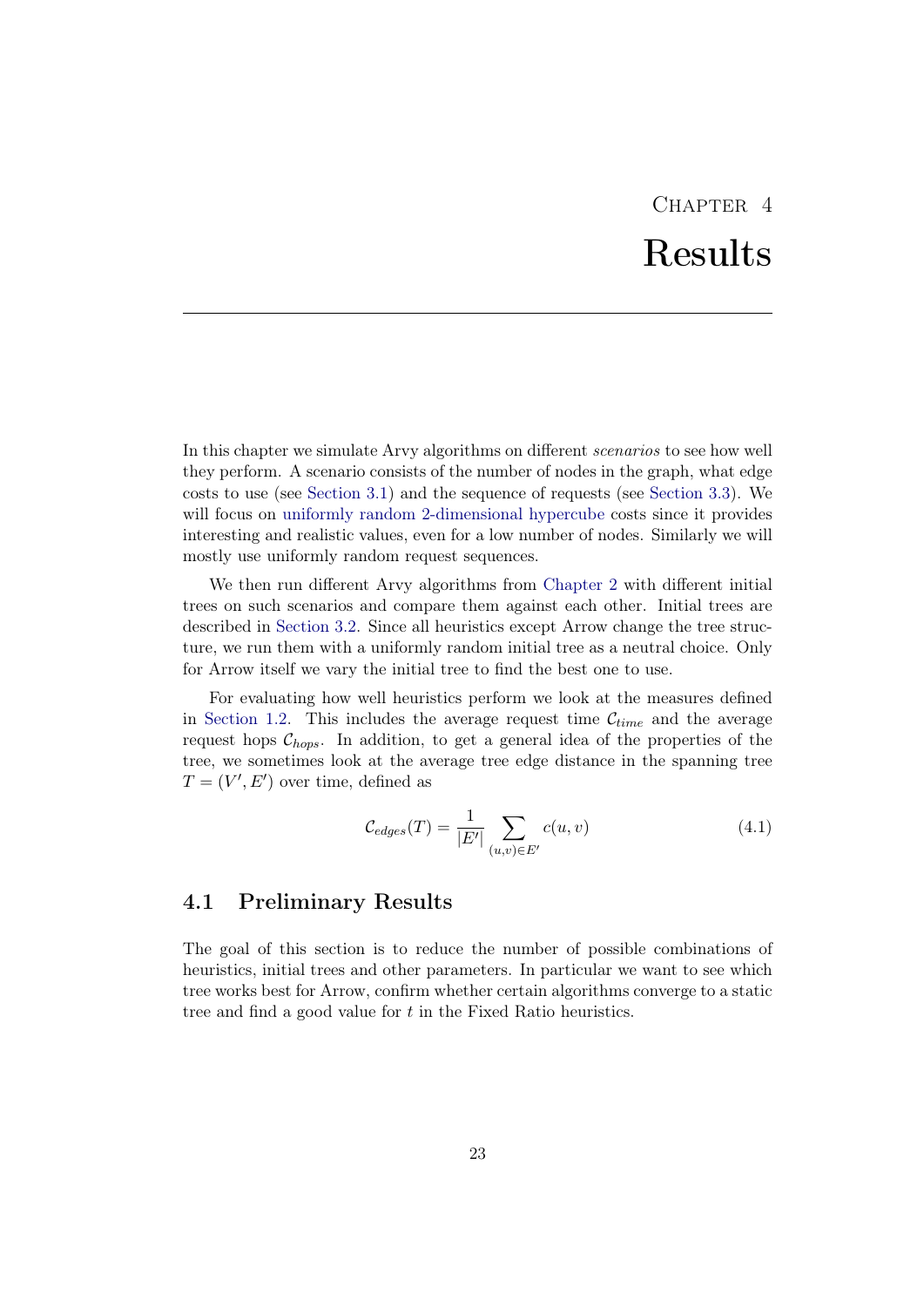#### 4. Results 24

## <span id="page-28-0"></span>4.1.1 Best Initial Trees for Arrow

For this evaluation we run Arrow on different initial trees to see how well they perform. We use only 10 nodes such that we can compute the [Minimum Pair](#page-23-0) [Distance tree](#page-23-0) in reasonable time. For graph costs we use uniformly random points from a 2-dimensional hypercube and we will use uniformly random requests. First we look at how the average time to satisfy requests changes over time:



Not surprisingly, the tree minimizing pair distance outperforms every other tree. Unfortunately our algorithm for constructing this tree needs impractical  $\mathcal{O}(n^n)$  time. Interestingly, the next best one is the best star tree with only a running time of  $\mathcal{O}(n^2)$ , followed closely by the Approximated Minimum Pair Distance tree with running time of  $\mathcal{O}(n^3)$ . From the plot we can also see that a completely random tree is understandably not a good tree to use for low average request time. Conclusively we will use the best star tree for future performance evaluations of Arrow for random requests. Now let's also look at the number of hops for each of them.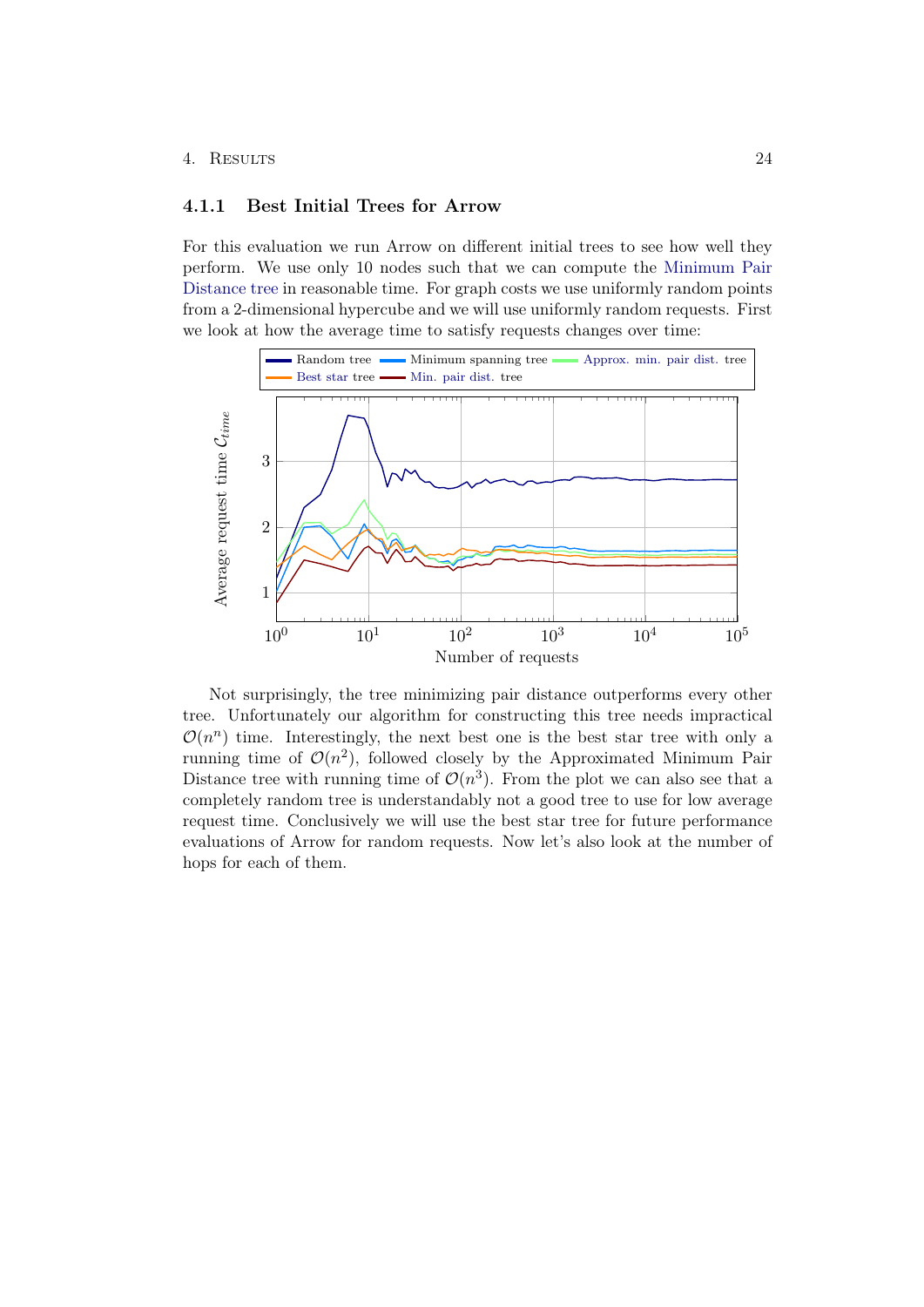#### 4. Results 25



As one would expect from stars trees, they have a very low hop count. This value is lower than 2 because nodes can make requests when they have the token already, giving a hop count of 0, and the center node always has a hop count  $\leq 1$ . Interestingly, the random tree has a decently low hop count, which is related to the results in [\[2,](#page-38-2) [3\]](#page-38-3).

Note that while this is only the result for a single random seed with only 10 nodes, the results are similar for other configurations. Also, since in this case the tree never changes, it would be possible to calculate accurate expectations for these measures without having to rely on a simulation.

### <span id="page-29-0"></span>4.1.2 Tree Convergence

In this section we look at the behavior of heuristics in regards to the tree they end up with after many uniformly random requests. To get a feeling for how the tree changes over time, we look at its average edge cost. We use only 100 nodes, since the Dynamic Star heuristic is quite slow to run. For edge costs we use uniformly random points in a 2-dimensional hypercube. In addition to looking at the average tree edge cost, we also plot some fixed baselines for known trees. This includes one for the minimum spanning tree, one for the best star tree, and one for a uniformly random tree. All algorithms initially start with a completely random tree.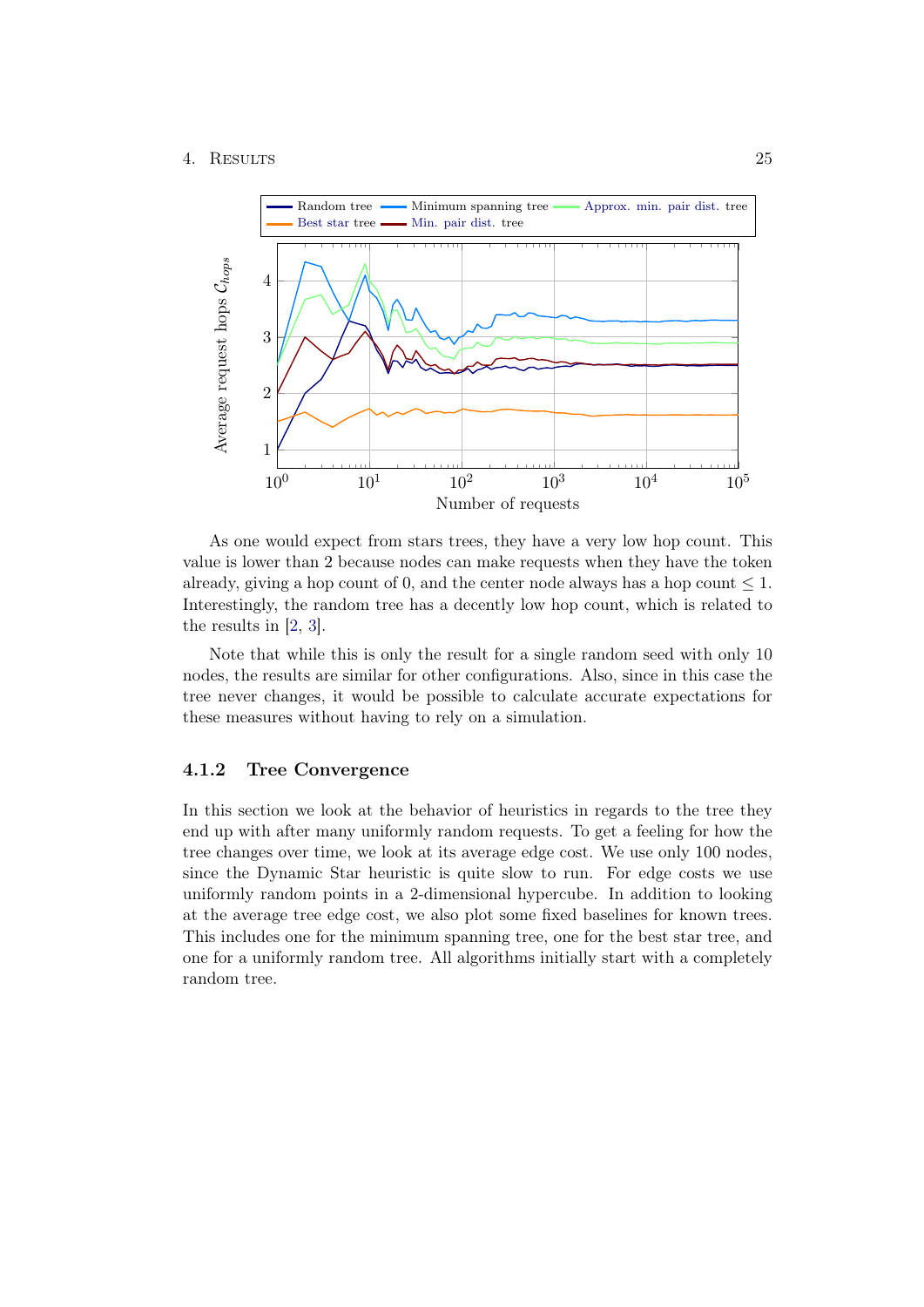

What we can see from this plot:

- The Dynamic Star heuristic converges to the best star tree, indicated by their lines merging into one. This makes sense, since they both optimize for a minimal  $c_R(T_c)$  with a uniform request distribution.
- As already predicted in [Section 2.4,](#page-13-2) the Edge Cost Minimizer heuristic converges to the minimum spanning tree. Here we can directly see how this algorithm only ever decreases tree edge costs, indicated by its line monotonically decreasing until it reaches the lowest possible state of the minimum spanning tree.
- The Ivy algorithm seems to continuously have a tree with high edge costs, in the same range as a completely random tree. This makes more or less sense since Ivy does not look at edge costs at all when selecting new parent nodes. The same happens for the random heuristic.
- Interestingly, the Local Pair Distance Minimizer heuristic seems to go towards a rather low average edge cost with no known baseline tree in that region.

From this we conclude that for random requests, the eventual behavior of the Dynamic Star and Edge Cost Minimizer heuristics can be achieved by simply using Arrow on the best star tree and the minimum spanning tree respectively. Therefore we don't further look at these heuristics in such a scenario.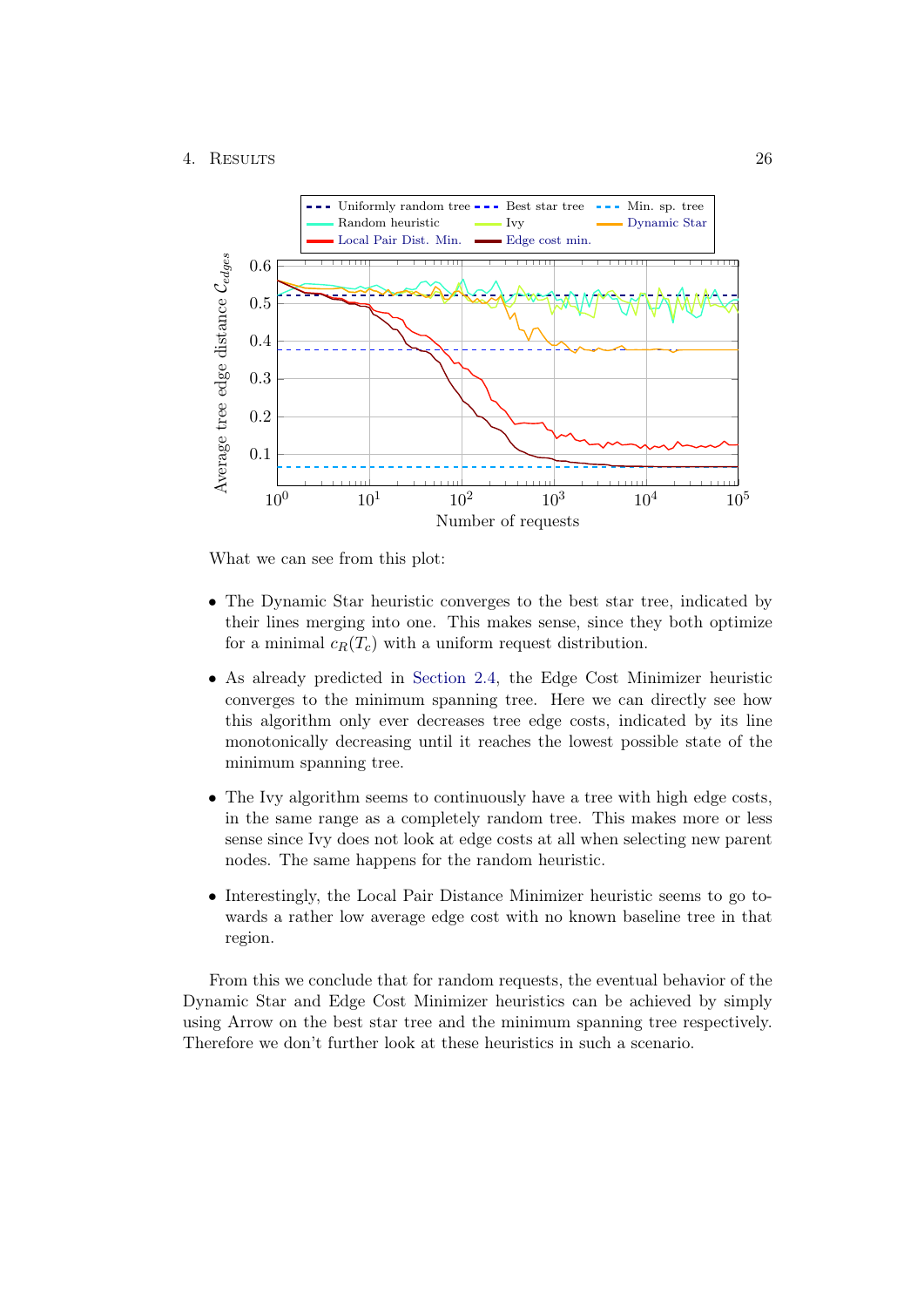#### 4. Results 27

## <span id="page-31-0"></span>4.1.3 Fixed Ratio Heuristics

Here we look at the Fixed Ratio class of heuristics, both hop-based and weightbased ones, with different values for the ratio t, including  $t = 0$  for Ivy and  $t = 1$  for Arrow, with steps of  $\frac{1}{8}$  between them. We will be using 1000 nodes with uniformly random 2-dimensional hypercube costs and uniformly random requests. We will be using Arrow with the best star tree as a baseline. All Fixed Ratio algorithms will start with a completely random tree.



From this we can see that this heuristic is weaker than both Ivy and Arrow with the best star for all values of  $t$ . Noticeable is that generally the higher the ratio, the worse is the performance. One exception from this is Arrow with  $t = 1$ , which doesn't change its initial random tree. The fact that the lines for ratios  $\frac{5}{8}$ ,  $\frac{6}{8}$  $\frac{6}{8}$  and  $\frac{7}{8}$  are above the Arrow line indicates to us that such high ratios produce a tree even worse for performance than a completely random tree. We conclude that the hop-based Fixed Ratio algorithm is not worth looking into further. Instead we will try the weight-based version: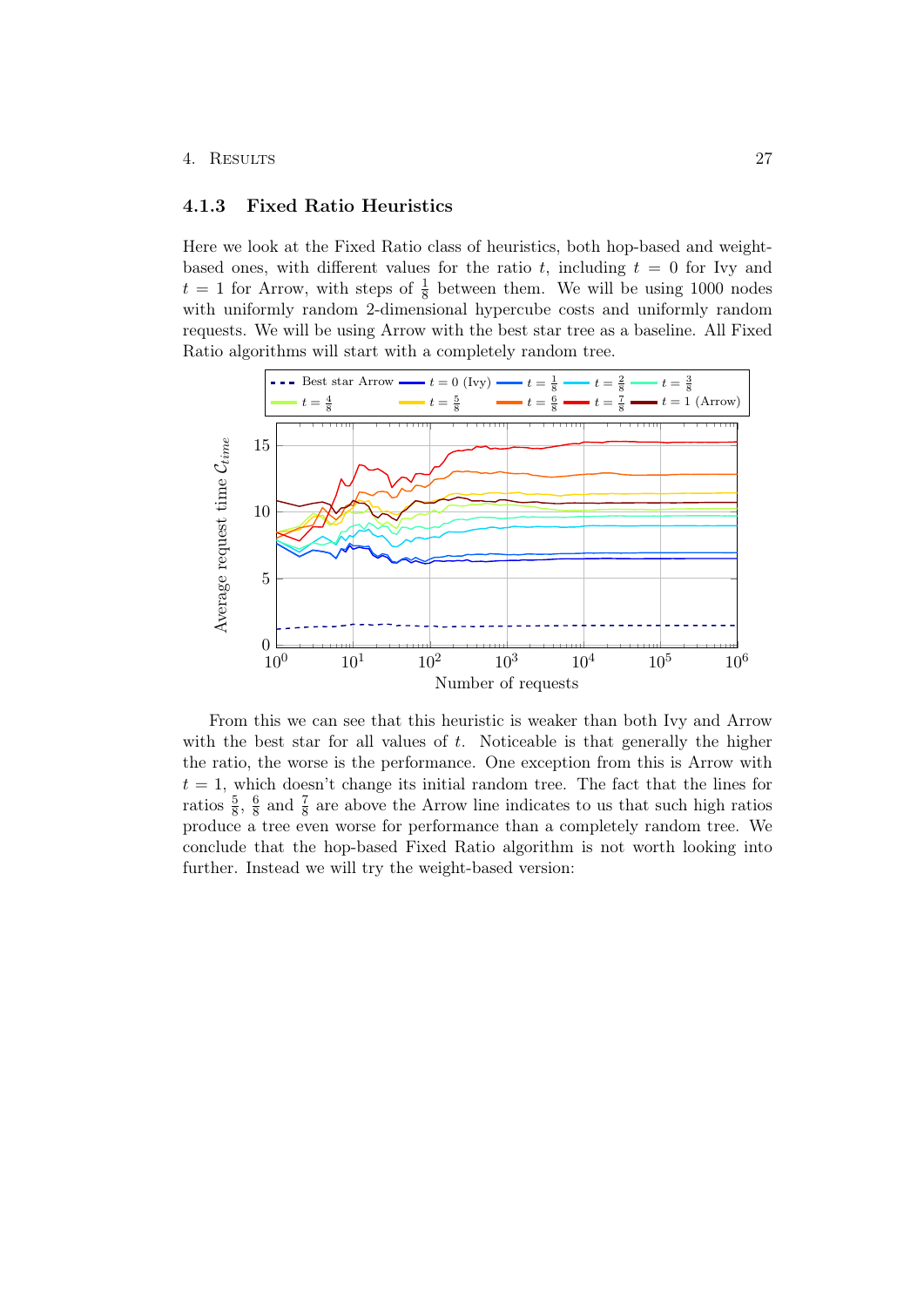### 4. Results 28



We are seeing very much a comparable pattern. We conclude that such Fixed Ratio heuristics are not fit for this task. This is perhaps surprising, since combining Arrow and Ivy in this way is very natural.

## <span id="page-32-0"></span>4.2 Best Heuristics

In this section we evaluate heuristics to find the best ones for different request sequences.

## <span id="page-32-1"></span>4.2.1 Random Requests

In this section we compare performances of different heuristics on uniformly random requests, ignoring the ones whose eventual behavior can be achieved with Arrow on a specific tree as discovered in [Subsection 4.1.2](#page-29-0) (this includes the [Dy](#page-17-0)[namic Star](#page-17-0) and [Edge Cost Minimizer](#page-13-2) heuristics). We will again be using uniformly random points in a 2-dimensional hypercube. We use 1000 nodes.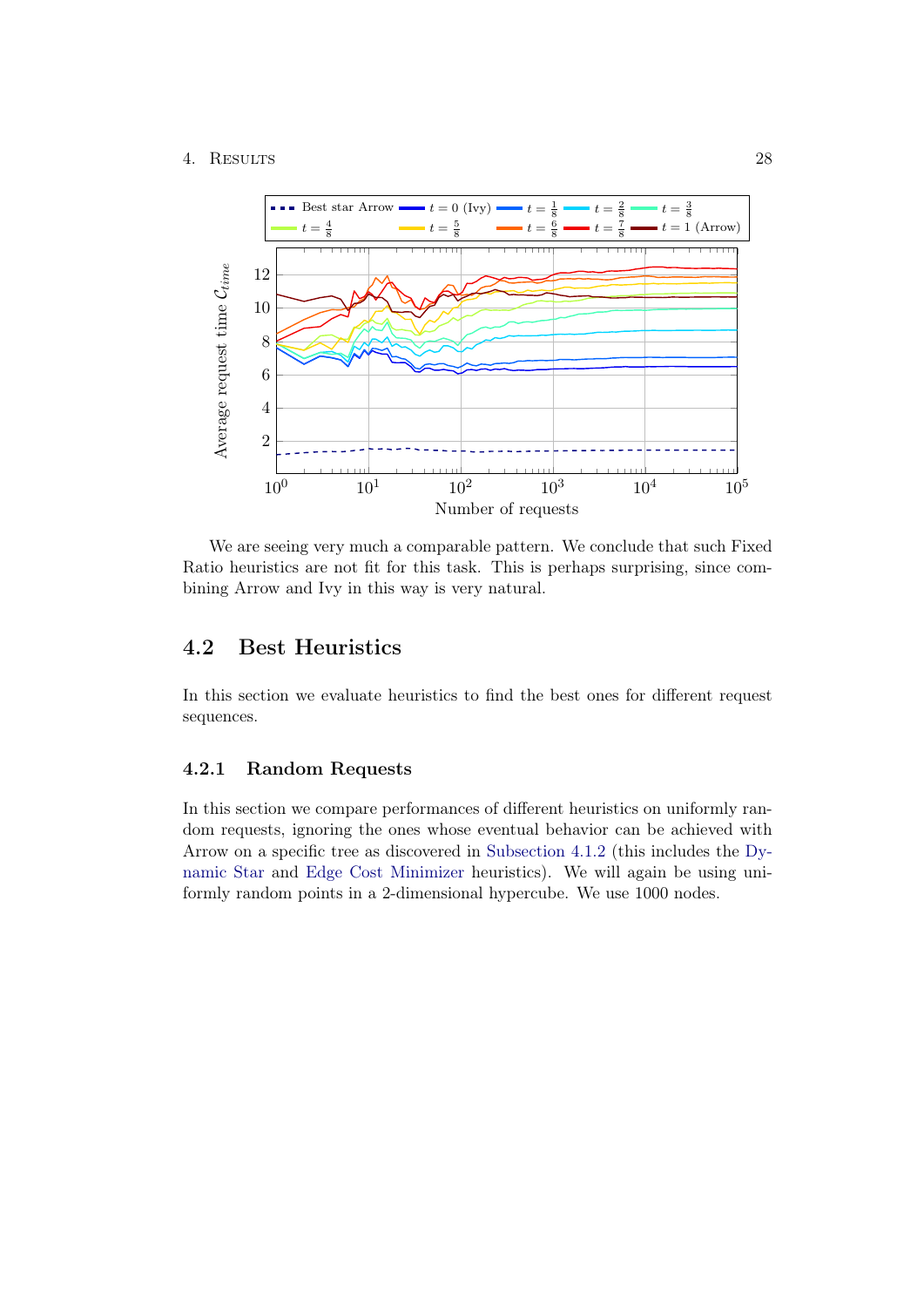

In the main plot for the average request time, we can see that Arrow clearly performs better than the other heuristics, although the Local Pair Distance Minimizer gets close to it. Ivy however is far off.

Arrow with a star tree also naturally has a lower hop count than others. Even though Ivy builds a local star on the request path, it does not come close to a global star. Noticeable is that the Local Pair Distance Minimizer heuristic has a higher average hop count than Ivy even though it performs much better timewise. This shows that the number of hops can have very little to do with request time. Curious is the seemingly-monotonous increase in request hops from  $10<sup>4</sup>$  to 10<sup>6</sup> , associated with a very slight increase in request time, for which we don't have an explanation.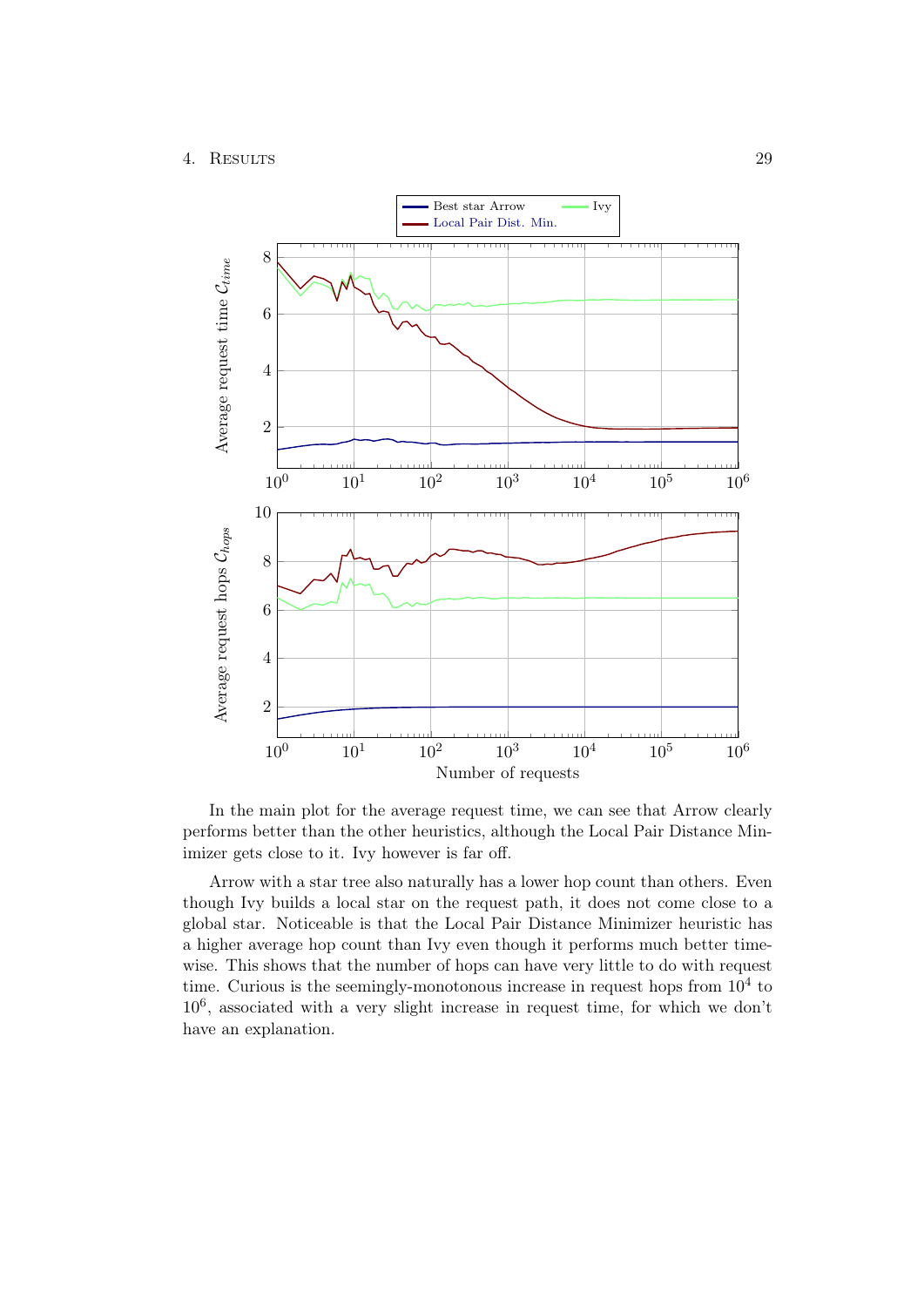#### 4. Results 30

## <span id="page-34-0"></span>4.2.2 Adversarial Requests

In this section we look at the performance of heuristics for [adversarial requests.](#page-25-1) Here we include the [Dynamic Star](#page-17-0) heuristic again, since it only converges to the best star tree if requests are uniformly random and therefore doesn't show the same behavior as Arrow with that as a starting tree. Because again the Dynamic Star heuristic is rather slow to execute we only use 100 nodes. Costs are uniformly random points in a 2-dimensional hypercube.



In this adversarial request case, the Dynamic Star heuristic seems to win out as the only heuristic that adapts its behavior based on request probabilities. Seemingly it tends towards a star that allows the least possible exploitation by an adversary. In particular it appears that after about  $10^{2.5}$  requests it had enough request distribution samples to find a good star center, which got accepted quickly. Arrow with the best star is decent as well, although the best star is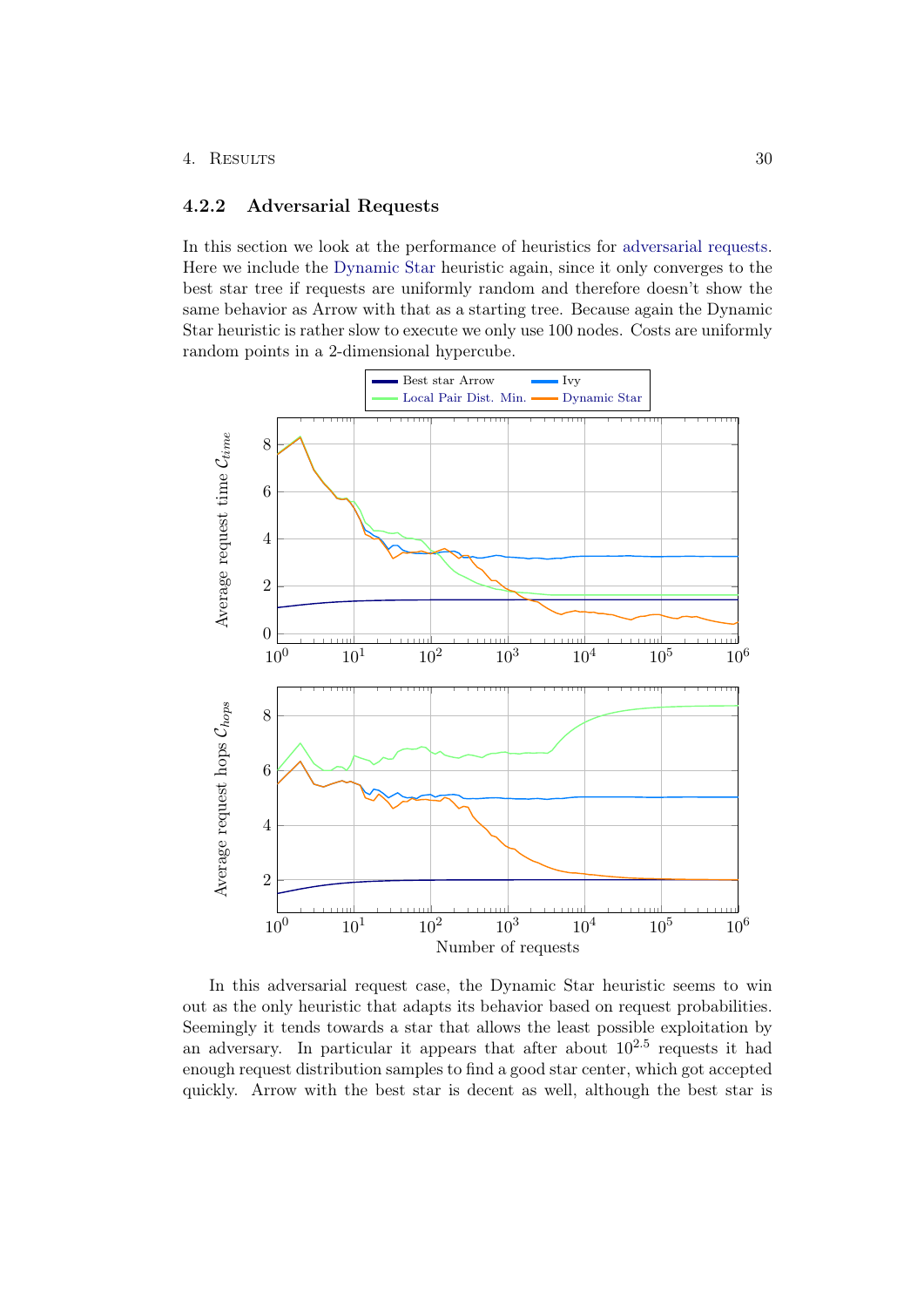apparently not the best one to use in an adversarial case. The Local Pair Distance Minimizer heuristic is in third place, performing not too bad even with the highest hop count. Very peculiar is the sudden change of behavior regarding hop count at around  $10^{3.5}$ .

## <span id="page-35-0"></span>4.3 Special Graphs

In this section we focus on evaluating heuristics that work well on special graphs.

### <span id="page-35-1"></span>4.3.1 Ivy in Small Cliques

The fact that Arrow with the best star tree seems to have been the best heuristic on uniformly random requests so far gives the impression that perhaps Arrow can't be beaten at all. In this section we construct a counterexample by looking at Ivy in a clique with a low number of nodes. We compare Ivy with Arrow on the [Minimum Pair Distance](#page-23-0) tree, since that is the best possible tree to use according to [Subsection 4.1.1.](#page-28-0) After simulating  $10^6$  requests, the values for  $\mathcal{C}_{time}$ are

| Node count | Arrow | Ivy   |
|------------|-------|-------|
| 3          | 1.334 | 1.250 |
| 4          | 1.499 | 1.443 |
| 5          | 1.600 | 1.603 |
| 6          | 1.665 | 1.739 |
| 7          | 1.713 | 1.859 |
| я          | 1.749 | 1.963 |

Here we can see that Ivy is in fact better than Arrow in this scenario with 3 or 4 nodes, but not with 5 (very closely) or more. This pattern is expected to continue into higher node counts. The worse performance for higher node counts is explainable with what we've discovered in [Subsection 4.1.2:](#page-29-0) Ivy maintains a mostly random tree throughout, which as we've seen in [Subsection 4.2.1](#page-32-1) leads to rather poor performance in comparison to Arrow. It is perhaps surprising that this doesn't hold for node counts of 3 and 4. For 3 nodes this is however easy to see, since all requests paths with two hops in Ivy mean that the next request is guaranteed to be fulfilled in one hop due to the shortcut behavior. With Arrow however this is not the case because all two-hop request paths can be followed by another two-hop request path in the other direction, since the tree structure is maintained. This beneficial short-cutting effect of Ivy seems to outweigh the tree randomization for 4 nodes as well, which makes sense since the number of trees is so low that they can't be randomized much.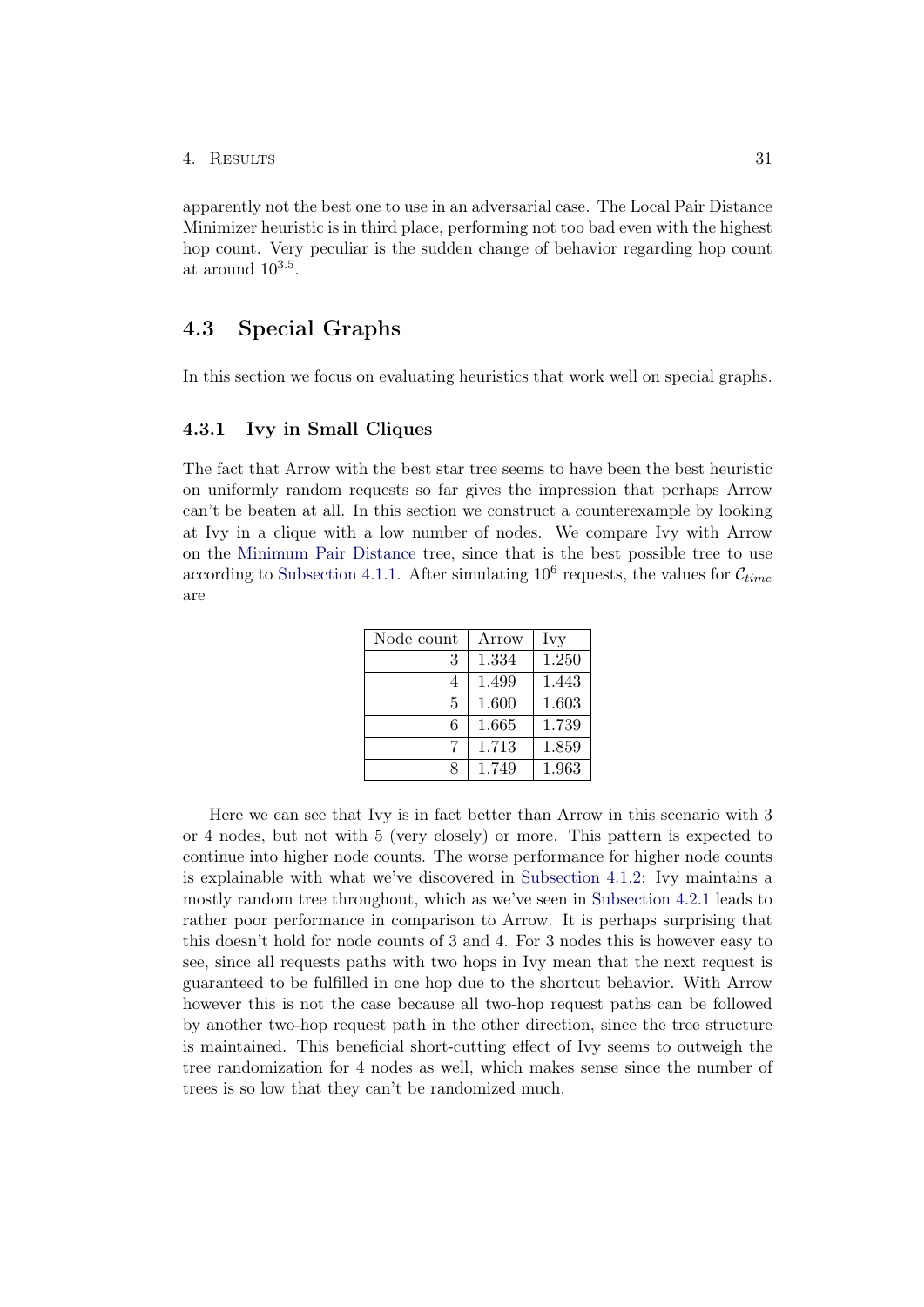#### 4. Results 32

### <span id="page-36-0"></span>4.3.2 Recursive Clique

In this section we will measure the performance of the [Recursive Clique](#page-19-0) heuristic with the hopes of it being the best heuristic to use for the type of graph it was made for. We use the parameters  $l = 6$ ,  $b = 3$  and  $\eta = 5$ , meaning 6 levels of 3node cliques for a total of  $l^{b} = 6^{3} = 729$  nodes, with a cost of  $\eta^{l-1} = 5^{6-1} = 3125$ between nodes in the highest level clique. We will use uniformly random requests.

We compare the performance to the usual heuristics of best star Arrow, [Local](#page-14-0) [Pair Distance Minimizer](#page-14-0) and Ivy. However we will add another contestant: Arrow starting with a minimum spanning tree. This is because a minimum spanning tree on such a recursive clique graph directly corresponds to a tree satisfying the [invariant](#page-20-0) needed for the Recursive Clique heuristic, meaning there can be at most one edge between group nodes on the same layer, which is also beneficial to Arrow for the same reason it's beneficial to the Recursive Clique heuristic.

We look at the average request time:



<span id="page-36-1"></span>Sure enough, the Recursive Clique heuristic wins over all others. The beneficial shortcut behavior of Ivy in 3-cliques is unsurprisingly maintained with multiple levels of cliques. We can also see that in this case, Arrow with a minimum spanning tree does indeed perform better than Arrow on the best star tree. Ivy is the worst heuristic in this scenario, which makes sense, since a tree constructed with Ivy can have a lot of long edges. The Local Pair Distance Minimizer heuristic seems to converge towards the performance of Arrow on the best star.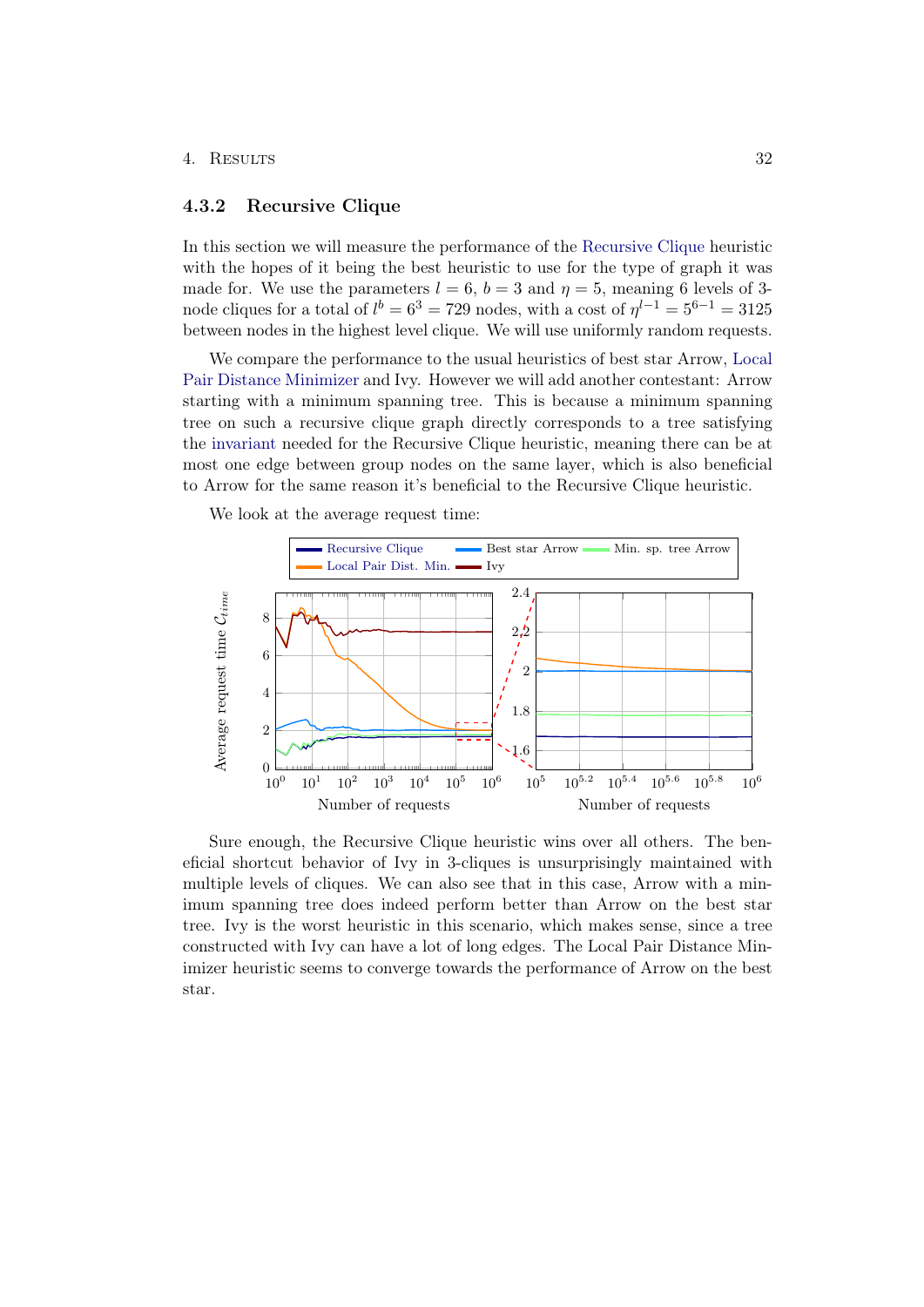## CHAPTER<sub>5</sub>

## Summary

<span id="page-37-0"></span>In this thesis we devised some new Arvy heuristics and compared their performance. We also looked at what trees are best suited for Arrow.

With uniformly random request sequences and 2-dimensional uniformly random hypercube costs, the [Minimum Pair Distance](#page-23-0) tree was found to be the best initial tree to use for Arrow. However the only algorithm we know of to construct such a tree takes  $\mathcal{O}(n^n)$  time, which is impractical for many nodes. The [best star](#page-23-2) tree turned out to be the next best tree for Arrow, only needing  $\mathcal{O}(n^2)$  time to be constructed. The [Approximated Minimum Pair Distance](#page-23-1) tree algorithm we devised turned out to be a worse tree to use in such scenarios.

Multiple new heuristics were explored:

- The [Edge Cost Minimizer](#page-13-2) heuristic converges to Arrow with a minimum spanning tree.
- The [Local Pair Distance Minimizer](#page-14-0) heuristic shows great potential with both uniformly random and adversarial requests.
- The [Dynamic Star](#page-17-0) heuristic is the same as Arrow with a best star tree for uniformly random requests. However in [adversarial requests,](#page-25-1) this heuristic turned out to be the best one to use. Unfortunately due to it needing  $\mathcal{O}(n^2)$  running time in every node along the request path, this is a very slow heuristic to run in comparison to others.
- We found that Ivy is better than Arrow on very small cliques of 3 and 4 nodes. We exploited this fact for the [Recursive Clique](#page-19-0) heuristic, which showed great performance on the special graphs it was designed for. The idea can be extended much further to arbitrary nested graphs as well.
- We tested [Fixed Ratio](#page-15-0) heuristics based on choosing nodes a fixed ratio along the request path. Running the simulations made it clear that such an algorithm performs really poorly, with ratios near 1 even worse than Arrow on a random tree.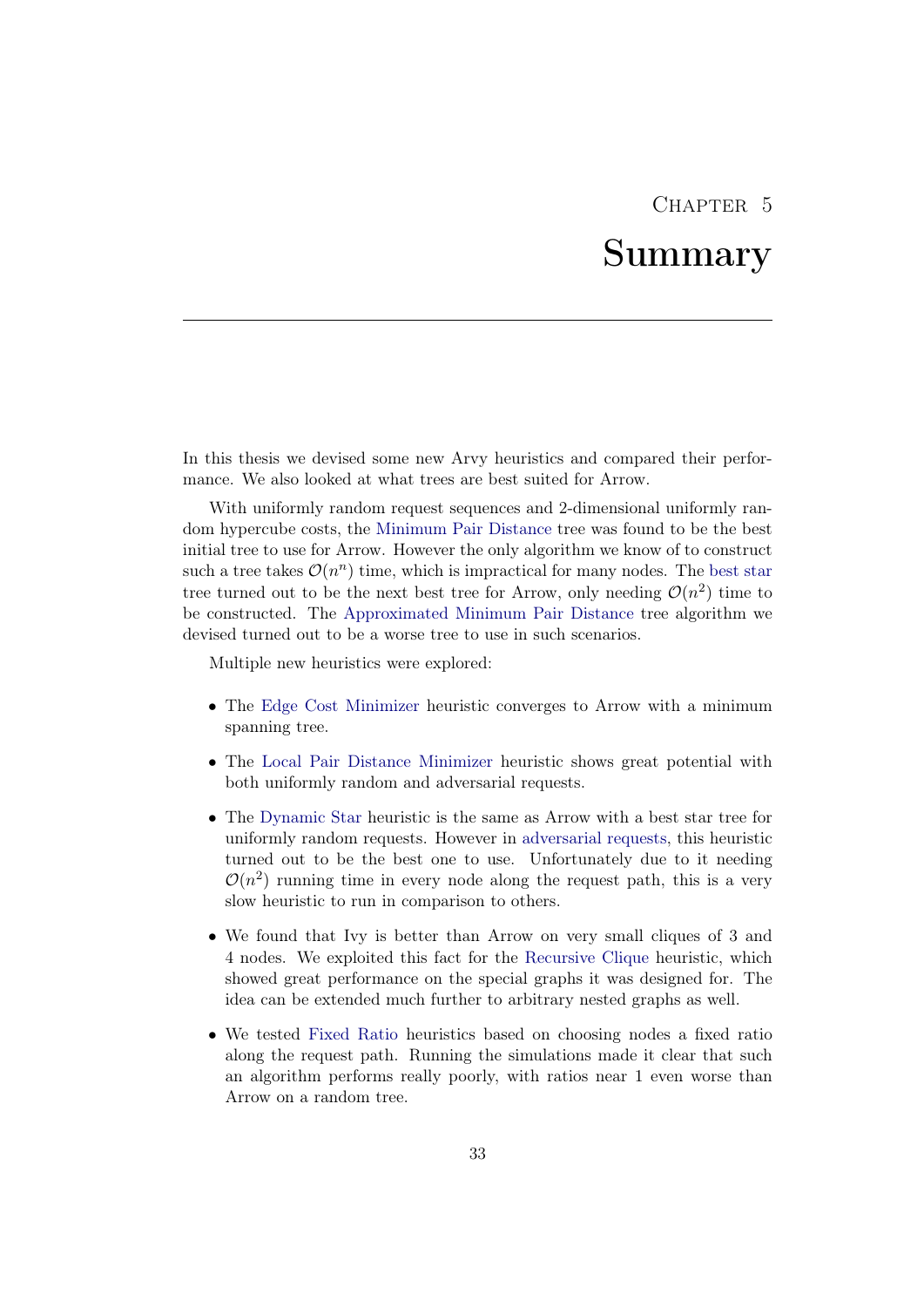## Bibliography

- <span id="page-38-1"></span><span id="page-38-0"></span>[1] P. Khanchandani and R. Wattenhofer, "The arvy distributed directory protocol," in The 31st ACM Symposium on Parallelism in Algorithms and Architectures, ser. SPAA '19. New York, NY, USA: ACM, 2019, pp. 225–235. [Online]. Available: <https://doi.acm.org/10.1145/3323165.3323181>
- <span id="page-38-2"></span>[2] K. Raymond, "A tree-based algorithm for distributed mutual exclusion," ACM Trans. Comput. Syst., vol. 7, no. 1, pp. 61–77, Jan. 1989. [Online]. Available: <https://doi.acm.org/10.1145/58564.59295>
- <span id="page-38-3"></span>[3] A. Rényi and G. Szekeres, "On the height of trees," Journal of the Australian Mathematical Society, vol. 7, no. 4, pp. 497–507, 1967.
- <span id="page-38-4"></span>[4] M. J. Demmer and M. P. Herlihy, "The arrow distributed directory protocol," in International Symposium on Distributed Computing. Springer, 1998, pp. 119–133.
- <span id="page-38-5"></span>[5] F. Kuhn and R. Wattenhofer, "Dynamic analysis of the arrow distributed protocol," in Proceedings of the sixteenth annual ACM symposium on Parallelism in algorithms and architectures. ACM, 2004, pp. 294–301.
- <span id="page-38-6"></span>[6] M. Herlihy and M. P. Warres, "A tale of two directories: implementing distributed shared objects in java," Concurrency: Practice and Experience, vol. 12, no. 7, pp. 555–572, 2000.
- <span id="page-38-7"></span>[7] A. Ghodselahi and F. Kuhn, "Dynamic analysis of the arrow distributed directory protocol in general networks," arXiv preprint arXiv:1705.07327, 2017.
- <span id="page-38-8"></span>[8] D. Peleg and E. Reshef, "Low complexity variants of the arrow distributed directory," *Journal of Computer and System Sciences*, vol. 63, no. 3, pp. 474–485, 2001.
- <span id="page-38-9"></span>[9] K. Li, "Ivy: A shared virtual memory system for parallel computing." ICPP (2), vol. 88, p. 94, 1988.
- <span id="page-38-10"></span>[10] D. Ginat, D. D. Sleator, and R. E. Tarjan, "A tight amortized bound for path reversal," Information Processing Letters, vol. 31, no. 1, pp. 3–5, 1989.
- <span id="page-38-11"></span>[11] R. Wattenhofer, "Lecture material in principles of distributed computing," 2019. [Online]. Available: [https://disco.ethz.ch/courses/podc/exercises/](https://disco.ethz.ch/courses/podc/exercises/solution7.pdf) [solution7.pdf](https://disco.ethz.ch/courses/podc/exercises/solution7.pdf)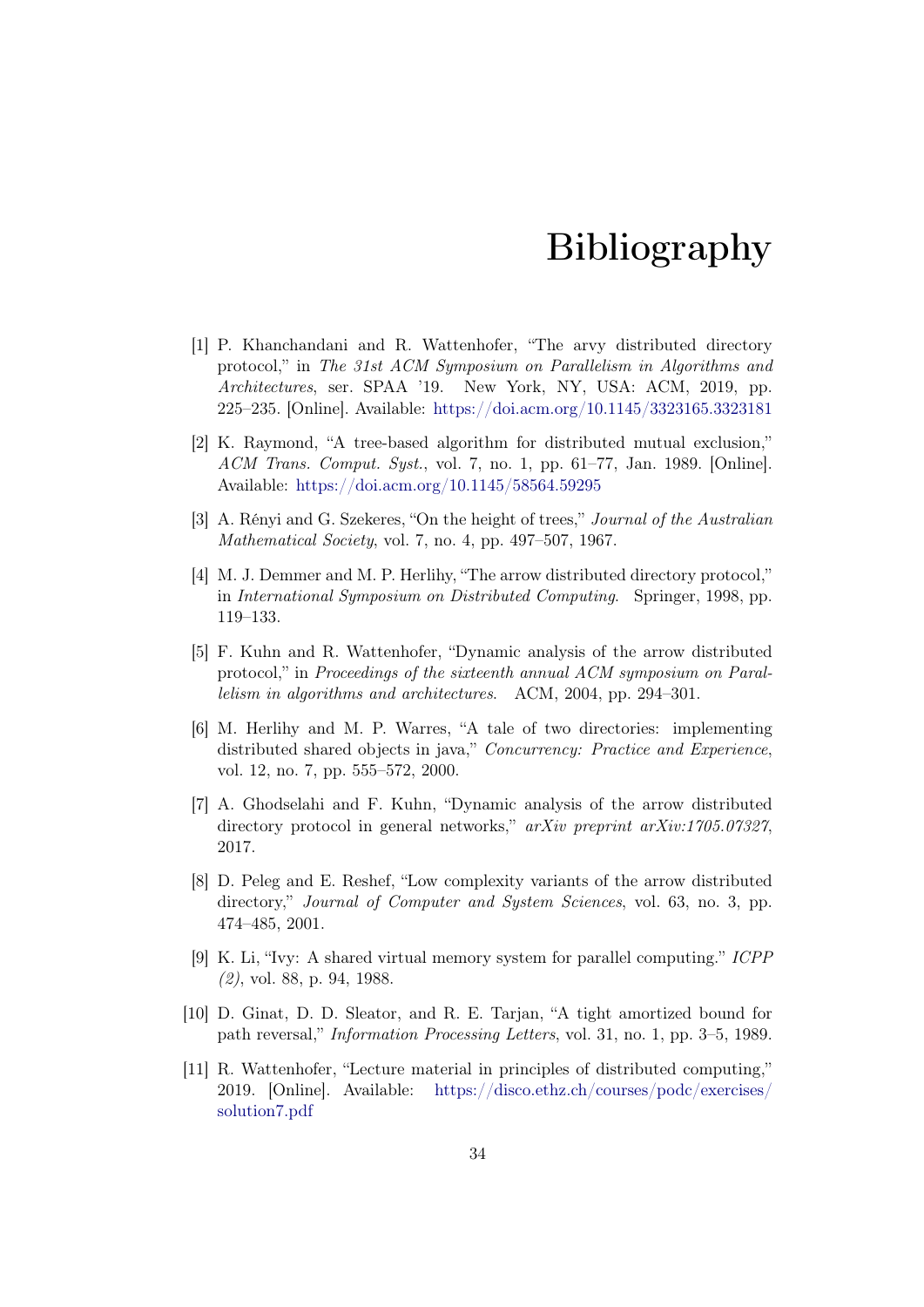- <span id="page-39-0"></span>[12] H. Prüfer, "Neuer beweis eines satzes über permutationen," Archiv fur Mathematik und Physik, vol. 27, pp. 742–744, 1918.
- <span id="page-39-1"></span>[13] C. W. Borchardt, "Über eine Interpolationsformel für eine Art symmetrischer Funktionen und über deren Anwendung," in Math. Abh. der Akademie der Wissenschaften zu Berlin, 1860, pp. 1–20.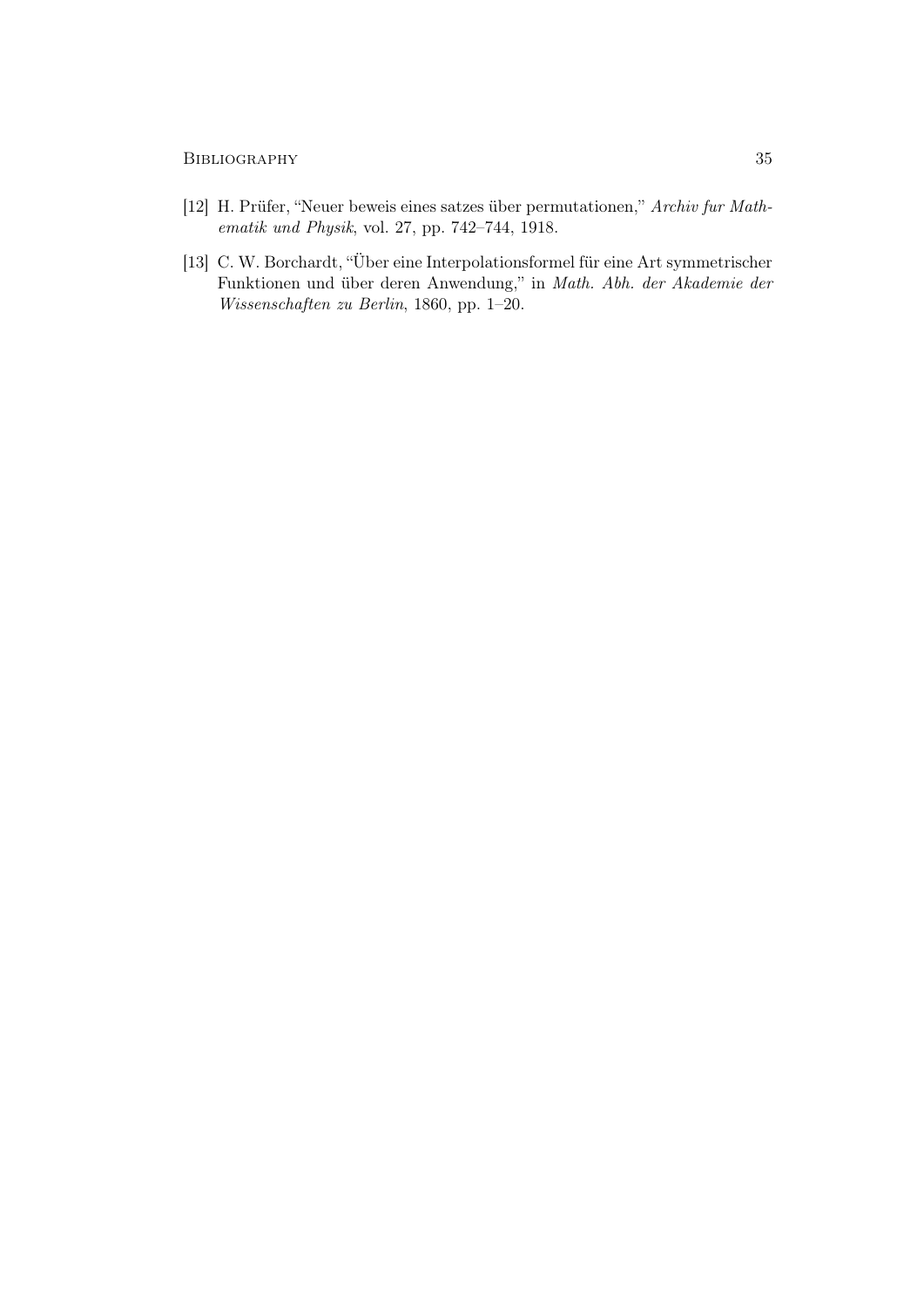## <span id="page-40-0"></span>Appendix A Implementation Notes

As part of this thesis, a Haskell library for writing and testing Arvy heuristics was created, accessible at <https://github.com/infinisil/arvy>. In this chapter we explain some key design decisions that went into it. Most notably, Haskell's advanced type system allowed guaranteeing correctness of all Arvy heuristics defined with this library. We will look at parts of the file [lib/Arvy/Algorithm.hs](https://github.com/Infinisil/arvy/blob/1bdac2aa8e599372f2b058d26ec9c33fd53d7a72/lib/Arvy/Algorithm.hs) where the core of this library is defined. Needless to say, this chapter is more technical than the others and advanced Haskell knowledge is required to fully understand it.

## <span id="page-40-1"></span>A.1 Request Path abstraction

An Arvy heuristic is correct if nodes can only set their new parent to nodes that were previously visited on the request path. With each node being referenced as an integer, this would be a problem, because a node  $a_{k+1}$  could simply set  $parent(a_{k+1}) = 0$  even though it might very well be the case that  $0 \notin A_k =$  ${a_0, \ldots, a_k}$ , which would be an invalid choice. So instead of representing nodes as integers, we represent them as some arbitrary type with certain capabilities that reflect it being part of the request path. In particular such types will not be constructible on their own.

One such trivial capability we will need is that once we have some node index, we can forward that value via messages to other nodes. This makes sense to require, since some node  $a_{k+1}$  can't know about the possible new parents  ${a_0, \ldots, a_k}$  unless these nodes somehow forwarded their own indices along with the messages. In Haskell, this forwarding can be represented as a typeclass on two types  $i_a$  and  $i_b$ , where  $i_a$  represents a node index earlier in the request path than node index  $i_b$ . We will state that if you have a value of  $i_a$  you can get a value of  $i_b$ , which can be done with a typeclass parametric on those types, holding a function for converting from  $i_a$  to  $i_b$ . This typeclass is trivially implementable for all same types  $i = i_a = i_b$ , since forwarding will then simply be the identity function.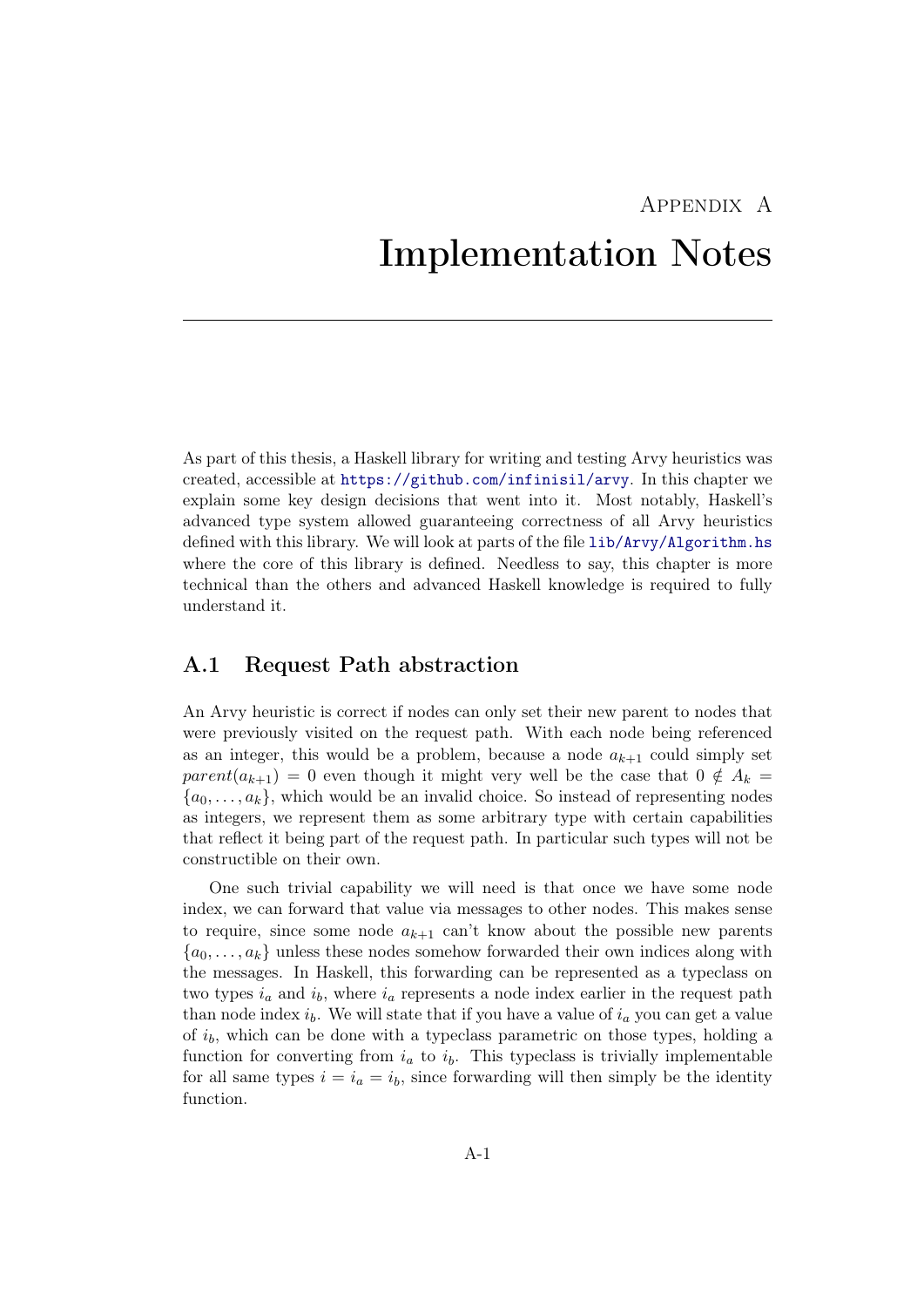```
-- | A class for node indices that can be forwarded between nodes
class Forwardable ia ib where
  forward :: ia -> ib
-- | All equivalent types can be trivially forwarded
instance Forwardable i i where
  forward = id
```
Now we need to somehow encode a request path in a type. In such a request path the important constraint is that messages are only sent in one direction, meaning node indices can only be forwarded in one direction as well. Looking at it from the perspective of a single node in the request path, we can forward from its predecessor to the current node and from the current node to its successor. Encoding this as a typeclass leaves us with the following for representing a node (index).

```
class ( Forwardable (Pred i) i
      , Forwardable i (Succ i)
     ) => NodeIndex i where
  -- The type representing the previous node
  type Pred i :: *
  -- The type representing the successor node
  type Succ i :: *
```
Now of course defining different types for every node along the request path is impossible, we can only use this to prove correctness. So for the implementation, we can use normal integers to represent all nodes.

```
type Node = Int
instance NodeIndex Node where
  -- Predecessors and successors in the request path are
  -- all nodes represented by integers as well
  type Pred Node = Node
  type Succ Node = Node
```
## <span id="page-41-0"></span>A.2 Arvy Heuristic Abstraction

The most important part of defining an Arvy algorithm is the heuristic it uses to decide the new parent node. We extend this to the notion of a *behavior*, which includes not only how new parents are selected, but also how it gets decided what a request message looks like, how the initial message is generated, and what the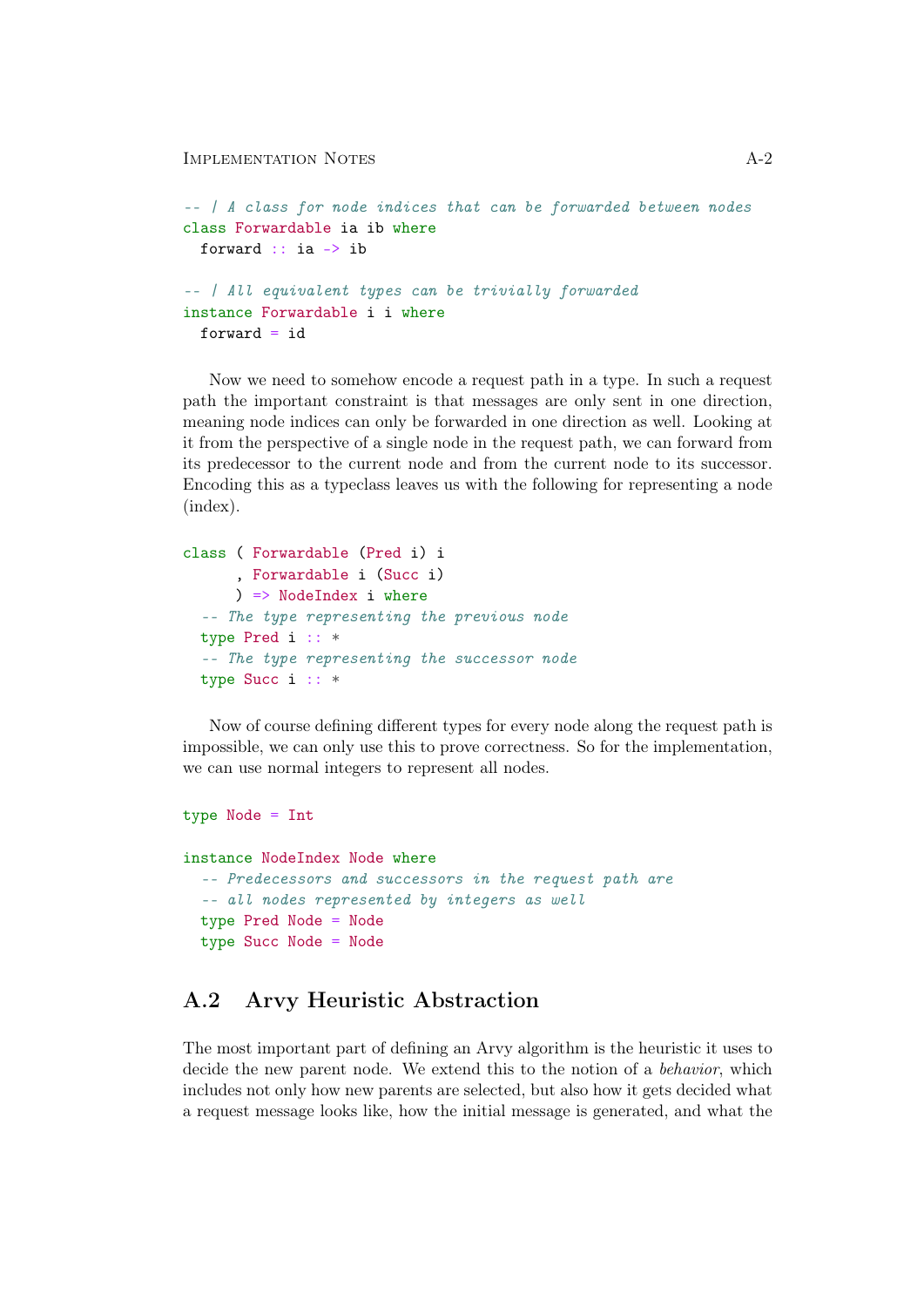#### Implementation Notes A-3

final node receiving the message does. Each node on the request path should be allowed to run arbitrary code.

For representing computations we use the relatively new effect library [Poly](https://hackage.haskell.org/package/polysemy)[semy.](https://hackage.haskell.org/package/polysemy) In this library a computation is described with the type  $\texttt{Sem } r \texttt{ a where } r$ represents the possible effects it can have and a being the result of the computation. As an example, a computation that's allow to use randomness and returns a boolean is described by the type Sem '[Random] Bool. With this said, the main type for defining an Arvy heuristic is defined as follows.

```
{f-1}An Arvy heuristic for a dynamic algorithm.
- @i@ is the node index type
- \mathbb{Q}msq :: * -> *\mathbb{Q} is the type of request messages passed between
  nodes, parametrized by the node index type for allowing messages
  to forward node indices
- @r@ is the effects the algorithm runs in, which can include
  effects parametrized by @i@ in order to allow effects dependent
  on indices -}
data ArvyBehavior i msg r = ArvyBehavior
  { -- | What message the node making the request should send to
    -- its parent
    arvyMakeRequest
    :: i -- ^ The current node index
    -> Succ i -- ^ The index of the parent node
    \Rightarrow Sem r (msg i) -- \hat{ } Returns the message to send to the parent
  , -- | Which parent an intermediate node should select when
    -- receiving a message, and what message to forward to its
    -- parent
    arvyForwardRequest
    :: msg (Pred i) -- ^ The received message
    -> i -- ^ The current node index
    \rightarrow Succ i \rightarrow The parent node
    -> Sem r (Pred i, msg i) -- ^ The new parent to select and
                               -- the message to forward
  , -- | Called only for the last node in the request sequence
    -- that's holding the token
    arvyReceiveRequest
    :: msg (Pred i) -- ^ The received message
    \rightarrow i \rightarrow The current node index
    \rightarrow Sem r (Pred i) -- \hat{ } The new parent to select
  }
```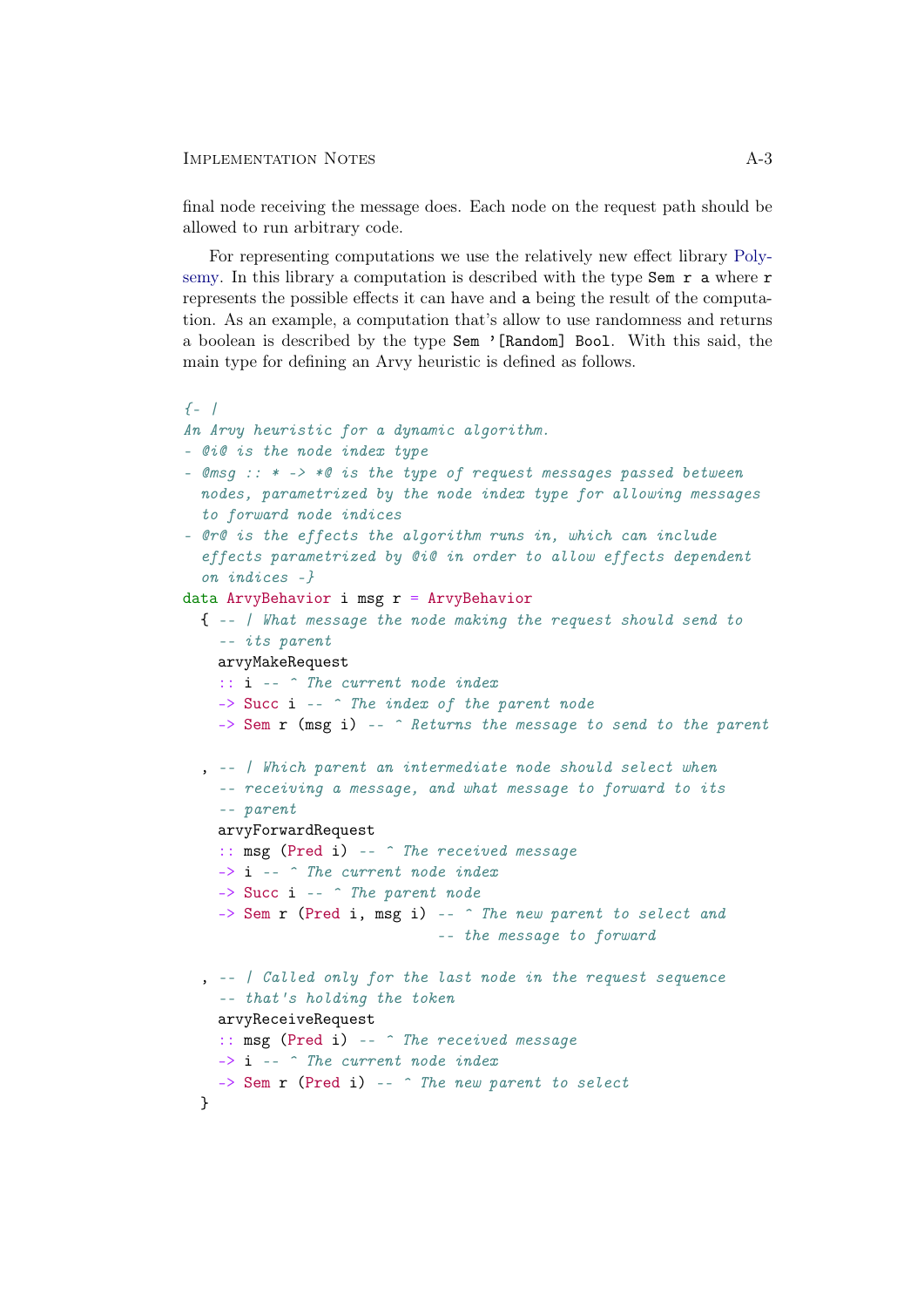This succinct-yet-complicated type includes a lot of information. As an overview, when a node makes a request for the token, arvyMakeRequest is called, which generates a message to be sent to the nodes parent. Then when a message arrives at a node, depending on whether it has the token or not, the functions arvyReceiveRequest or arvyForwardRequest are called respectively, the latter of which then needs to generate another message for forwarding. Function arvyForwardRequest is the most interesting one since it has to handle both receiving and sending a message, so we will look more closely at its type signature.

For one it says that nodes receive messages of type msg (Pred i) whose values can only include node indices of predecessors to the current node in the request path. It then needs to return a value of Pred i as the new parent for the current node. With the way node indices are defined in the previous section, the only possible values to return are ones received from the message. This means to select a new parent, nodes have to decode the message which will contain node indices given by past nodes, then return one of them.

In addition, the function receives values i and Succ i representing the current node index and the current nodes parent respectively. In addition to the new parent node to select, the function also needs to return a msg i representing the message to be forwarded. The msg type being parametrized by i enforces that this message can only contain node indices to previous nodes (since all previous node indices Pred i can be forwarded to i) or the current node (which is of type i already). Succ i however can't be sent in the message because there's no way to convert it to type i.

Functions arvyMakeRequest and arvyReceiveRequest are special cases of arvyForwardRequest. The former is special in that a node making a request does not receive any message and it doesn't need to select a new parent since it becomes the root. The latter is special in that the final root node receiving the request doesn't have a parent and doesn't need to forward a message. Having separate functions for these greatly simplifies the code.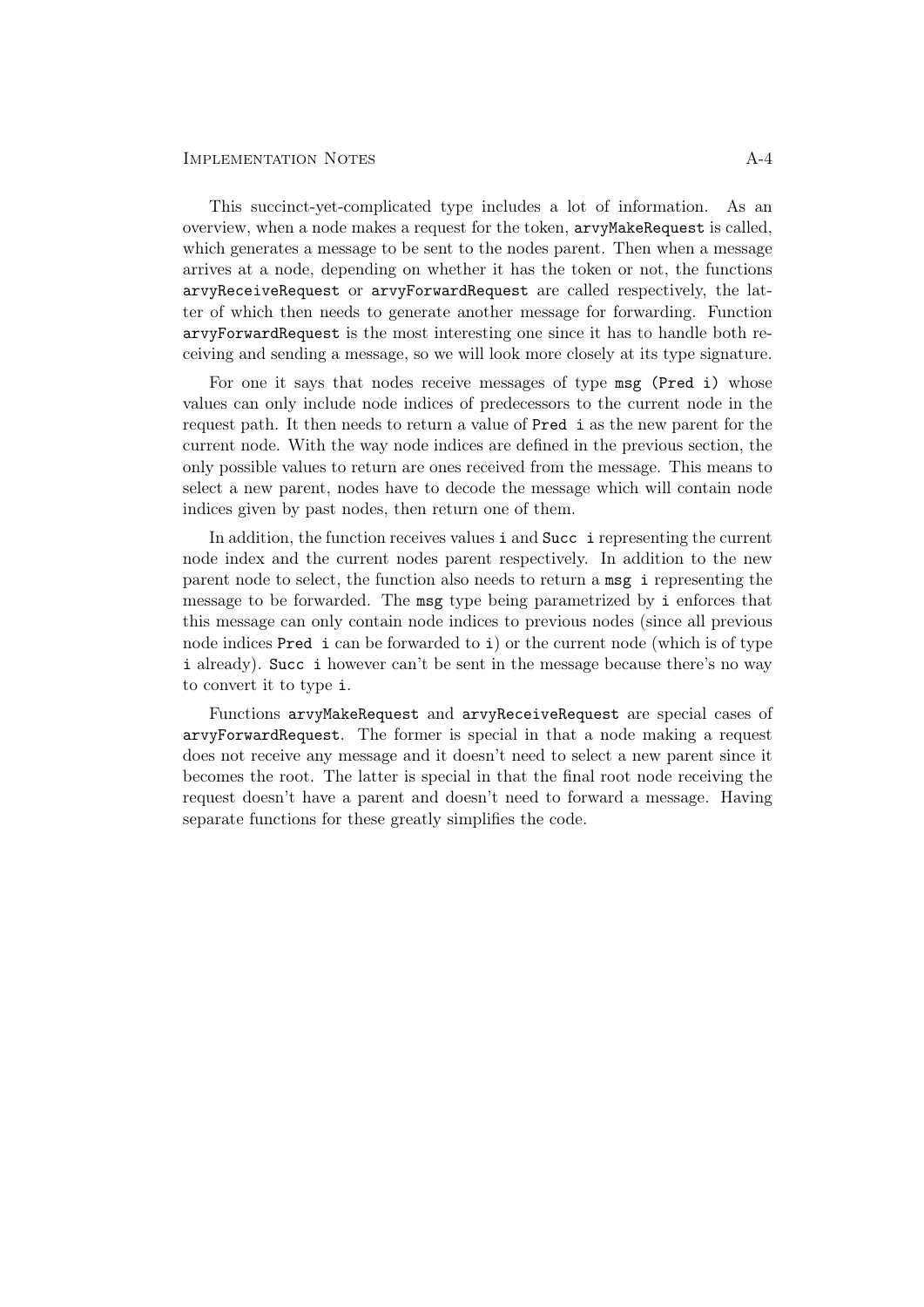## Appendix B

# <span id="page-44-0"></span>Non-converging Dynamic Star

In section [Section 2.7](#page-17-0) we introduced the Dynamic Star heuristic, which eventually converges to a static tree. This is because as the total number of request increases, changes to  $n_i^v$  matter less. After  $R \in \mathbb{N}$  requests, another request can only cause a maximum change to  $p_i^v$  of

$$
\left| p_i^v - p_i^{'v} \right| = \left| \frac{n_i^v}{\sum_j n_j^v} - \frac{n_i^{'v}}{\sum_j n_j^{'v}} \right| = \left| \frac{n_i^v}{R} - \frac{n_i^v + \{0, 1\}}{R + 1} \right|
$$
  
\n
$$
= \left| \frac{n_i^v R + n_i^v - n_i^v R + \{0, 1\} R}{R(R + 1)} \right| = \frac{\left| n_i^v - \{0, 1\} R \right|}{R(R + 1)}
$$
  
\n
$$
\leq \frac{R}{R(R + 1)} = \frac{1}{R + 1} \to_{R \to \infty} 0
$$
 (B.1)

where  $\{0,1\}$  is 1 or 0 depending on whether  $n_i^v$  was incremented or not.

This is problematic because it means the longer a system runs, the less it's adapting to changes in the probability pattern. If after  $10^{100}$  requests a requestcontrolling adversary shows up, it could exploit this practically static tree by constantly bouncing requests between nodes with a slow connection. If this were to happen in the beginning, it wouldn't be a problem as the heuristic could adapt to this by choosing a better star center quickly. This means the algorithm's behavior is dependent on how long it has been running. In this thesis we only look at uniform request patterns where this does not happen, but here we will shortly discuss a remedy for this.

An idea to solve this problem is to give less weight to older requests, which can be done in multiple ways:

• After every increment of  $n_i^v$  by one, all counts get decreased by a constant factor:  $\forall i : n_i^v \leftarrow \alpha \cdot n_i^v$  with  $0 < \alpha < 1$ . If this was a global view this would work well, since after  $R$  requests an original contribution to  $n_i^{global}$  $i^{global}$  of 1 would be reduced to  $\alpha^R$ , implementing an exponential weight falloff. However since this isn't a global view, it won't work as well, because